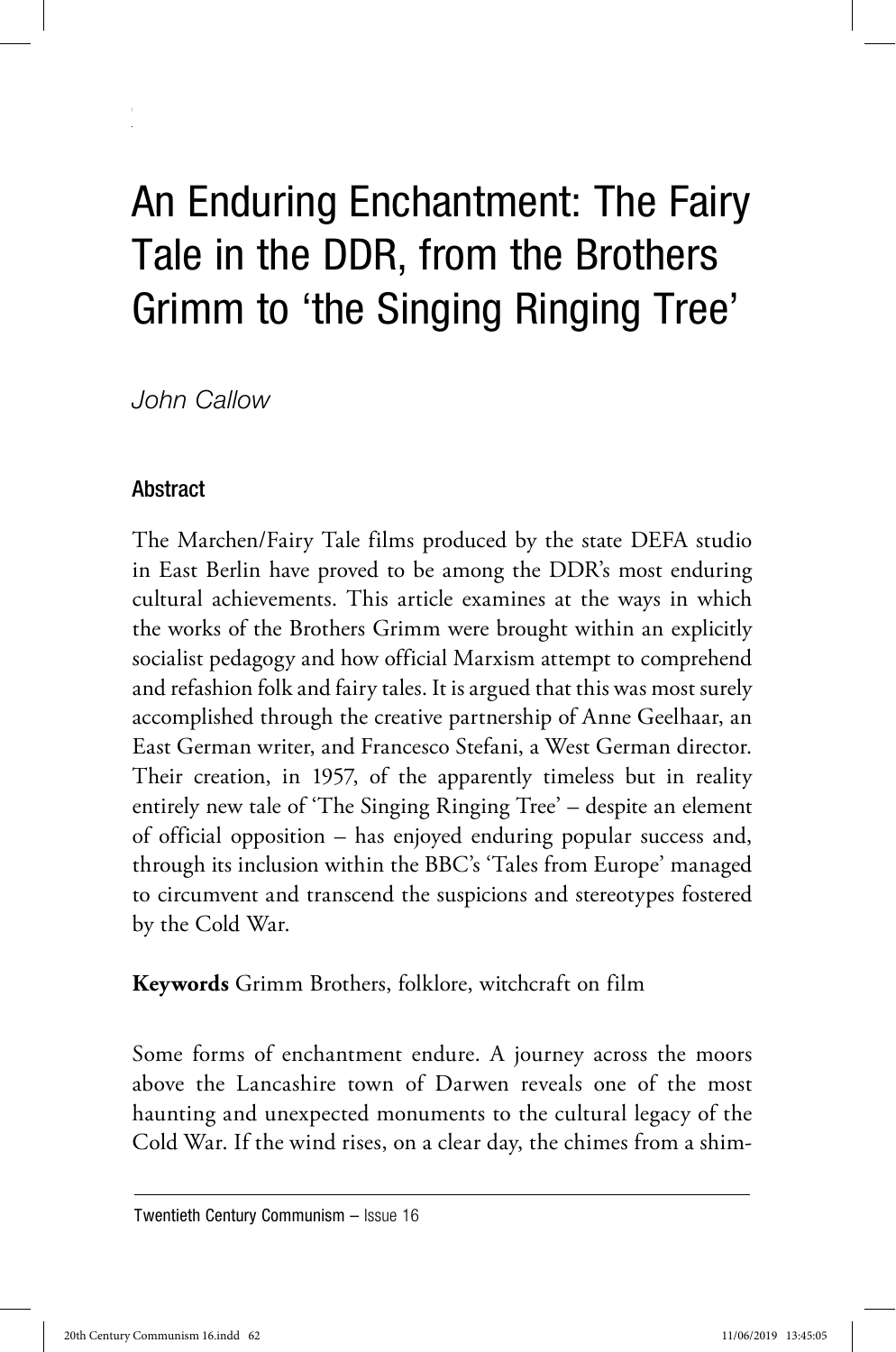mering metallic construction sing and ring-out across the rocks, the mosses, and the heather. If you explore further along the path then concrete boulders, already beginning to wear smooth with the rain, depict a story of hidden kingdoms, an enchanted bear, a stooped troll, and a captive princess. In an area which, otherwise, has struggled to come to terms with de-industrialisation, recession and austerity, this 'Singing Ringing Tree' and the accompanying images of a fairy tale have become a popular tourist attraction. Yet, the instillation owes its inspiration  $-$  and the affection in which it is held – to the memory of a children's film that, through its immediate reception in East Germany and its subsequent syndication by the BBC was able to transcend the ideological prejudices and harsh mundanities of a divided Europe in order to the reveal something of the depth of engagement, and power, that could still be exerted by the 'traditional tale' in post-war society.

If the Lancashire sculptures and indeed the film, itself, have become divorced from their original ideological and national contexts and subsumed within a wider fabric of folklore, family entertainment and pedagogy then it is testimony to the adaptability of the fairy tale as a genre and its ability to present that which is new and challenging as timeless and palliative. The recourse to the fairy tale in times of marked uncertainty, in this case against the backdrop of both the reconstruction of a war-ravaged East Berlin and a post-industrial Lancashire, is singularly arresting and a restatement of the belief championed by Jacob and Wilhelm Grimm that the fairy tale, far from being trivial or infantile, was one of the finest and most significant products of a common European culture.

Such a vision was every bit as attractive to the filmmakers at the government's DEFA studios, in their search to reclaim a progressive and anti-fascist message from German history and culture, in the 1950s, as it was for BBC's children's department a decade later in its search for an alternative source of imaginative drama that was affordable and enlightening. In both cases, the common denominator was the attempt by state broadcasters to shine a light upon

Twentieth Century Communism – Issue 16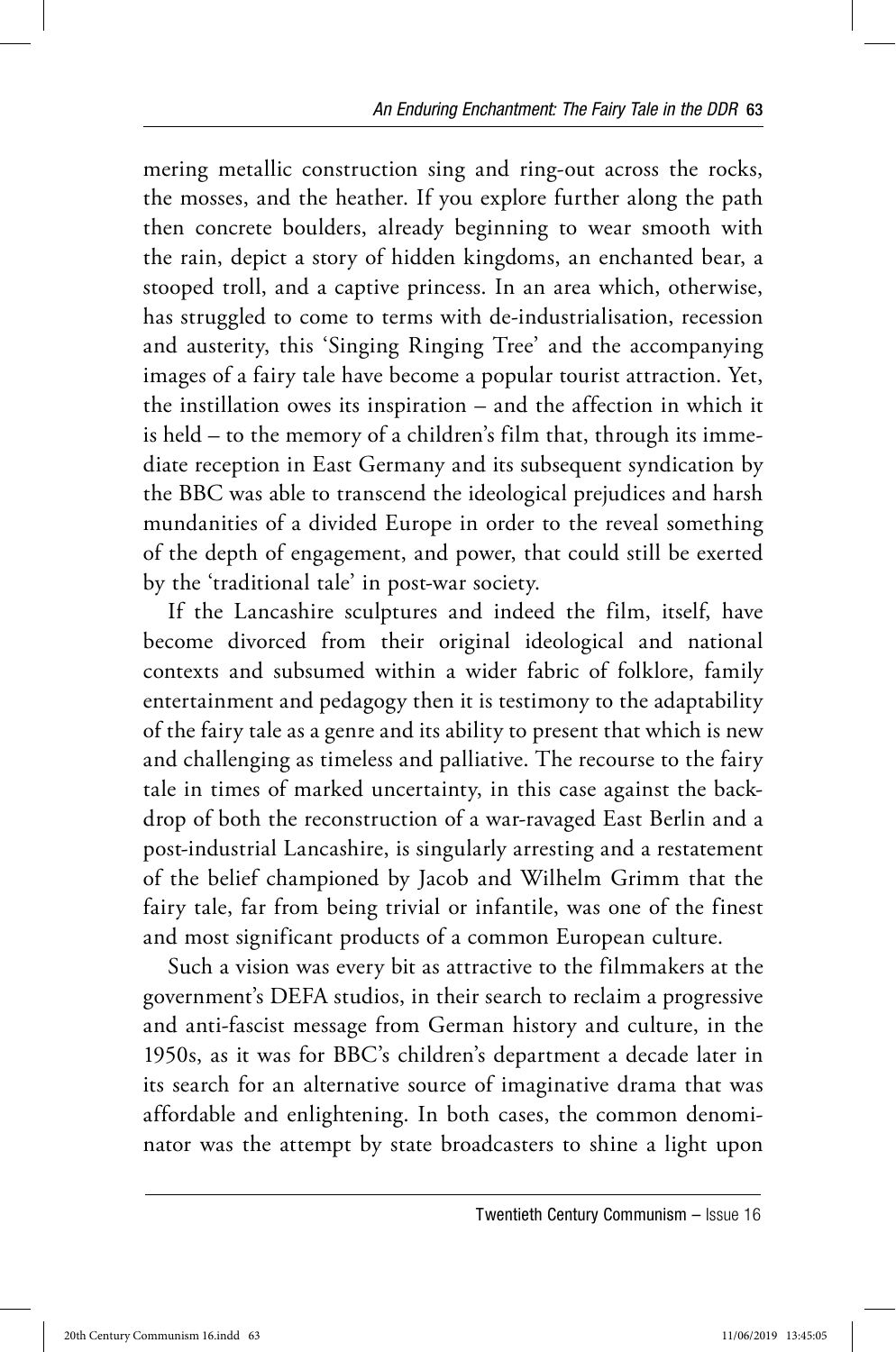an *a priori* European tradition of storytelling and folklore, that celebrated communality and which stood in opposition – and as a bulwark – to the dominance of North American popular culture with its emphasis upon the individual and the cloying commodification of the genre by the Disney corporation. Thus, the BBC stressed that these were 'Tales from Europe' and the head of pedagogy at DEFA consistently emphasised the studio's faithfulness to the spirit of the Grimms' canonical texts. In contrast, the tales of d' Aulnoy, Perrault, the Grimms and Andersen were homogenised, across the Atlantic Ocean, stripped of their specificity and authorial voices, and rebranded as 'Disney' fairy tales. Seeking to resist this trend, if in nothing else, the impulses and priorities of DEFA and the BBC suddenly coincided.

However, the recovery of the fairy tale (or *Marchen*) and the rehabilitation of the Brothers Grimm, in order to claim a progressive pedagogical position and to place them in the service of the nascent German Democratic Republic (DDR) was neither inevitable nor straight forward. The fairy tale and the fairy tale witch, had retained their power to disturb and to evoke terror. It was far from an easy literature and one which frequently dealt with adult themes, such as hunger, abandonment, religious faith, anti-Semitism, sex and violent death.1 Moreover, in the immediate post-war context, the smoking oven of Hansel and Gretel appeared as the savage herald of the crematoria of the Holocaust as witnessed at Auschwitz, Dachau and Belsen .2 As a consequence, as part of the overhauling of the pre-existing Nazi system of propaganda in the immediate aftermath of the Second World War, the works of the Brothers Grimm (and in particular the *Nursery and Household Tales*) were banned outright in the liberated sectors controlled by the British and American armies as being representative of the literature of fascism.3 The critique was certainly not confined to the education corps of the British and US armies and was expressed by a number of prominent liberal German authors, including Gunther Birkenfeld, who explicitly linked the *Nursey and Household Tales* to the Holocaust.4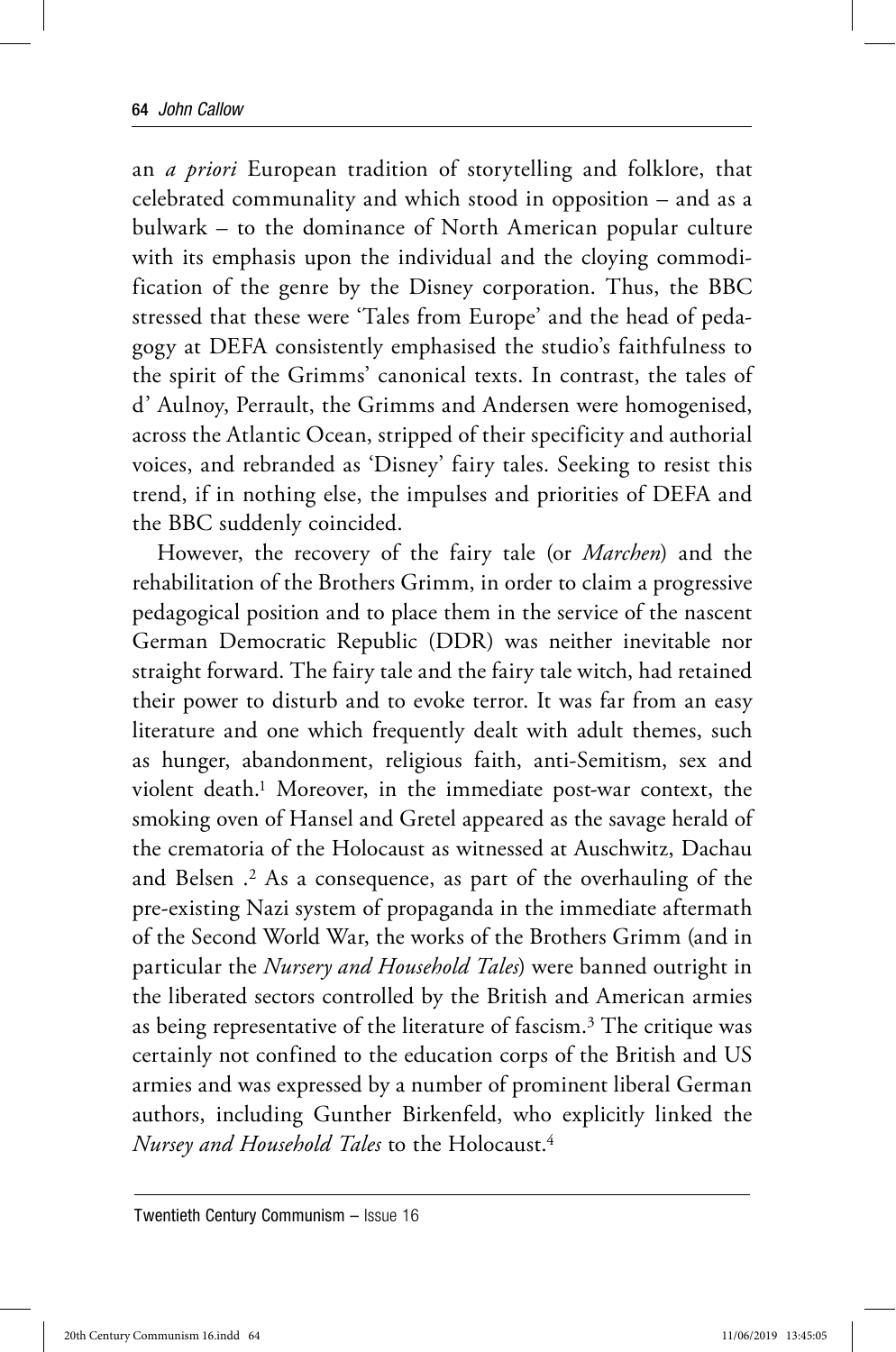The Grimms, themselves, had been acutely aware of the allegation that unnecessary violence was implicit in their work. Indeed, in reviewing the publication of the first edition of their *Nursery and Household Tales,* in 1815, Friedrich Ruhs had proclaimed that whatever its merits for an adult readership, it was certainly not a book that should be put in to the hands of children as it evoked 'uncomfortable' and unrestrained feelings.<sup>5</sup> Yet, set alongside this association with debasement and violence was another reading of the Grimms and their work that emphasised the struggles of the majority of their heroic protagonists who were, at the start of their tales, invariably young, wronged – in some way or another – poor, yet clever, and highly socially mobile. Therein lay a markedly progressive trait, in as much as society and hierarchical order were far from immutable. As Ernest Bloch noted in the early 1970s:

courage and cunning in fairy tales succeed in an entirely different way than in life … While the peasantry was still bound by serfdom, the poor young protagonist of the fairy tale won the daughter of the king. While educated Christians trembled in fear of witches and devils, the soldier of the fairy tale deceived witches and devils from beginning to end – it is only the fairy tale which highlights the 'dumb devil'.6

In this manner, the stories recorded and popularised by the Brothers Grimms acted as a palliative against hunger, a check upon fear, and a hope for justice in an unfair and, often, unfathomable world. Such an appeal was certainly appreciated by the exiled leadership of the KPD as they contemplated the possible reconstruction and refashioning of post-war Germany during their conferences held in Moscow in the spring of 1944. If they were quick to distance themselves from the avant-garde experimentation of Left-wing artists during the Weimar Republic, were wary of modernism, and prepared to acknowledge that the overnight embedding of Marxism was unlikely in a people rendered brutal and traumatised after

Twentieth Century Communism – Issue 16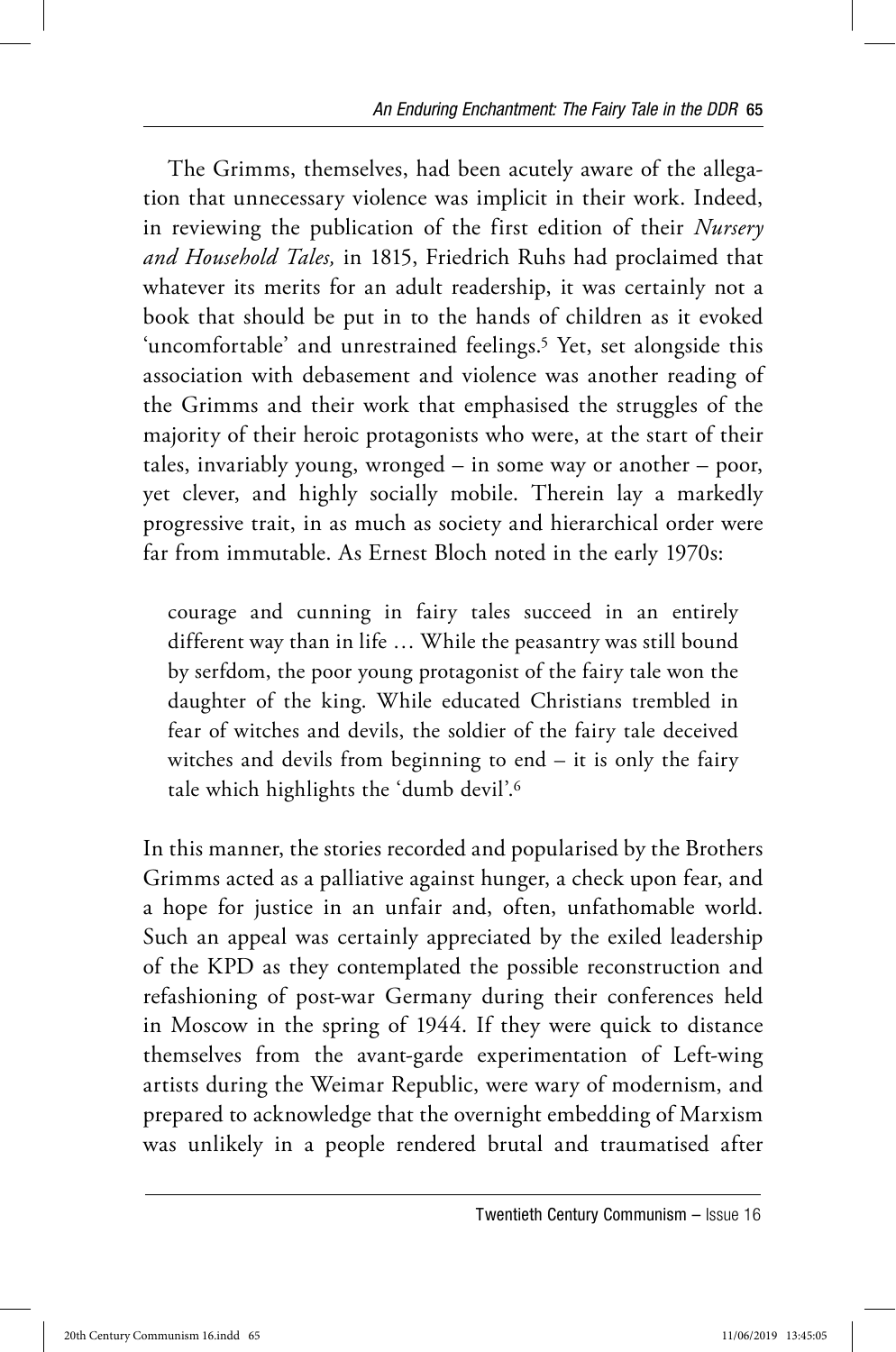more than a decade of Nazi totalitarianism, then they needed to rapidly evolve a notion of a 'new' German culture that drew upon a progressive reading of a shared past. The focus was, therefore, placed upon converging the currents of anti-fascist, humanist and democratic (by which we might choose to read Stalinist) thought.7 As a consequence, the Grimms – perhaps surprisingly – secured a place within the cultural pantheon of an anti-fascist Germany.8 Significantly, from the very outset questions of the promotion of 'authentic' or 'suitable' folktales as pedagogical tools were framed alongside discussions of the use of film as a means of mass communication.

Thus, the academics and pedagogues who began to explore the topic of folklore in the Eastern Sector of Germany after May 1945 possessed both official sanction and a measure of protection for their researches, being able to build upon the considerable achievements of Soviet cultural anthropologists since the 1930s and to deploy a screed of justificatory, if sometimes tenuous, quotations from Engels, Lenin and Gorki to validate their work.9 The first fruit of this academic impulse was showcased at a folklore conference held in July 1952 (some three years after the formal establishment of the DDR as a separate state) at the Hotel Johannishof, in East Berlin. It heralded a thorough-going rehabilitation of the Brothers Grimm and their works, and marked the publication of a new, heavily revised two volume edition of the *Nursery and Household Tales* that was to serve as the 'canonical' or approved text during the first two decades of the DDR's cultural life.10

The very problems which the Western Allies and academics operating in the FDR had expressed were acknowledged and addressed through the effective bowdlerisation of the tales. The violence and casual brutality that overlaid the stories were toned-down or omitted. The three anti-Semitic tales were excluded from the collection, while witches were no longer to be automatically burned or tortured to death and, sometimes, were even favourably recast. The problematical *Hansel and Gretel* – with its themes of parental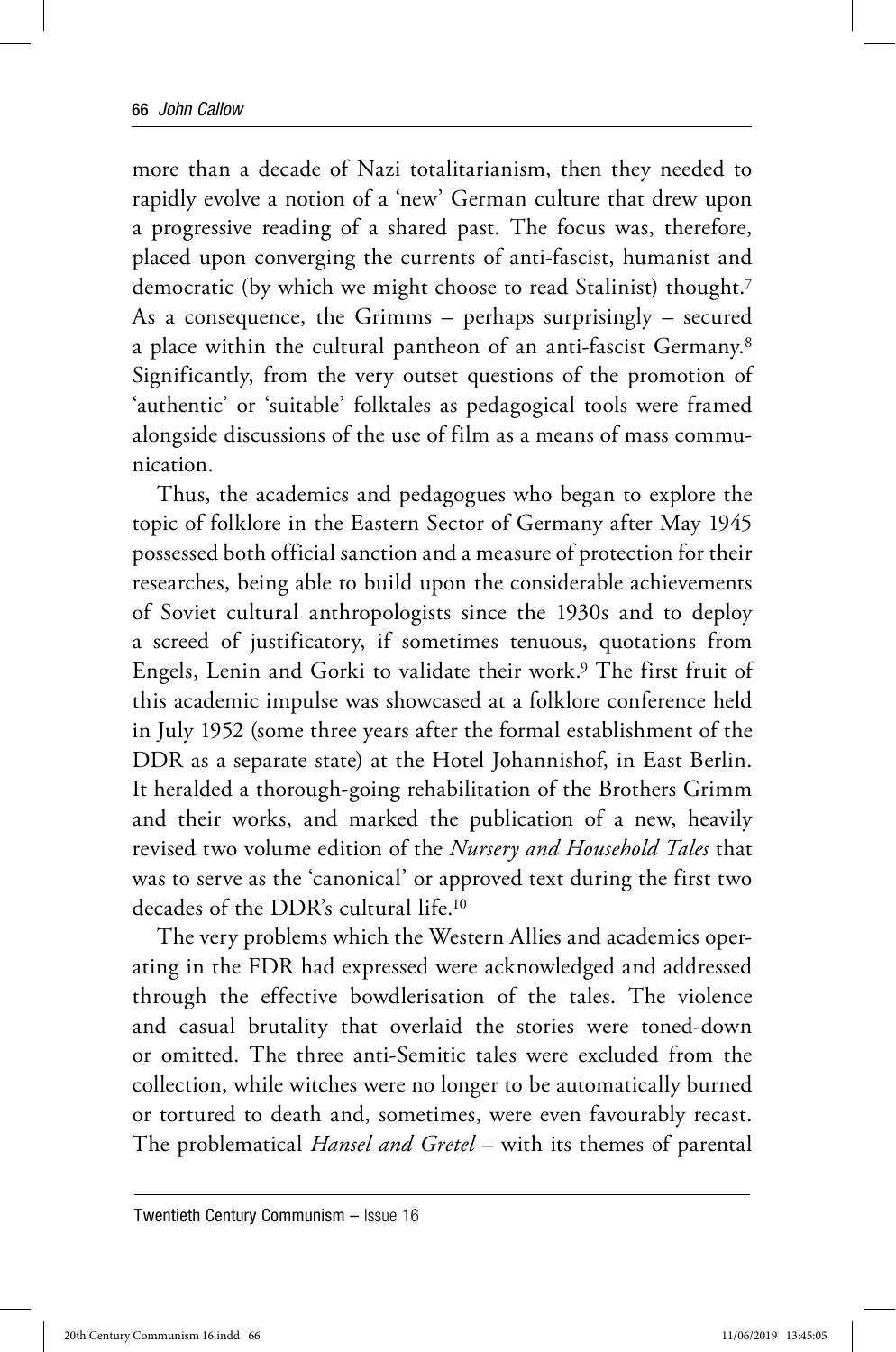abandonment, child abduction, cannibalism and the violence of children against an elderly woman – was too well-known and tightly structured to be revised and so was quietly dropped from inclusion or discussion. At the same time, the stories were re-worked – sometimes crudely and sometimes with a marked subtlety – in order to introduce ideas of class struggle. Preternatural occurrences were suspect and overtly religious references disappeared. Stories of giants, talking ravens and miraculous children were banished, wandering princes were transformed – by the more earthly magic of the editors' pens – into travelling journeymen or peasants, while princesses became the daughters of plain and bluff farmers. In this manner, the *Nursery and Household Tales* were recast as seminal historical documents which enabled an otherwise hidden agrarian past, dominated by class struggle, to be revealed and recovered.<sup>11</sup>

The tendency to disengage from the imaginative and mystical aspects of the Grimms' tales and to accentuate the narrative, the literal and the material would have profound implications for the creative development fairy tale story and film in the DDR, as the 1950s progressed. However, the emphasis on historicity was perhaps not as crude or as deadening an expedient as might be thought. In essence it was as a hurried 'rescue' operation in order to salvage the humanist tradition of Grimms' *Nursery and Household Book* from the wreckage of an approach to folklore studies during the Nazi period that had institutionalised racial theory and sought to project a sentimentalised and valorised picture of the German 'Volk' onto the politics of the present.12 Indeed, the most innovatory twist in his re-orientation of folklore research in the DDR was the attempt to downplay the disjuncture of the industrial revolution and the move to integrate rural studies and folk beliefs within a wider schema of working class history, whereby the peasant, the artisan and the proletarian worker were no longer at loggerheads but were forged by the same cultural sources. Thus, the study and history of labour as both a class and a force could be back-projected into the Early Modern period, or even into the Middle Ages,

Twentieth Century Communism – Issue 16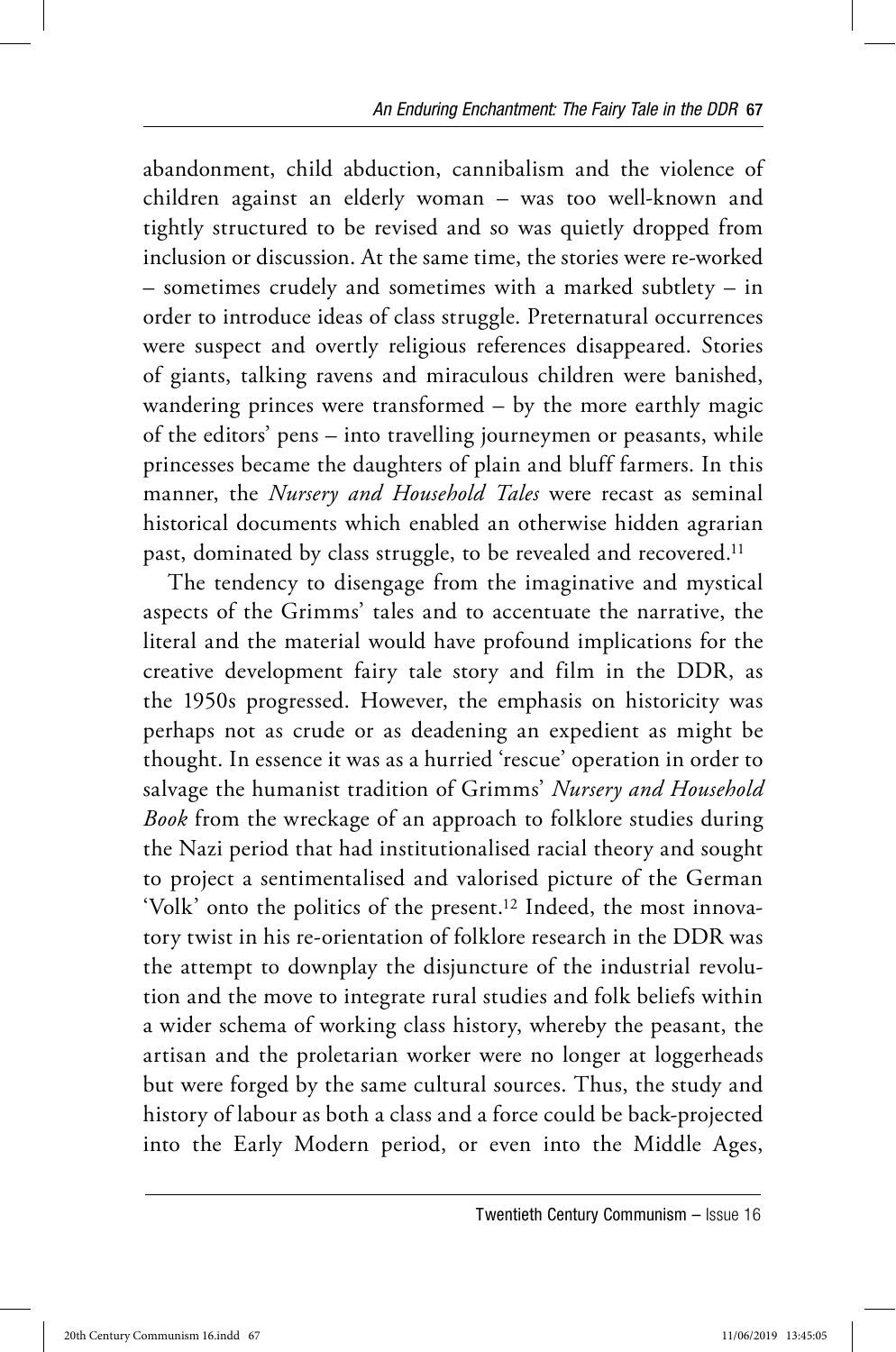with an emphasis upon the 'democratic' and 'oppositional' nature of folk literature and tradition. It also solved a thorny historiographical problem for the writers of school and college textbooks in offering further threads of continuity through the suggestion that the peasantry was a 'class in waiting', as the precursors to the modern-day proletariat. The history of the working class did not, now, have to begin with 1848, or even 1789, but could be charted back via an oral tradition, primarily preserved in story and song, that came to symbolise the 'genius' of both the fairy tale and the labouring people.13 This idea of a dynamic, underground oral tradition of dissent running as a counter-culture to the overturning of Prussian liberalism and the rise of empire and militarism, as the Nineteenth Century progressed, was as seductive for the DDR's Folklore Commission as it was for the cultural ministers of the SED. Therefore, it effectively permitted a progressive expression of both high culture (through the likes of Goethe and Schiller) and a low culture (as revealed by the Brothers Grimm and Wilhelm Hauff) across Germany, which were held by the state to have an equal claim to validity and support.

It was this which informed the approach of the new national film company, DEFA (Deutsche Film-AG, which had been founded in 1946) to the Grimms' folktales and guaranteed them a special and protected place within production schedules for the entire course of the DDR's existence. Furthermore, Steinitz's acknowledgement of the possibility that folk tales held the capacity to mutate, to develop and to regenerate to the delight and enlightenment of successive generations provided a creative impulse – a political 'green light' – to authors like Anne Geelhaar to adapt, re-stage and re-work the stories outside of the confines of their strict canonical texts. Within the context of a film studio: when academic research and state policy conjoined, the freeing of large production budgets and the exercise of a measure of freedom in artistic expression followed. This helped to create a climate whereby capable and experienced directors discovered that work on the *Marchen* films provided a creative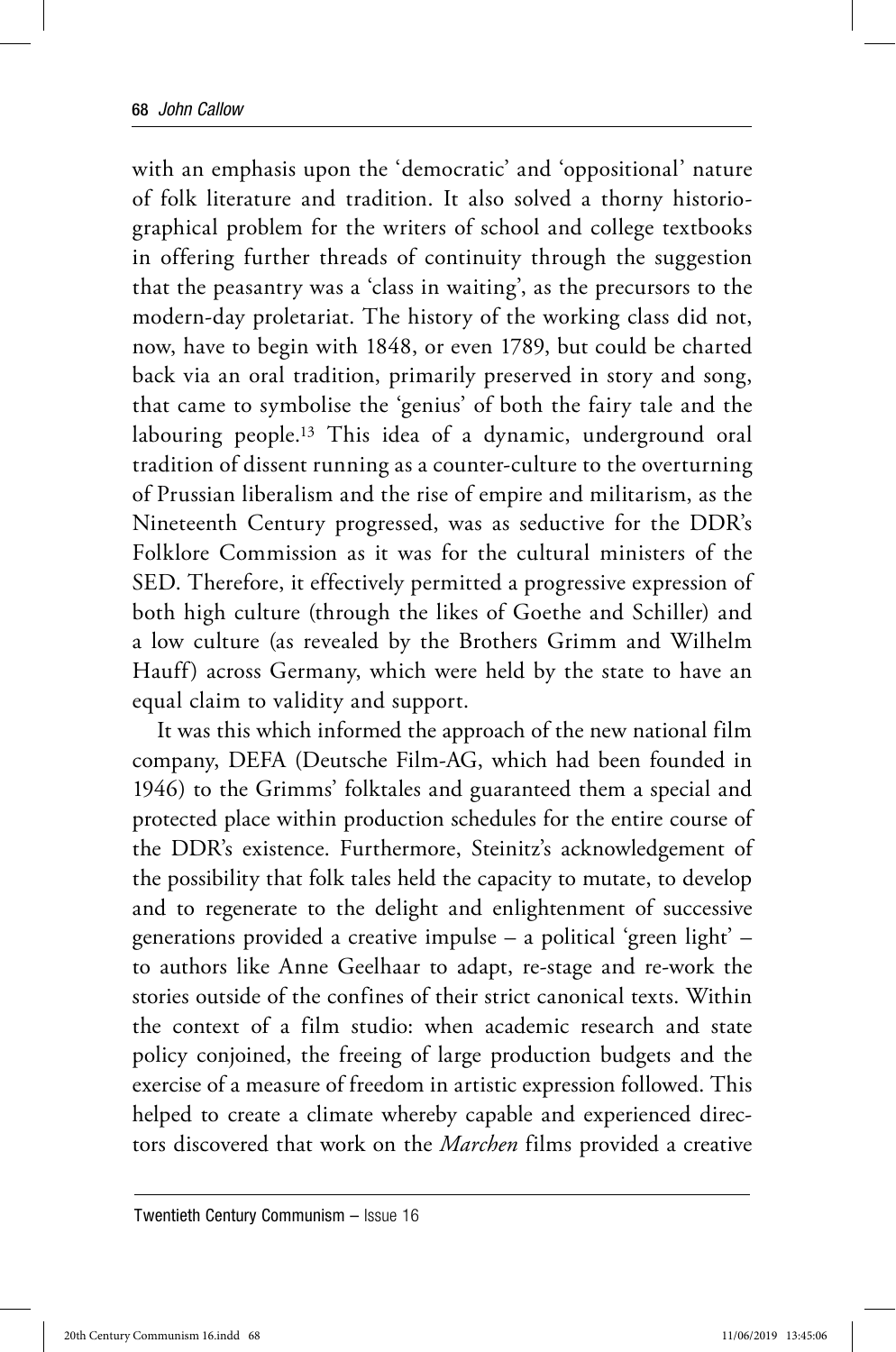and imaginative outlet for their talents, which – in areas like magic, witchcraft, and myth – they would not otherwise have a chance to explore, while established box office stars could take on roles in children's films without the risk of damaging their acting careers.

Plans for the reconstruction of the German film industry had begun in the Soviet Sector within weeks of the fall of the Third Reich, while a meeting convened at the Hotel Aldon in East Berlin, on 22 November 1945, brought together film producers who had newly returned from exile (in both Eastern and western Europe) and the party leadership, with the aspiration to 'make films which breathe a new spirit' into Germany.14 Unsurprisingly, attempts to define and regulate that which made a 'good' or worthwhile children's film were not slow to follow or be circulated within the pages of film industry journals. The standards were set by the guidelines laid down by the, then, minister of Education, Hans-Joachim Laabs, and by the pedagogical director of the children's film department at DEFA, Hellmuth Hantzsche. Laabs sought to make a clear distinction between 'instructional' films and films which were there to entertain, as 'unique' works of art. This practical division had the added advantage that it permitted considerable leeway for artistic licence, emphasised the high store that the State placed upon children's film, and encouraged a creative and child centred approach to drama. Hantzsche's contribution, re-enforced through a thirty-year career at the helm of DEFA's pedagogical output, was more proscriptive. It was his view that DEFA *kinderfilme* should embrace the same outlook and have the same grounding in socialist realist aesthetics as adult works and he appears to have constantly looked to the Soviet Union for acceptable formulas and guidelines.15 In the future, this would cause serious problems for the reception of the first of the Grimms' tales to be filmed by DEFA.

However, the immediate problem lay in the fact that the fabric of the pre-war UFA studios lay, literally, in ruins and that much of the AGFA colour stock had been carried away to the East for use in the

Twentieth Century Communism – Issue 16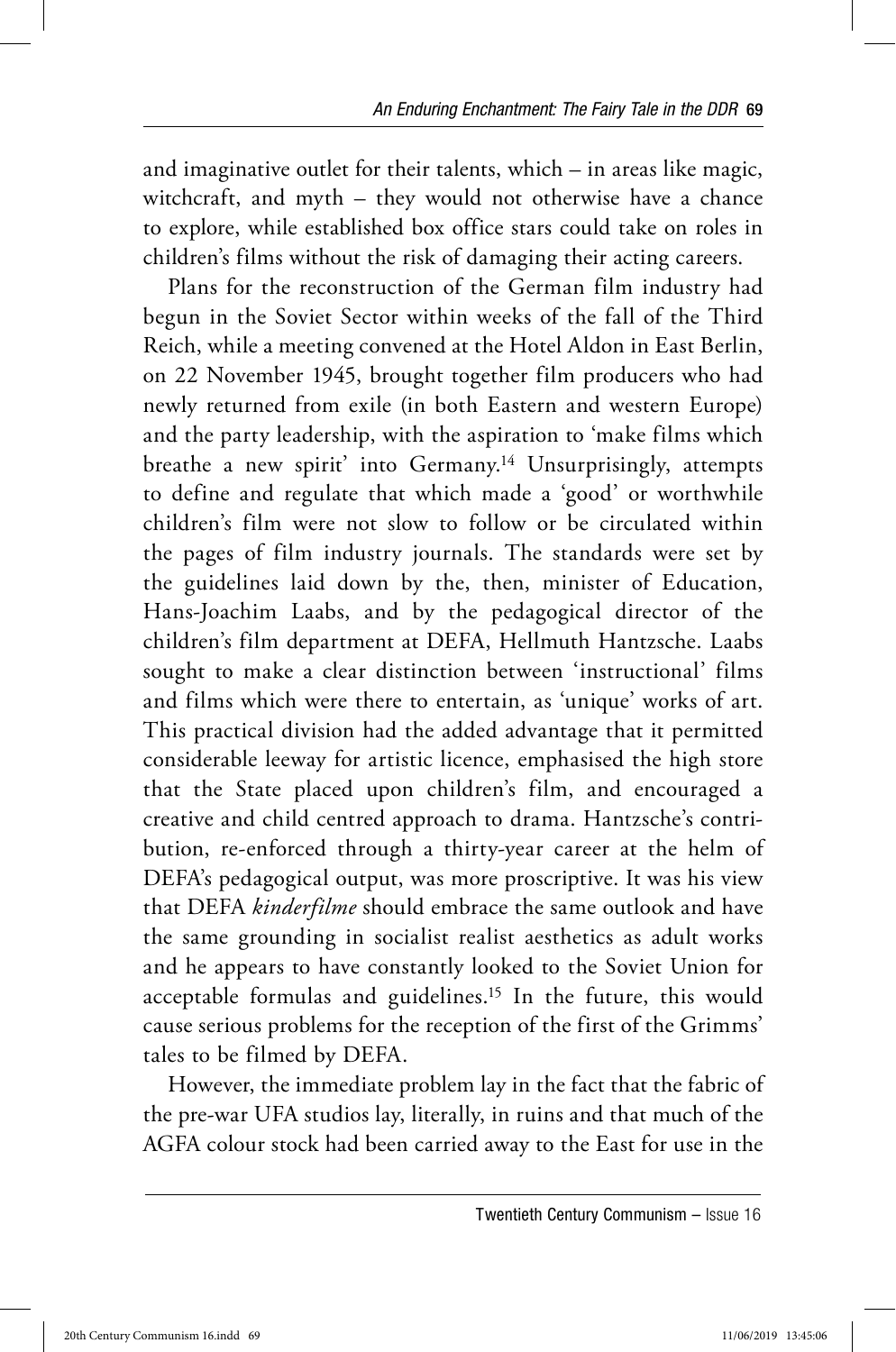Soviet film industry. Therefore, the first films to be screened after the end of the war were Russian language films, hastily dubbed for German audiences. Furthermore, even though a number of world famous writers such as Berthold Brecht, Anna Seghers and Friedrich Wolf did, indeed, return to the Soviet sector, as David Bathrick has pointed out, the great majority of the 1,000 or so actors, film technicians and directors who had fled to the West after the destruction of the Weimar Republic did not.16 Therefore, a high proportion of the technical staff (73 per cent of camera operators, 62 per cent of directors, and 60 per cent of producers) employed in the 'new' DEFA studios between 1949-52 had worked, and had often learned their craft, under Nazism.17 Yet, there were other solutions to the problem that, in the years from 1949-58, were actively explored in order to made good the shortfall. The first expedient was to import existing technical expertise from West Germany, while the second – and longer-term solution – was to nurture and fast-track young, home grown talent. It was this sense of the vitality of youth and generational change, accentuated by death on the frontline and by the discrediting and frequent discharge of those who had served the Nazi film industry.18

This focus on the potentiality of youth to deliver the aspirations set by the party certainly honed the priorities and the demographic of the DEFA studio. Indeed, despite all the difficulties and conflicting priorities, it is significant that the third film to be made in the Soviet Sector and released in 1946, was a movie made expressly for children. However, unlike the later *Marchen* films that later characterised DEFA's output for children and made it world famous, *Somewhere in Berlin* belonged to an earlier category of 'rubble films' that confronted the immediate and frequently harsh realities of living in what had been until very recently a war zone. However, it was not until December 1953 that a dedicated children's production group was created within DEFA.19 This reflected increasing concerns over the direction of education and propaganda, after the predominantly working class uprising of June

Twentieth Century Communism – Issue 16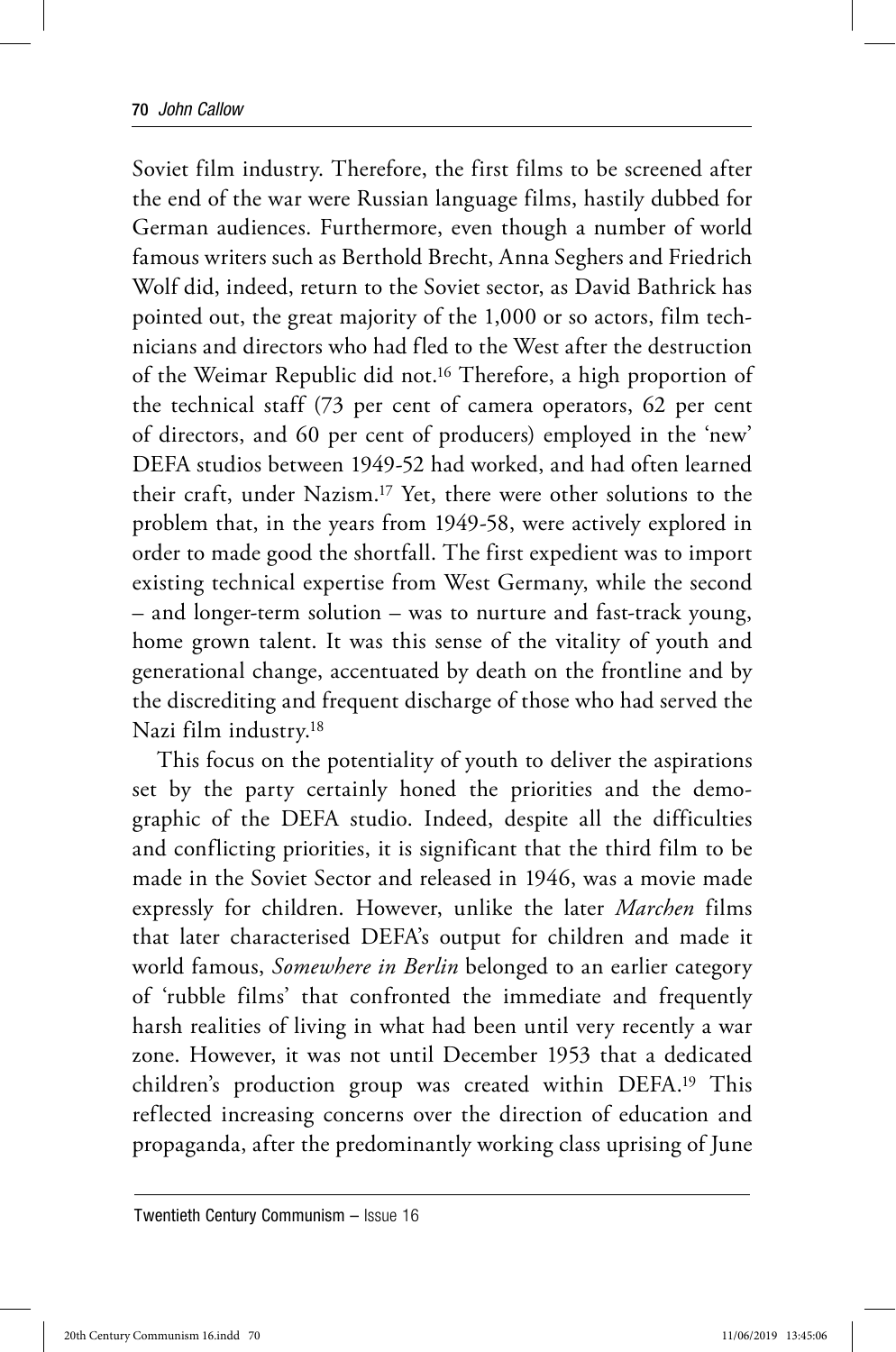1953, and a relative period of autonomy for the studio following the death of Stalin. Both developments served to re-ignite the search for new forms of cultural expression capable of providing a satisfactory national heritage for a state that had not initially been envisaged in wake of the fall of Berlin but which, increasingly, looked as if it might become a permanent feature of a divided Europe. Industrial and political unrest, among the very groups that the SED had looked upon as its natural supporters, pressures to complete the first Five Year Plan and the need for some form of escapism now combined with the work of the Folklore Commission in order to prompt a change of artistic direction. The gritty social realism of the 'rubble films' was set aside in favour of that which appeared more subtle, comforting and entertaining: namely, the *Marchen* (or fairy tale film) as a separate genre.

These films, and there were forty-four of them plus sixteen 'shorts' produced by the studio between 1950-89, attempted to reflect and inform something of the lives of the middle and lower strata of society, and – in the words of Jack Zipes – to use the function of magic paradoxically, 'not to deceive … but to enlighten'.20 These were fairy tales that also sought to elevate the audience from the frequently grim mundanities of everyday life and provided a utopian vision of a fictive society in which ordinary, hard-working people would be rewarded, in a world which stood outside the ethos of nineteenth century industrial capitalism and celebrated the collective world of the village, as opposed to the individualised world of the city or market. It was a link to a German past that was not 'failed', set against the stark backdrop of an all-too real present characterised by frequent shortages, attempts at cultural conformity, the constant surveillance of the security services, increasing pollution and lives led on the fault-lines of an ideologically and military divided Europe. Within such a context, these tales offered the possibility if not of complete individual freedom at least of imaginative licence. They were something different: opulent, strange and challenging, and just a little bit dangerous.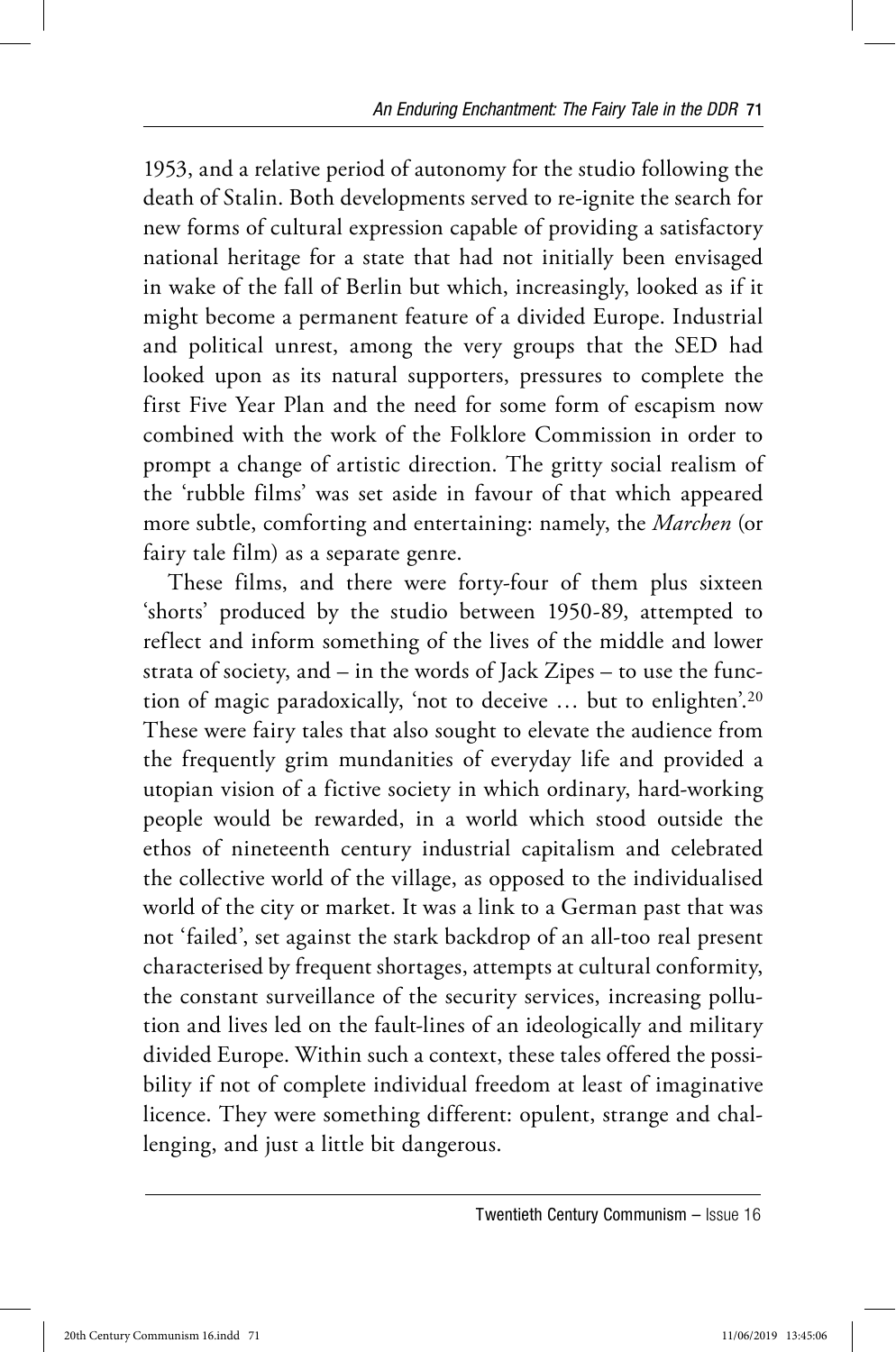By the same token, the fairy tale – with its appeal to one dimensional archetype, a superficial lack of ambiguity and binary opposites – suited the dictates of socialist realism remarkably well. If that irony was sometimes lost on the SED's functionaries, then they certainly understood its utility as a vehicle that was suited to conveying moral concepts simply and directly. The good were clearly to be cheered and emulated, the bad were obviously irredeemably wicked and to be shunned. The former was invariably rewarded success, while the latter were inevitably doomed to failure and destruction. Furthermore, by its very nature the fairy tale is transformative – and it was this sense of transformation that the cultural departments of the DDR were attempting to effect upon the young and their citizens, in general, throughout the entire lifespan of the state. If this was not enough, then the image of a contented, folksy, rural population that lived in harmony with their superiors held more than a little in the way of attraction and reassurance for career politicians within the party. Therefore, at a glance, the *Marchen* could appear as being the ideal introduction to the themes, forms and conventions for children of school age.

Yet, they were more than that. Fairy tales were, after all, intended as spark the imagination, to excite and to be a treat. Thus, the DEFA studio – and, for that matter, the authorities themselves – were quick to emphasise that 'Children for their labours and individual acts of kindness' should be taken to see the *Marchen*  at the cinema or clubhouse.21 Herein lay a major difference in the consumption and reception of fairy tale film in the two Germanys. In the West, a law passed in 1957 forbade children under the age of six from going to the cinema, severely limiting the reach and appeal of *Marchen* in as much as it had effectively served to exclude the target audience. As a consequence, the fairy tale film tended to be experienced within the individual home, watched on the television set and defined at least until the 1970s by relatively cheap production values when compared to the far more popular Disney versions that were freely imported and often screened to coincide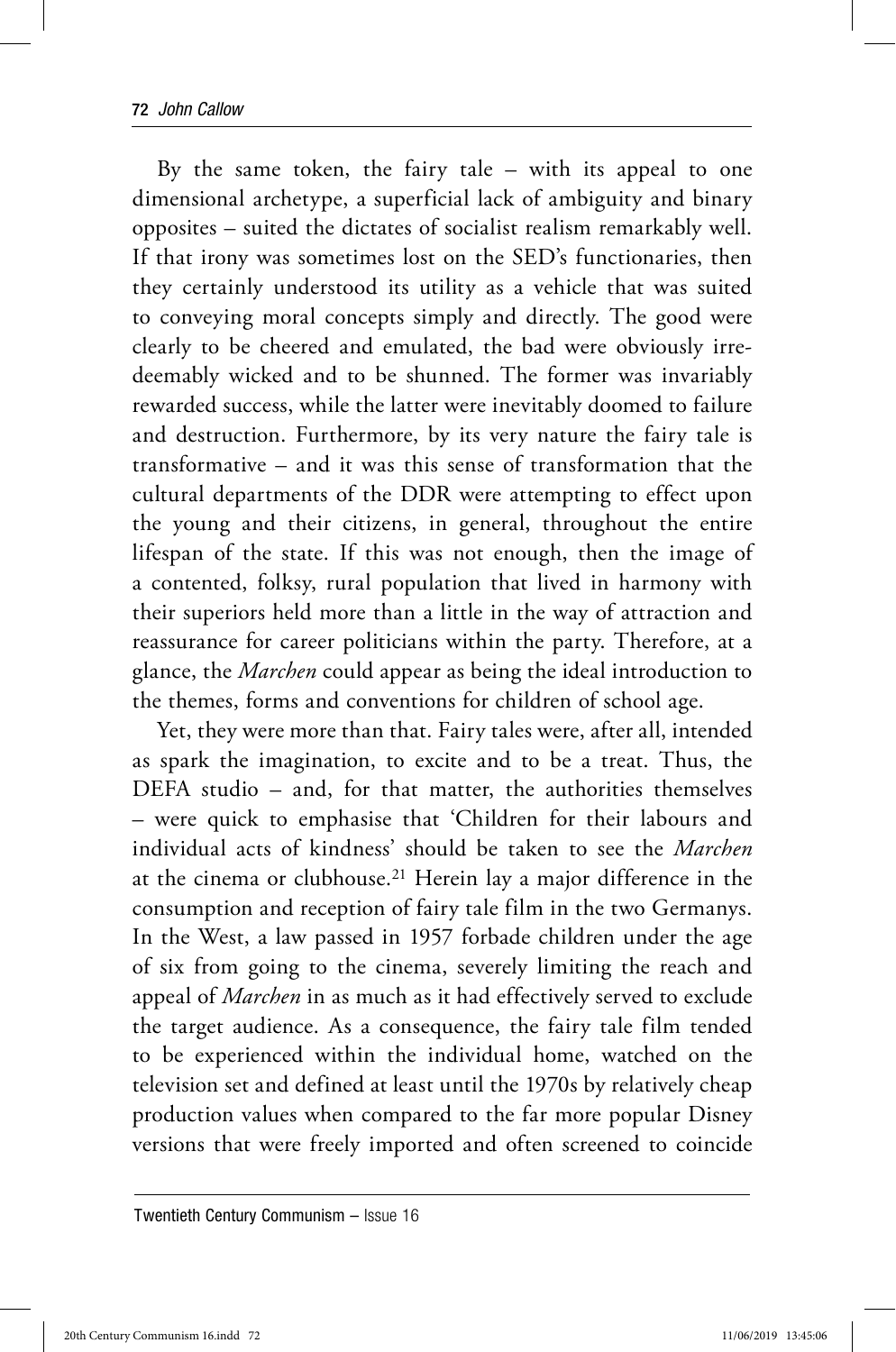with public or school holidays. (It was not until the 1980s that DEFA's *Marchen* were regularly aired by the FDR's TV channels).22 By way of contrast, in the East – with far less access to choice at hand – the *Marchenfilme* was intended to be viewed as part of a communal experience, in theatre or pioneer halls, often as part of a regular Sunday matinee programme, untroubled by commercial rivals and staged as a one-off event that brought together (within the context of a cinema) both the old and young. Put simply, the *Marchen* was central to early year's pedagogy in the DDR in a way that was not possible, desired or realistically achievable in the West. This privileged position was strengthened, as the 1950s wore on, by increasing concerns by the SED's cultural departments about the erosion of German 'traditions' in the face of US pop culture and mass consumerism. Indeed, the republication of the Grimms tales, the promotion of handmade folk crafts (in opposition to factory produced designs) and the protection and celebration of some aspects of minority folk cultures (such as the costume, song and dance of the Sorbs) was part of the same ideological drive to differentiate and 'preserve' the DDR from its Western neighbour. If that separateness was challenged in one area, it might translate into a homogenisation with Western cultural values and the eventual erosion of 'existing Socialism', itself.

The need was, therefore, to find a distinctive expression for the Grimms' tales upon film that was 'authentically' German, capable of espousing progressive, humanist values and that also had the capacity to entertain. By the time that the first DEFA *Marchenfilme, The Cold Heart* was released, in 1950, the fairy tale had already had a long pedigree as a subject for filmmakers. George Melies had premiered his own version of *Cinderella* as far back as 1899 and had followed it with two more adaptions of Perrault's tales, *Little Red Riding Hood* and *Bluebeard* in 1901.23 These films, relying upon theatrical spectacle and employing a mixture of puppetry, animation and silhouettes effectively set the standard and laid the ground rules for all subsequent tales produced for European cinemas

Twentieth Century Communism – Issue 16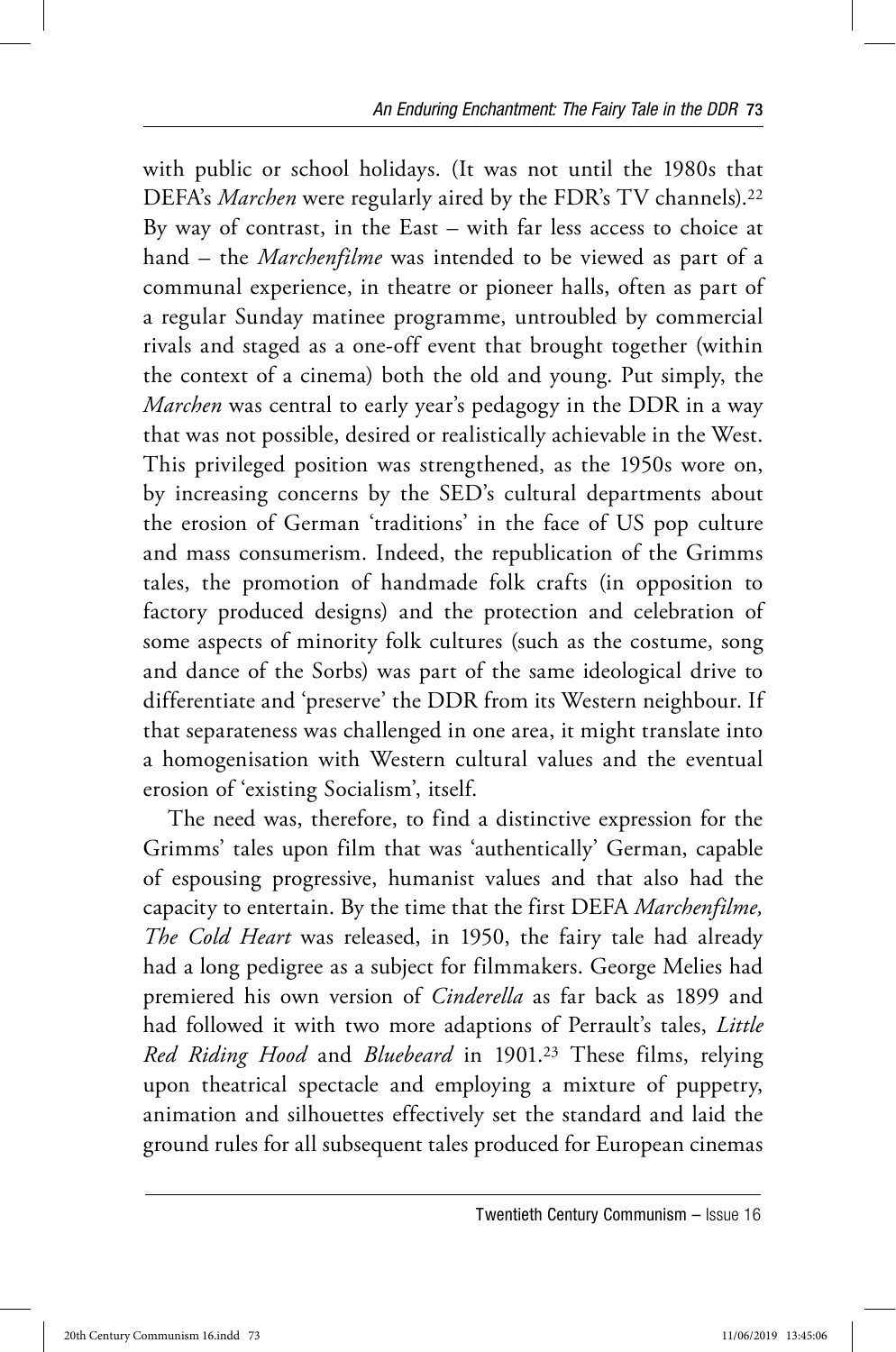until the outbreak of the Second World War. Live action tended to be frowned upon, as being a less imaginative (as well as a more expensive) expression of the art, while the Left during the Weimar Republic had created an impressive number of 'new' fairy tales that used the genre to criticise and mobilise for social change through parable, puppetry and song. However, none of these themes were acknowledged or developed by DEFA in the post-war period due to the party's abandonment of agit-prop and the far more withering debates that raged around formalism between 1949 and 1952. In a similar fashion, the stunningly creative work charted by both the silhouette films of Lotte Reiniger (produced in Germany until the end of the Second World War and then in Britain, in the 1950s, for the BBC) and the puppet films pioneered in Czechoslovakia, in the late 1940s-50s, by Jiri Trnka were not accepted as models for further exploration and development.24 DEFA did, indeed, possess a children's animation centre based in Dresden but this was never funded, promoted or celebrated in the same way as its Berlin studios, and its productions (though never acknowledging the fact) were often highly derivative recycling's of Reiniger and Trnka's earlier work.25 Instead, a ready-made blueprint was provided for DEFA by Aleksandr Ptushko's live action film, *The Stone Flower,* which was shown to great popular success and critical acclaim across the Soviet zone in 1948. The picture embodied many of the themes later developed – and surpassed - by the East German studio, most notably a sense of the conflict between the powerless and the powerful, the importance of community and shared labour, and an expression of the beautiful and wondrous, in terms of the glittering, Jem-studded caverns of the 'Copper Mountain'.26 The film's imprint registered with *DEFA* productions as different as *The Singing, Ringing Tree*  (1957), *The Devil's Three Golden Hairs* (1977), and *Bearskin* (1985).

If Cold War politics made stories from Western Europe less desirable and, as a consequence, Perrault was excluded from the cannon (unless his source material cross-fertilised with that of the Brothers Grimm), then the fairy tale operated in the DDR within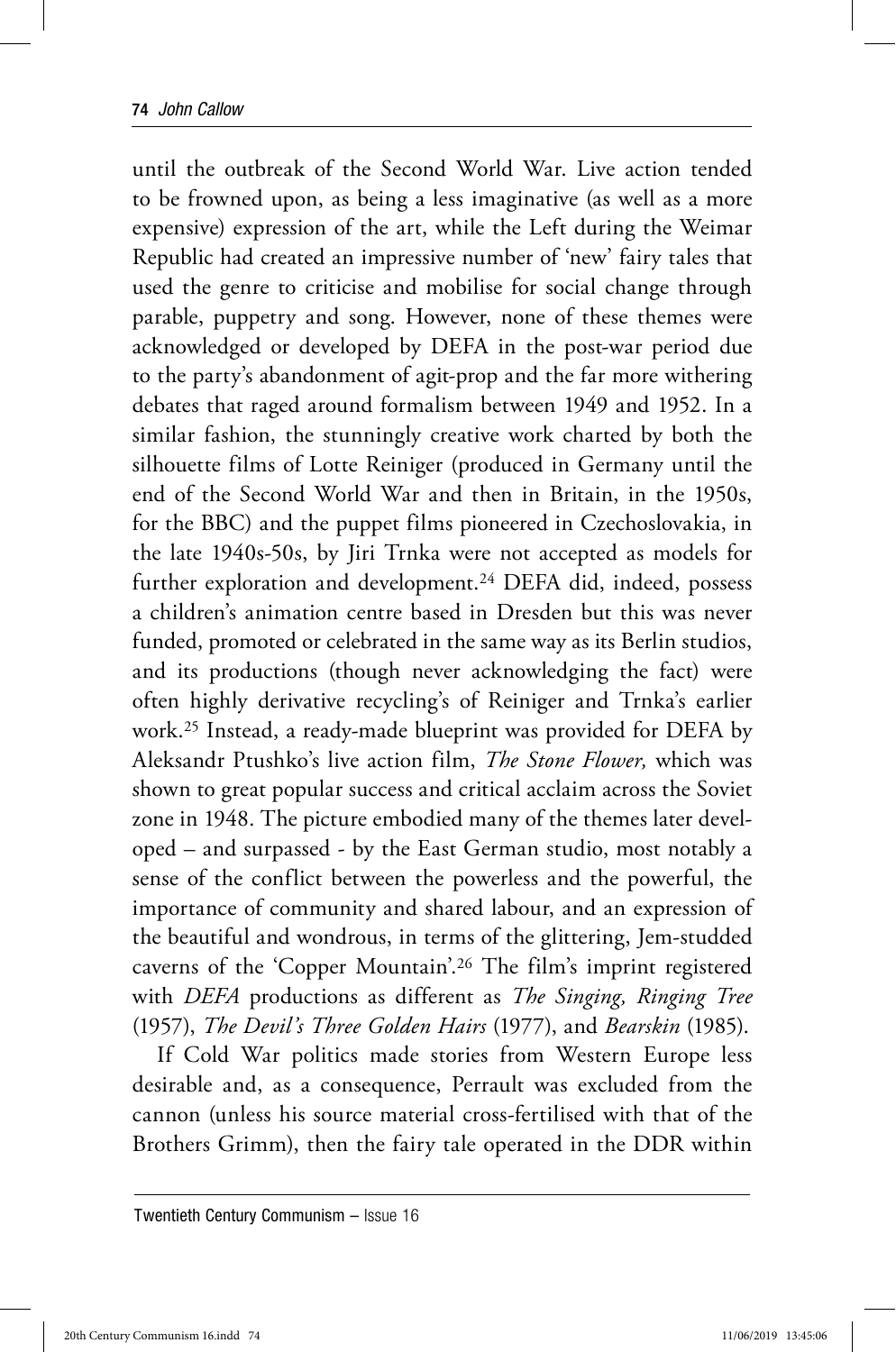the broader concept of a common *a priori* culture and language of 'the people' (or peoples') that knew no borders, and that had once been general but was increasingly suppressed by the advent of capital and industrialisation.27 As such, it certainly possessed imaginative and emotive appeal for the SED, as it appeared to prefigure many of the features of modern Communist internationalism. In this way, tales loosely woven about the fabric of the *1,001 Nights* provided a comparatively safe source of inspiration for DDR writers and directors, as the material fell outside of the struggles to define what were – and were what not – national, canonical texts. DEFA produced *The Story of Little Mook* (1953), *The Story of Hassan* (1958), *Hatifa* (1960), and *The Golden Yurt* (1961) from the perspective of international – and internationalist – storytelling which transcended German parochialism, celebrated difference, and sought to depict the victory of the 'small' man or woman over the great, and the triumph of natural justice over social inequality or blind misfortune. Therefore, *The Story of Little Mook* – though owing more than a little to Alexander Korda's *Thief of Baghdad* – was set in Arabia and was sensitive to both Islam and to the strained relationships between children nearing adolescence and the elderly. Unlike the classic Disney re-imaginings of folktales, the hero decisively rejects the riches that he has gained through his adventures, preferring a quiet life as a potter, secure in the knowledge that his sharing out of accumulated wealth among the people has acted as a benefit to them all.28

Perhaps surprisingly, given the sense of the deeply-held Christian beliefs of the author that pervade so many of his stories and that Hollywood had already released its own musical biopic starring Danny Kaye, DEFA had no difficulty in appropriating Hans Christian Andersen as a 'proletarian' and auto-didactic author. *The Tinderbox,* released in 1959, follows the written text far more closely than many DEFA tales, but was distinguished by superior art direction, strong scripting, and a superb performance by Rolf Lugwig (one of the major box office 'stars' of the DDR) as 'the soldier',

Twentieth Century Communism – Issue 16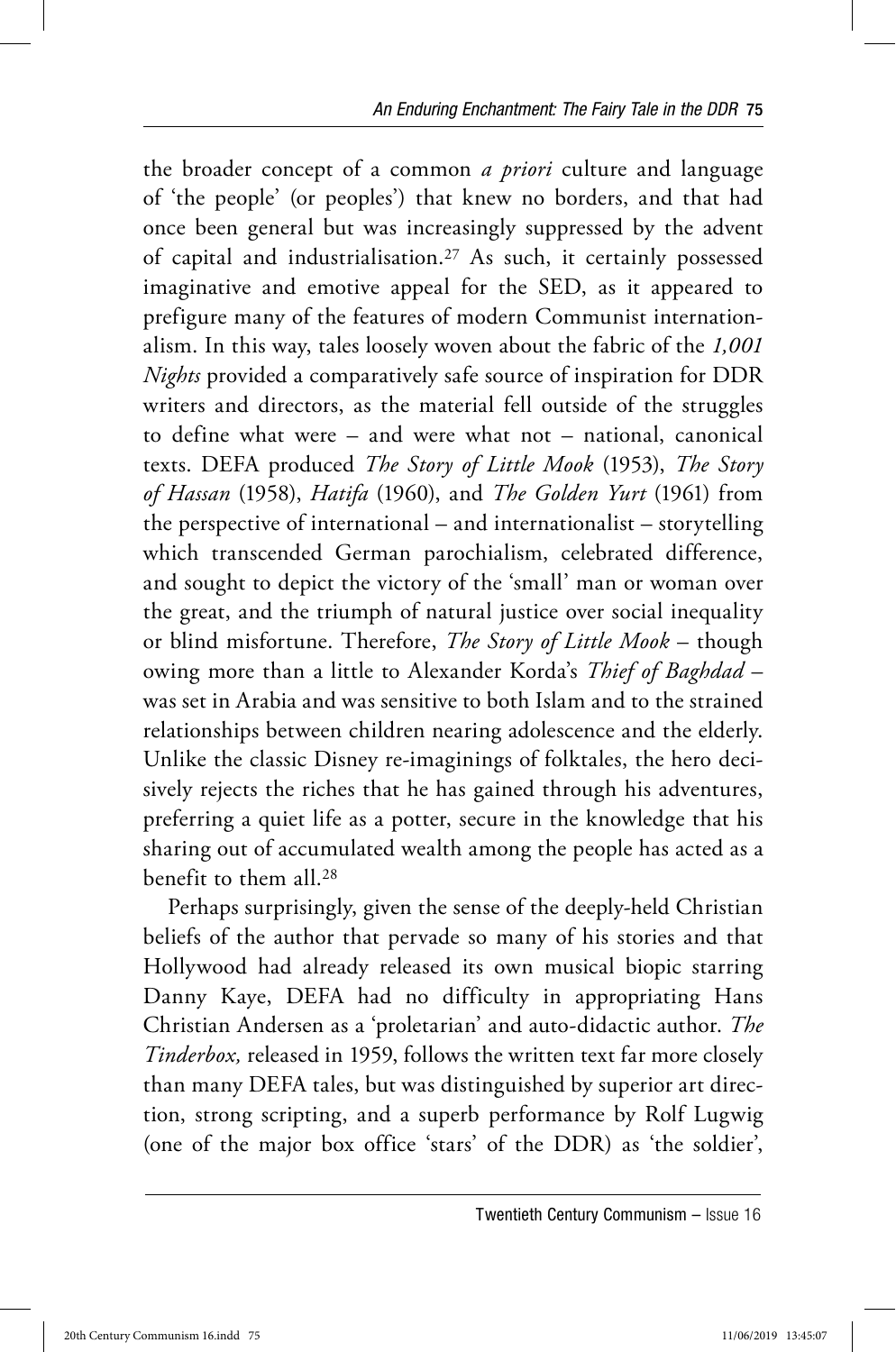who combines warm-hearted innocence, with courage and a judicious sprinkling of cunning.29 *The Tinderbox* successfully realised a number of features inherent in Hans Christian Andersen's original story, not least a profound sympathy for the plight of the poor and a sense of sorrow at the soldier's unjust treatment, and death sentence. It was certainly the most barbed and politically radical of Andersen's tales. As a result, it succeeded both artistically and ideologically for DEFA as it responded not so much to a clear party, or pedagogical 'line', but to Andersen's own concerns: to speak to children, about children, and all that concerns them, both the good and the bad. That represented a revolutionary development in the history of literature and pedagogy and required no further embellishment to curry favour with the state.<sup>30</sup>

The engagement with the works of the Brothers Grimm was, however, something of a 'double-edged sword' for DEFA. On one side, as we have seen, the value placed upon their tales elevated the whole genre of the *Marchenfilme* to new heights and prevented a sickly-sweet rendition such as MGM's *The Wonderful World of the Brothers Grimm,* that proved a US box-office smash but an abject critical failure in 1962. On the other, the bowdlerised version of the Grimms' work, as compiled by Pollatschek and Siebert, stood as a monolith on the intellectual landscape, a signifier of intellectual and cultural worth but occupying a space that denied to others the freedom of departure and true experimentation. Thus, in approaching the Grimms' work filmmakers had to contend with official expectations that were raised to a very high and, often, impossible level.

Some films, it is true, worked better than others. DEFA's version of *Snow White* (1961) appears as little more than a live action transposition of Walt Disney's 1937 blockbuster: the exception that proved the rule, as the studio sacrificed its own vision in order to chase Hollywood's shadow. As a result, it stands as a rather slight, and unmemorable, pastiche of the Disney studio's greatest work. By way of contrast, *Rumpelstiltskin* (1960) provided a new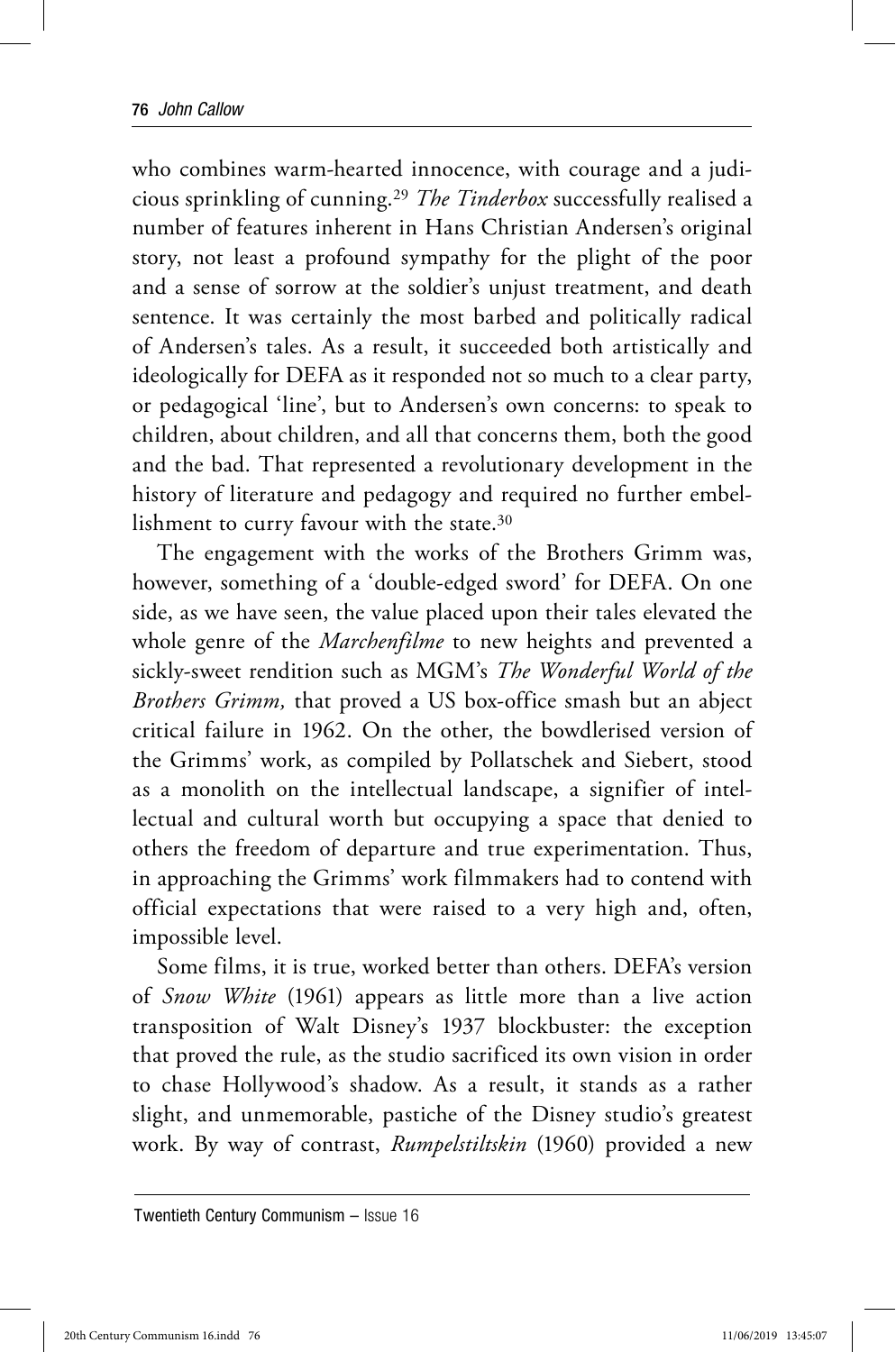and thoroughly subversive re-telling of the familiar Grimms' tale. The dwarfish figure was no longer the villain of the piece but a somewhat child-like hero, who kidnaps the baby prince in order to protect him from becoming corrupted by society's materialism and the lure of gold. In this manner, Rumpelstiltskin acts as an unlikely substitute for the traditional fairy godmother, celebrating family values, redistributing wealth (just like Andersen's 'good soldier') and acting as the catalyst for redemptive and restorative social justice. It is thus both the most polemical and the most freely rendered of DEFA's re-imaginings of the Grimms' tales. It certainly gives the lie to the accusation that the studio was unsympathetic in its stereotyping of those with restricted height, or disabilities .31

However, the most original and enduring of the DEFA *Marchenfilmes* was *The Singing, Ringing Tree* (*Das Singende, Klingende Baumchen*) which was filmed on a Berlin soundstage over the summer of 1957 and released to coincide with the Christmas holidays. It claimed the mantle of a Grimms' tale and has often, since, been discussed purely within those terms by both DEFA studio executives and Western academics. However, this at once validates the authorial skill in cloaking a new tale in the mantle of tradition while obscuring the screenplay's undoubted radicalism within both the studio's forty-year output and the wider history of the fairy tale on film. Consequently, though the establishing title sequence proclaims it to be based upon a 'traditional' tale of the Brothers Grimm, *The Singing Ringing Tree* was an entirely modern – and in some respects, modernist – creation. Though conceivably fashioned from elements of *Beauty and the Beast, Snow White and Rose Red, The Juniper Tree*  and *The Singing, Soaring Lark* – and borrowing from the familiar language of the Grimms', with Princess Thousandbeauty's name echoing that of another heroine, Thousandfurs - it was the product of a single, fertile and sensitive imagination rather than of the cumulative folk memory and collective wisdom of the German peasantry.32 Indeed, where the question of authorship has been discussed it has often been accorded to the male director as opposed to the actual the

Twentieth Century Communism – Issue 16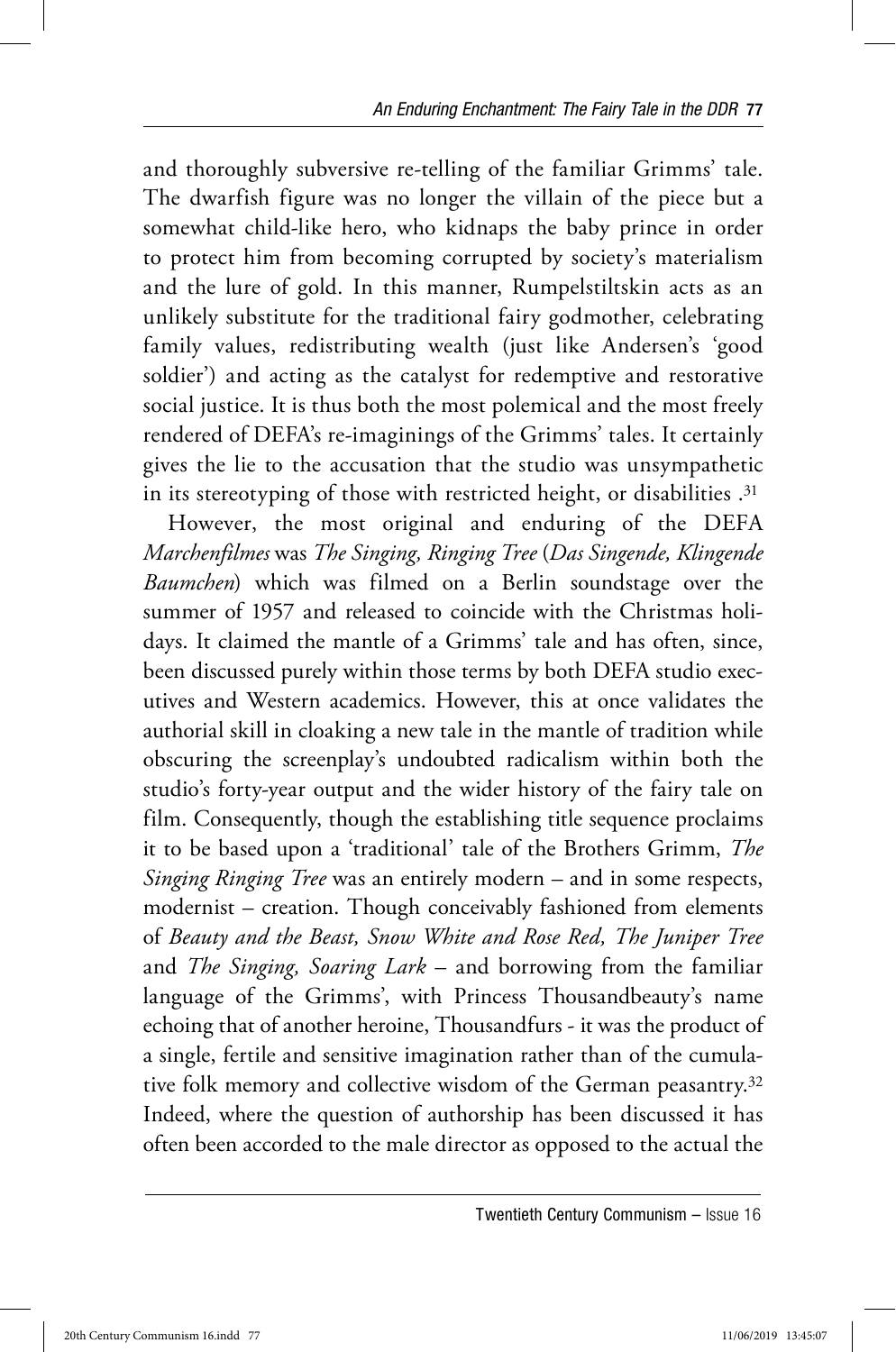female writer.33 This is more the pity as it has served to divorce it from feminist discussions of the fairy tale that have centred around the works of Angela Carter and which have their close parallels in *The Singing, Ringing Tree.34* Many of the themes that were newly embroidered into the tale – a sense of feminism, independence and a clear stance against animal cruelty – would inform and shape both the DEFA studio's last great enterprise, *Three Wishes for Cinderella*  (released in 1973) and its reflection in Hollywood, with *Ever After*  that starred Drew Barrymore as a far from passive heroine, in 1998. However, by the same token the submerging of more radical themes with a general ambiance of respect for existing source material permitted the creation of an 'old', new *Marchen* and added a sense of timelessness to the film, which was suggestive of the 1450s, as opposed to the 1950s. It is this sense of timelessness, and – if not of the a-historical, certainly a narrative that is removed from an immediately apparent or single historical context – which accounts for much of its lasting appeal.

The actual author, it transpires, was Anne Geelhaar (1914-1998) who was to enjoy a long and highly successful career as a children's writer in the DDR, specialising in stories – such as *Fortunat und Seine Sohne* and *Der Prinz von Hovinka* – that took their inspiration from traditional folktales, or, like *Der Kleine Kommandeur* and *Der Brief aus Odessa*, tried to make sense out of Germany's all-too recent past for youngsters traumatised by the legacy of the Nuremburg rallies and Auschwitz.35 Her personal warmth, love of animals, and commitment to a humanistic brand of socialism, were constants that hallmarked all of her books and film scripts. However, it was within the context of the 'enlightening' folktale that Geelhaar had carved out her career as a children's author.<sup>36</sup> It was these pedagogical books which seem to have brought her to the attention of DEFA and she was employed as one of the comparatively few women scriptwriters.

From the outset, then, *The Singing, Ringing Tree* appeared as one of the heterogeneous *Marchenfilmes*, in terms of the talent deployed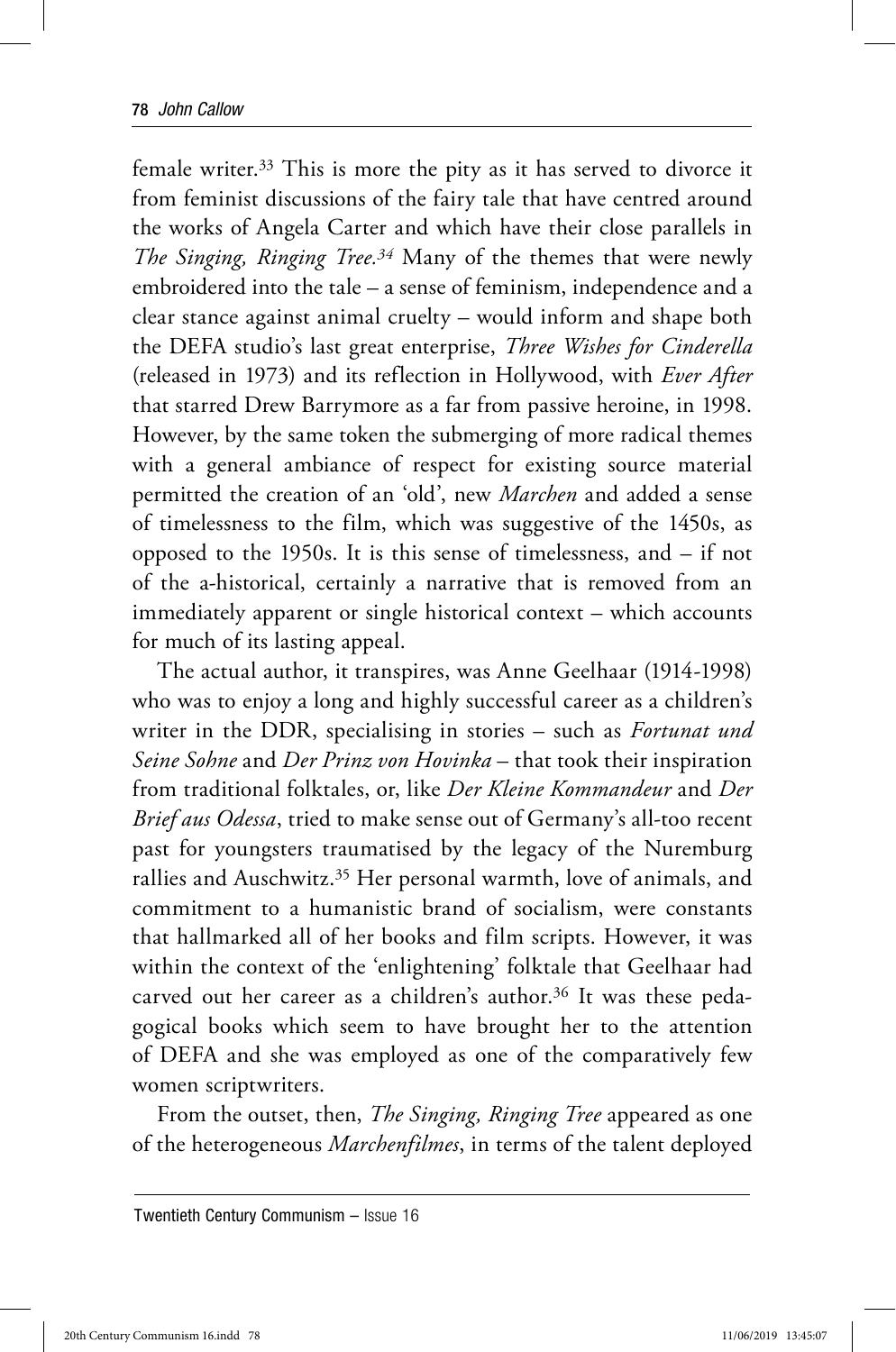both behind and in front of the cameras. Both Francesco Stefani, who directed the film, and Richard Kruger (who played the 'evil dwarf') lived and worked in West Germany and were hired-in by the studio as 'guest' talent. Stefani (1923-1989) had just launched a film version of the popular, if savagely humorous, children's story *Max und Moritz,* which combined stylised sets with modern dance and proved a big box office success. However, while this brought him justified recognition and much critical acclaim, it was probably his earlier work on *The Dwarf 's Nose*, in 1952-53, that had attracted the attention of the East German studio. In some respects, this short film prefigures some of the themes – not least those of transgression, transformation, and the figure of a reviled dwarf – that run throughout *The Singing, Ringing Tree.* Thus, in *The Dwarf 's Nose,* we encounter Jacob, a little boy who helps his mother selling fruit and vegetables from her market stall. One day, he is told to help an old lady carry home her shopping basket. He cruelly taunts her on account of her long nose, without realising that she is a witch. Childish name calling fades into silence and tears as the witch curses him, changing him into a misshapen dwarf with a long nose that matches her own. Now, he can see how he likes it! Reflection, empathy and restitution eventually lead to the breaking of the enchantment but the idea that juvenile behaviour – in particular, mockery of those older, less fortunate, or simply different to themselves – could be ameliorated and dispelled, through improving stories that championed reason, would become a central motif guiding DEFA's fairy tales.37

Superficially, Anne Geelhaar's screenplay for *The Singing Ringing Tree* centres around traditional archetypes: the prince is 'handsome', the princess is known as 'Thousandbeauty', and the dwarf is irredeemably 'evil'. Yet, through a closer reading of the text, the creation of vast *papier mache* sets, the use of brilliant colour (lost on BBC audiences in the 1960s but certainly reminiscent of the Duke of Berry's *Book of Hours* and King Ludwig II's grotto at Neuschwanstein to German cinema goers) and the innovative use of an early synthesiser

Twentieth Century Communism – Issue 16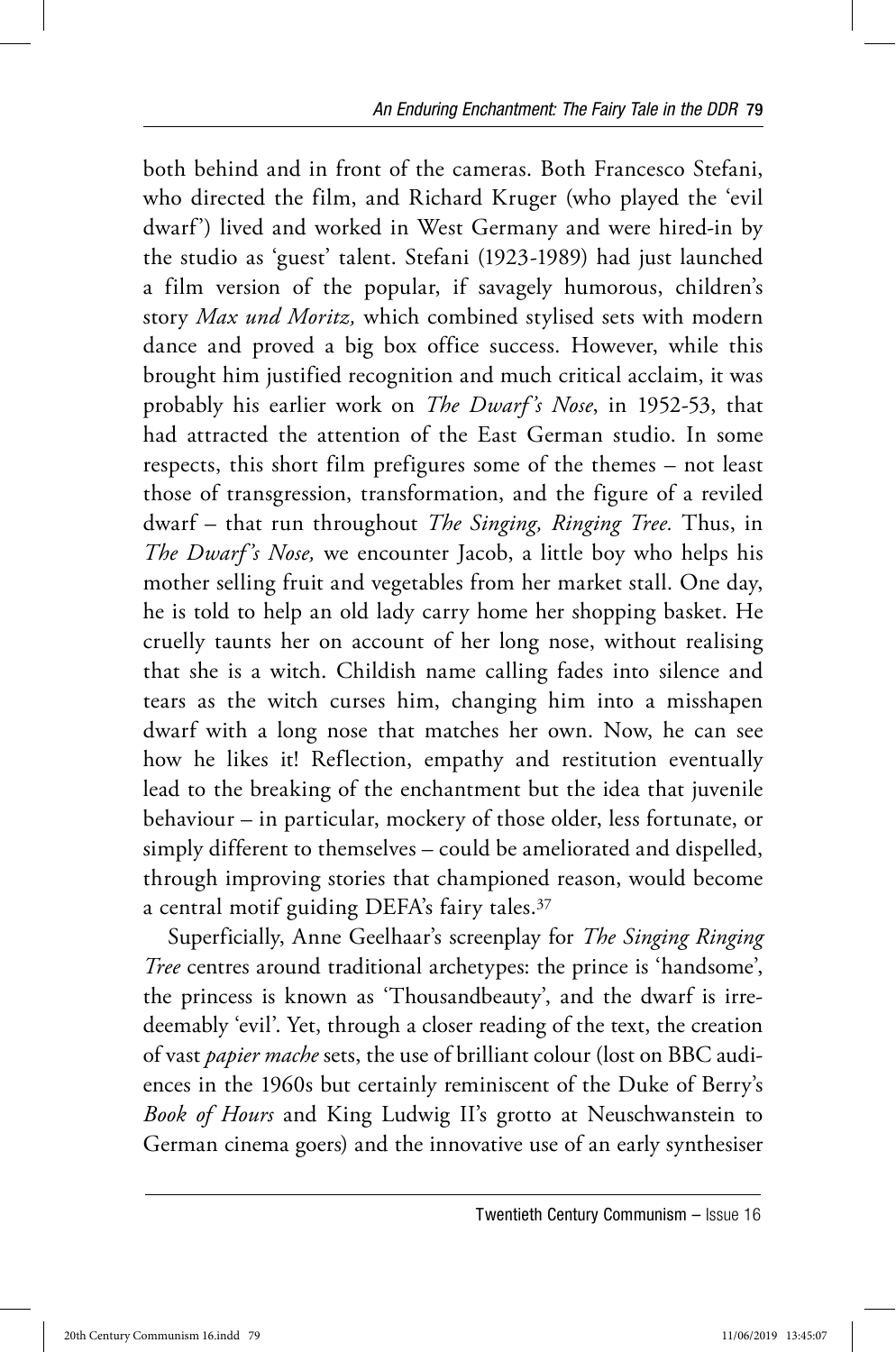to create brooding, or discordant, walls of electronic sound, there was much that was entirely new. When we first encounter her, Princess Thousandbeauty (played by Christel Bodenstein) is spoiled and petulant and spurns the attentions of the prince who wants to win her hand in marriage.38 She demands the seemingly impossible gift of the fabled 'Singing, Ringing Tree' and when the prince (played by Eckart Dux) accomplishes his quest and presents her with her stated heart's desire, Thousandbeauty is thoroughly disappointed seeing no more than an ordinary, unremarkable, and rather puny sapling. Thinking only of herself and oblivious to prince, the courtiers or even her own doting father, she commands the tree to sing for her. When it remains silent, she attempts to compel it to please her through violence, shaking it vigorously. At this point, the allegory is clear: namely, that love can neither be bought nor bidden.



Christel Bodenstein as 'Princess Thousandbeauty'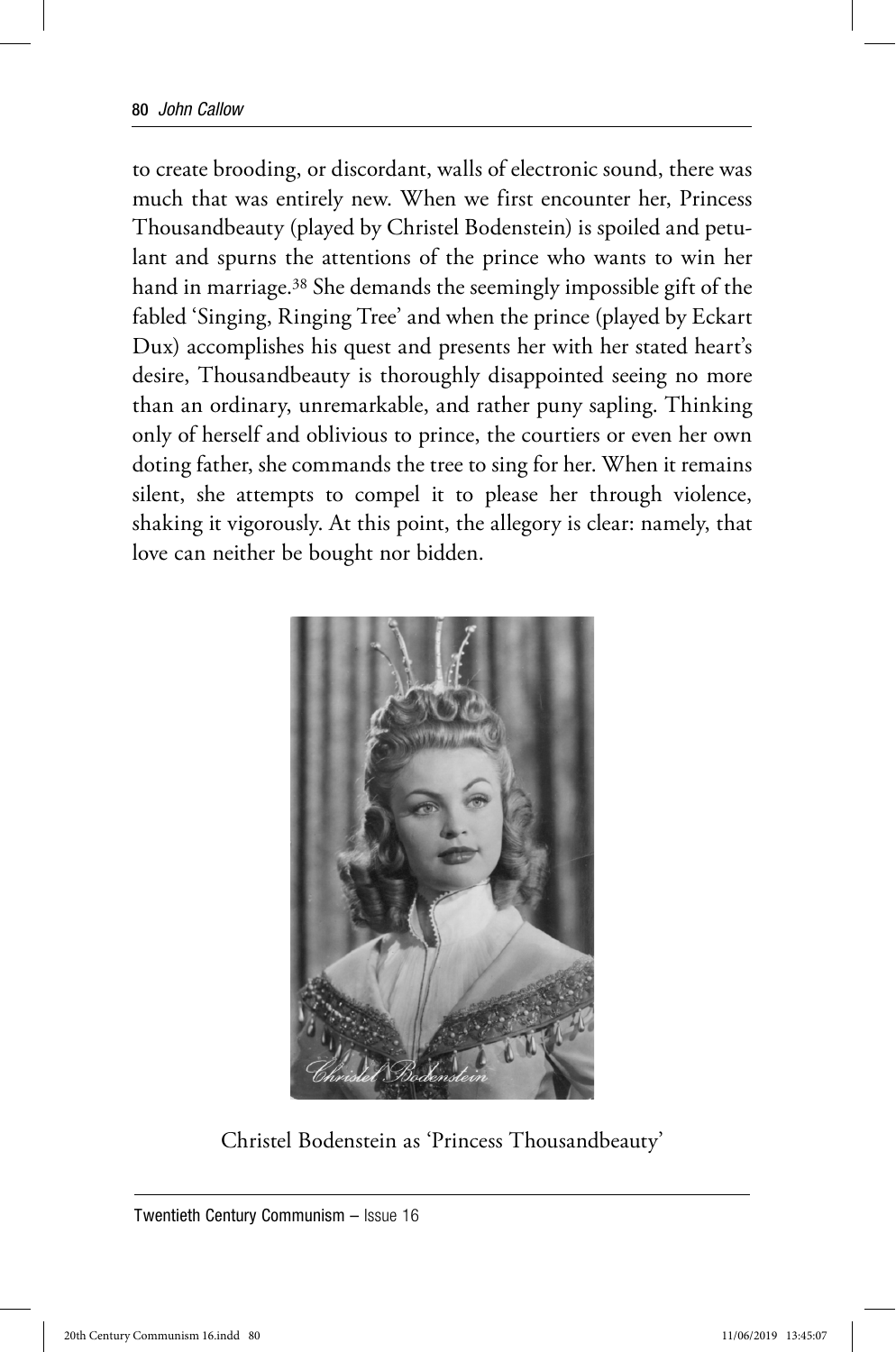This applies equally for the prince, as the princess. His pride and self-confidence prove to be his undoing. He should have been suspicious of the bargain he had struck with the dwarfish ruler of an enchanted, cobweb-choked kingdom in order to gain the tree. Furthermore, he should have heeded his steed's warning as the animal immediately sensed and shied away from the malign witchcraft entombed within the rock walls of the land, which – perhaps tellingly – lies to the west of home. More importantly, the prince should have been reflexive enough to realise that the princess would not simply, or suddenly, fall in love with him on the presentation of a magical tree. As a result, he is left to face the consequences of his failure and, unseen amid the throng, slips away from the palace. As the last of the sun's rays fade away, the dwarf laughs at his heartbreak and transforms him from a man to a bear.

However, misfortune seems to bring a combination of wisdom, practical sense and an added edge to his character. Thus, when the old king attempts to defraud him (in plot twists suggested by both Old Testament sources as well as by the Grimms' tales and, in particular, *Hans My Hedgehog*) the bear refuses to allow himself to be cheated, and carries off the princess to his new home in the dwarf's kingdom. Once there, Thousandbeauty continues to order everyone around and to demand affection and obedience from the animals. However, the rules have changed. The bear, who has resigned himself to his fate and form, refuses to pander to her whims, and stoically works away with his own hands to improve his surroundings and gather food. The animals remember all-too-well her cruelty to their brethren, while she was at the palace. She chased away the doves from her tower, kicking the hunting dogs out of the way, and worst of all, emptied a fishpond to provide a garden urn in which to place her prized magical tree. The sight of the dying goldfish, gasping and flapping upon the gravel, is perhaps one of the film's starkest images and one that forcefully underscores the princess' imperviousness to the plight of others, as self-obsession turns to cruelty.<sup>39</sup>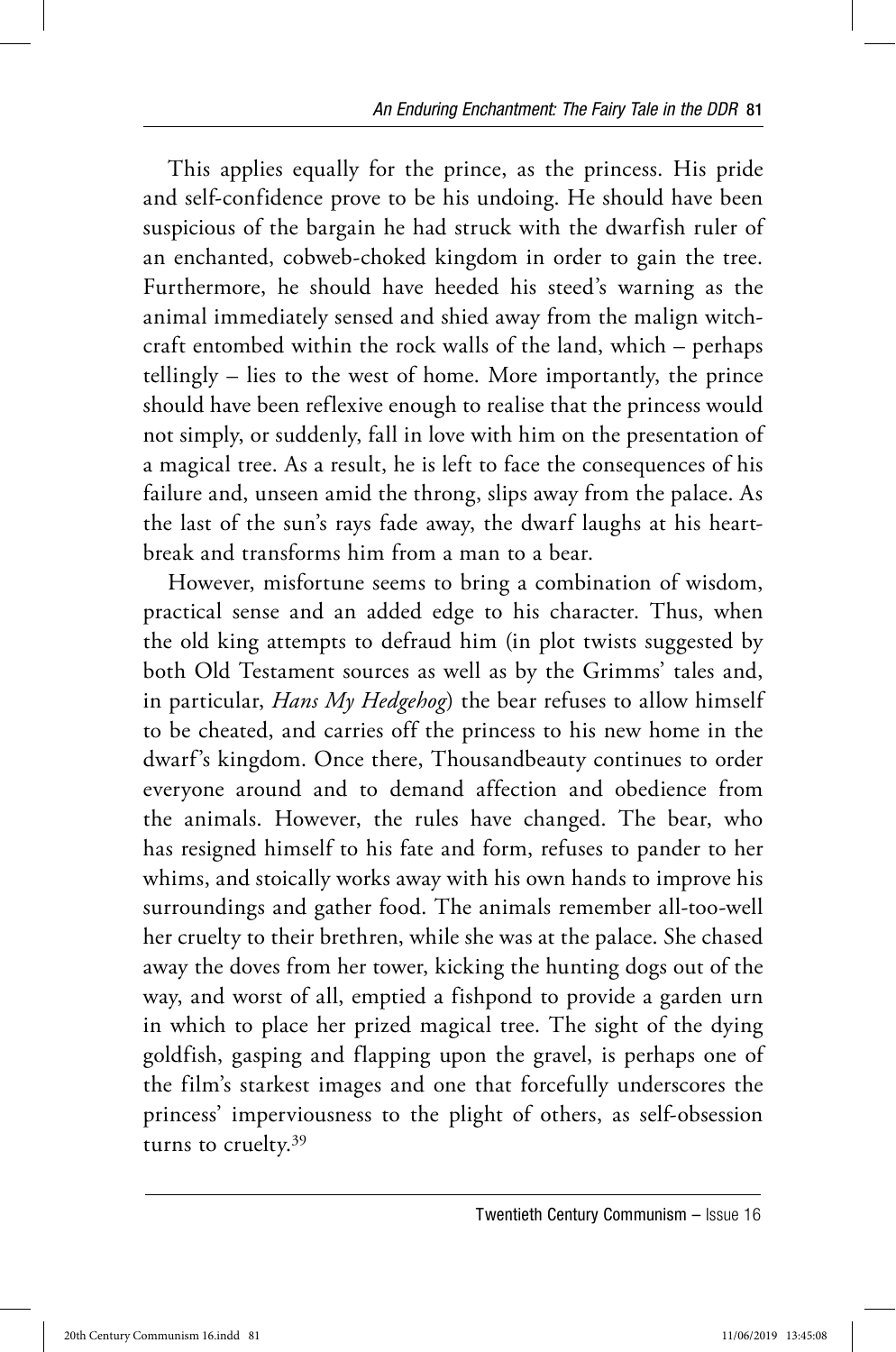The birds will not feed from her hand, as they do from that of the kindly bear, and the enormous magical fish that swims in the pools underneath the waterfall, wisely, keeps its distance from her. Yet, when the bear patiently explains that this is because the animals see the inner substance of her nature, rather than the outward show of her beauty, the princess becomes the author of her own downfall by demanding to see exactly what they do. Impervious to the bear's frantic and fearful attempts to silence her, the princess repeats her wish – three times over, in true magical fashion – which is overheard by the dwarf who has burrowed his way into a nearby crevice, on the off-chance of causing trouble. He casts a spell, which matches her body to her soul: lining and souring her face, fading her blonde curls to lank brown, and disfiguring her nose, so that it turns up to a point, like a rotten turnip.

From the depths of her grief and despair, her redemption is incremental. Her pride begins to lessen as she offers to help the bear with his work, and she willingly shreds the sleeves of her own dress in order to carry away the stones from the cave that he has been digging to provide them with a home. The couple now begin to work together, for the common good, and through their own toil and labour build a better life for themselves, and those around them. The absence of comfort, status and privilege has – despite their altered forms, loss of status and effective proletarianisation – made them both better, and more useful, human beings.

These unexpected developments infuriate the dwarf, who cannot abide goodness or the pair's growing sense of happiness. Like evil, itself, he always appears when, and where, he is least expected. Thus, he emerges from the inside of enormous conch shells, evesdropping behind corners, and – through his unnatural witchcraft – burrows backwards into the stone and the mosses, closing the ground about him. His hatred expresses itself through spiteful attacks on the animals that live in the valley, as his magic brews-up storms that injure one of the doves and creates the snow – which he gleefully shoves down from on high, just like one of Lucas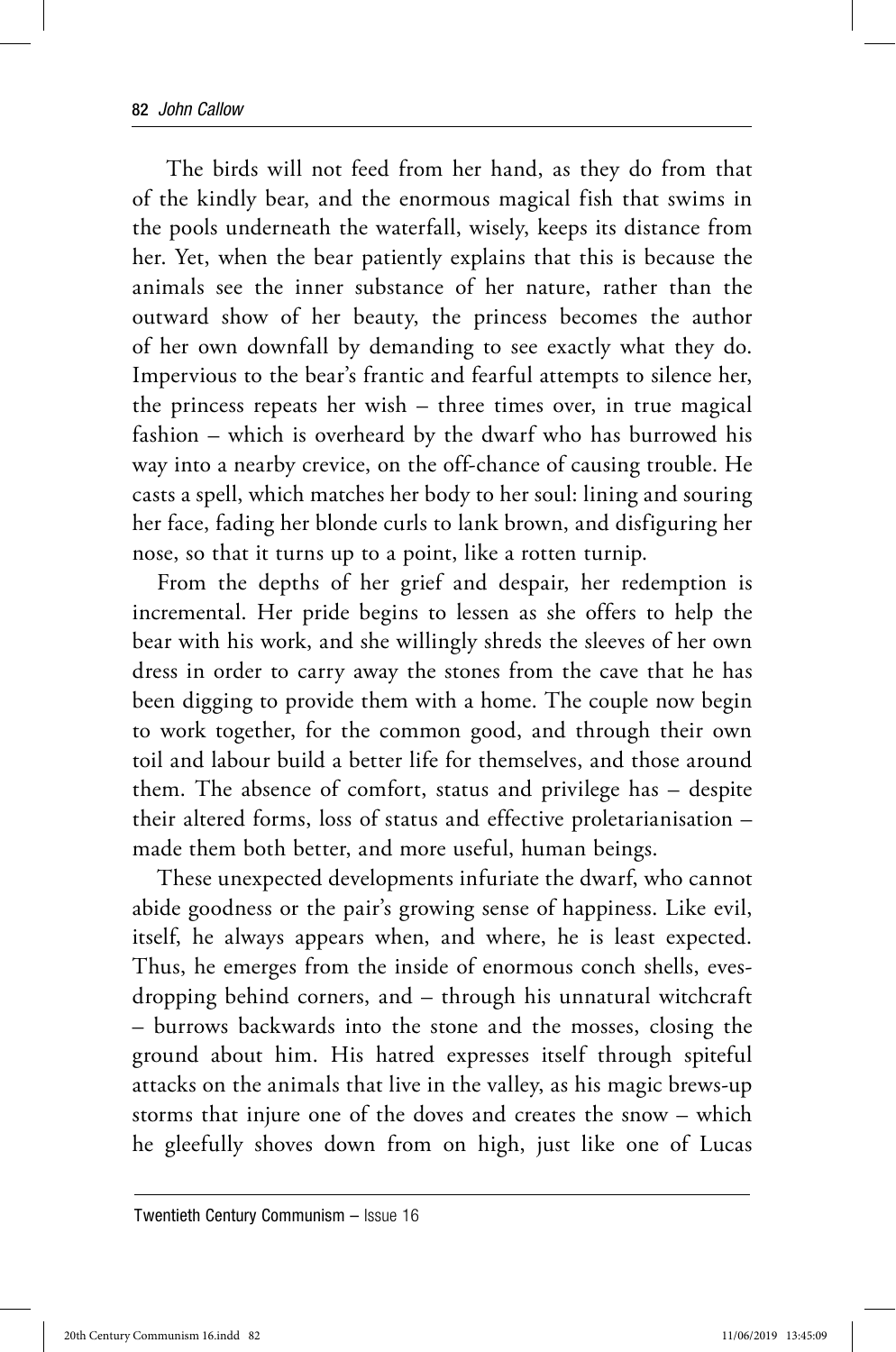Cranach's or Baldung Grien's weather witches – to freeze the giant fish in the lake, and to trap a magical horse – possessing antlers and a golden mane – in the growing drifts. However, harmful magic can also rebound and, unwittingly, the dwarf blinded by his hatred, has provided the princess with a test. With every good deed, she progressively frees herself from his enchantment. Thus, in rescuing the fallen dove and nursing it back to health, she breaks part of his spell and restores her nose to its original shape. When she selflessly crosses the ice to free the fish, and then risks her own life in digging the horse free from the snows, she completes her own internal (and, therefore, external) transformation, regaining her former beauty. Through these selfless deeds, she finally gains the trust and love of the animals and settles down to a life of contentment with the bear, decorating their cave with all-manner of Jem stones, ferns and brightly coloured shells.

Now it is the turn of the dwarf to fail to learn a lesson. The failure of his *maleficia* should have taught him that love is a stronger emotion than hate. However, his spite drives him onwards. He finds the happiness of others unbearable and decides to ruin things, split-up the couple and condemning the bear to a fresh misery, on his own. Therefore, he attempts to ensnare her in his lies, appearing before the princess who has not seen him before. Unaccountably – and here the coherence of the script falls down - the bear never seems to have mentioned to her either dwarf's existence, or the real cause of their predicament. Innocently, Thousandbeauty listens to the dwarf's claims that he was the 'true' ruler of the land before the bear had arrived to imprison and badly treat him. However, this initial stratagem fails: the princess cannot believe that the bear could be so mean or do such things. Next, the dwarf tries to tempt the princess to return home with thoughts of the luxuries of her old life, her crown and feather bed. However, Thousandbeauty no longer cares about mere objects, she would rather stay with the bear. She turns to go, and the dwarf becomes desperate and fashions another string of lies with which to trap her. This time, he succeeds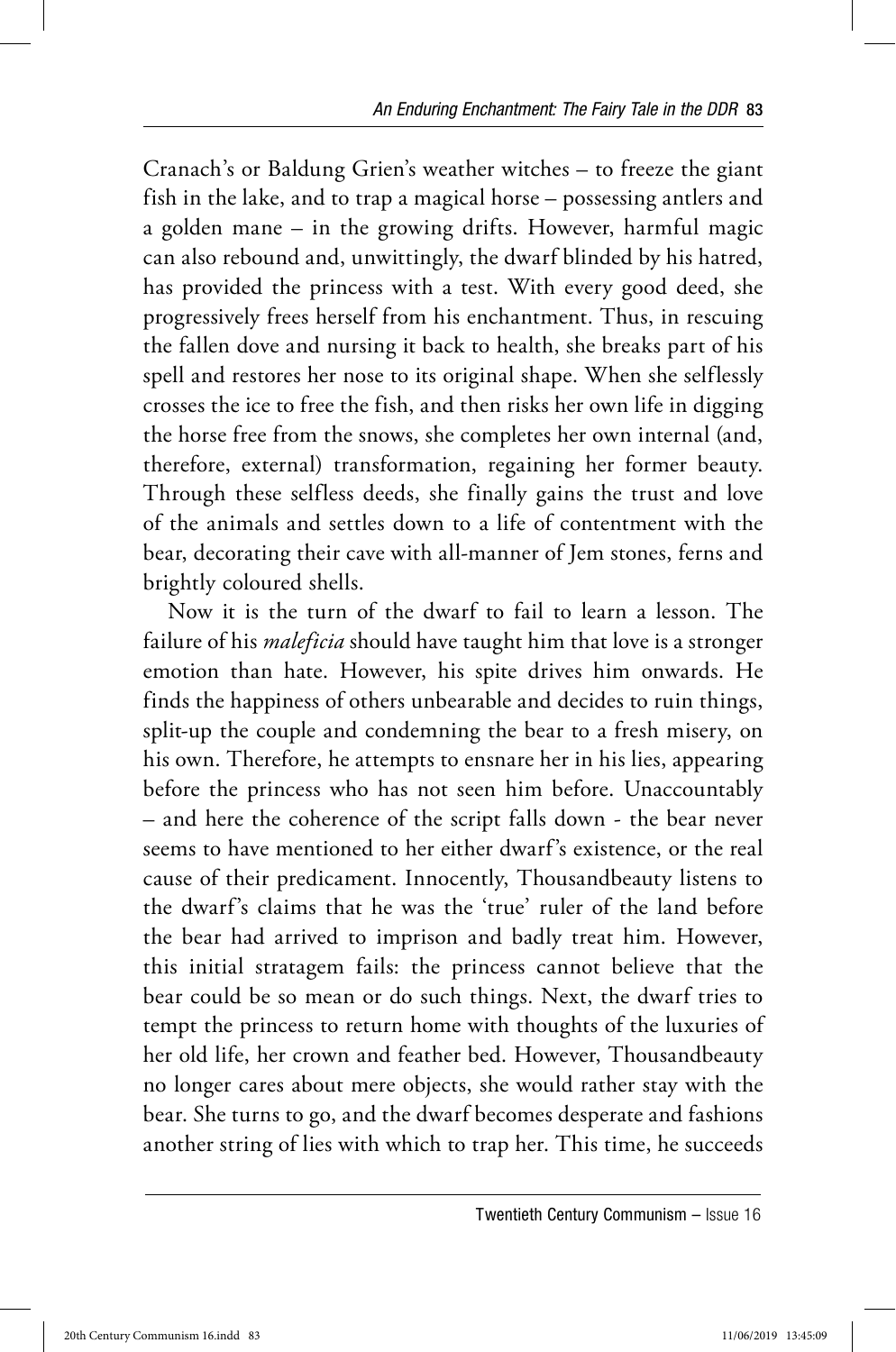because they do not prey upon her greed or gullibility, but upon her love. When he tells her that her father, the king, is calling-out for her on his deathbed, the princess rushes off to be at his side.

The bear returns to find his cave destroyed and Thousandbeauty gone. The dwarf taunts him and his isolation is, seemingly, made complete as the stone bridge collapses behind him, sealing-off any chance of his return to the human world. For the first time since his bewitchment, the prince / bear gives himself over to despair. In the meantime, the princess has reached her father's castle only to find it deserted. A sleepy guard, who fails to recognise her as the result of her inner transformation, explains that the king was in good health but had left, months ago, with all his men in an attempt to find his lost daughter. Thousandbeauty now understands that she has been lied to, and begins to put the missing pieces of the puzzle together, in a series of revelations: it was the dwarf who was evil - and the bear that was good; the bear was really the enchanted prince; and that she loves him with all her heart. At this point, the magical tree – which had long lain neglected in the palace garden – begins to sing, and to ring. Purposely snatching it up, the princess hurries back to the dwarf's realm in order reclaim her love.

Now it is the turn of the dwarf to experience fear and despair. He magic's an endless thorn hedge to bar Thousandbeauty's way but the antlered horse comes to her rescue, leaping over it in one bound, and returning with the princess on his back. Next, the dwarf floods the plain, but the giant goldfish appears, to help in his turn, and swims her across. The dwarf then drains all the water away, leaving the fish to suffocate but, in contrast to her earlier actions, the princess comforts him and promises to save him. Just then, the doves appear carrying a garlanded swing, and fly Thousandbeauty over the mountains and back to confront her tormentor, who is driven to distraction by the thought of love that is signalled by the singing and ringing of the tree. In a final attempt to halt her progress, he conjures-up a ring of fire to surround the little tree but the princess steps through it, unharmed, and breaks his power. With his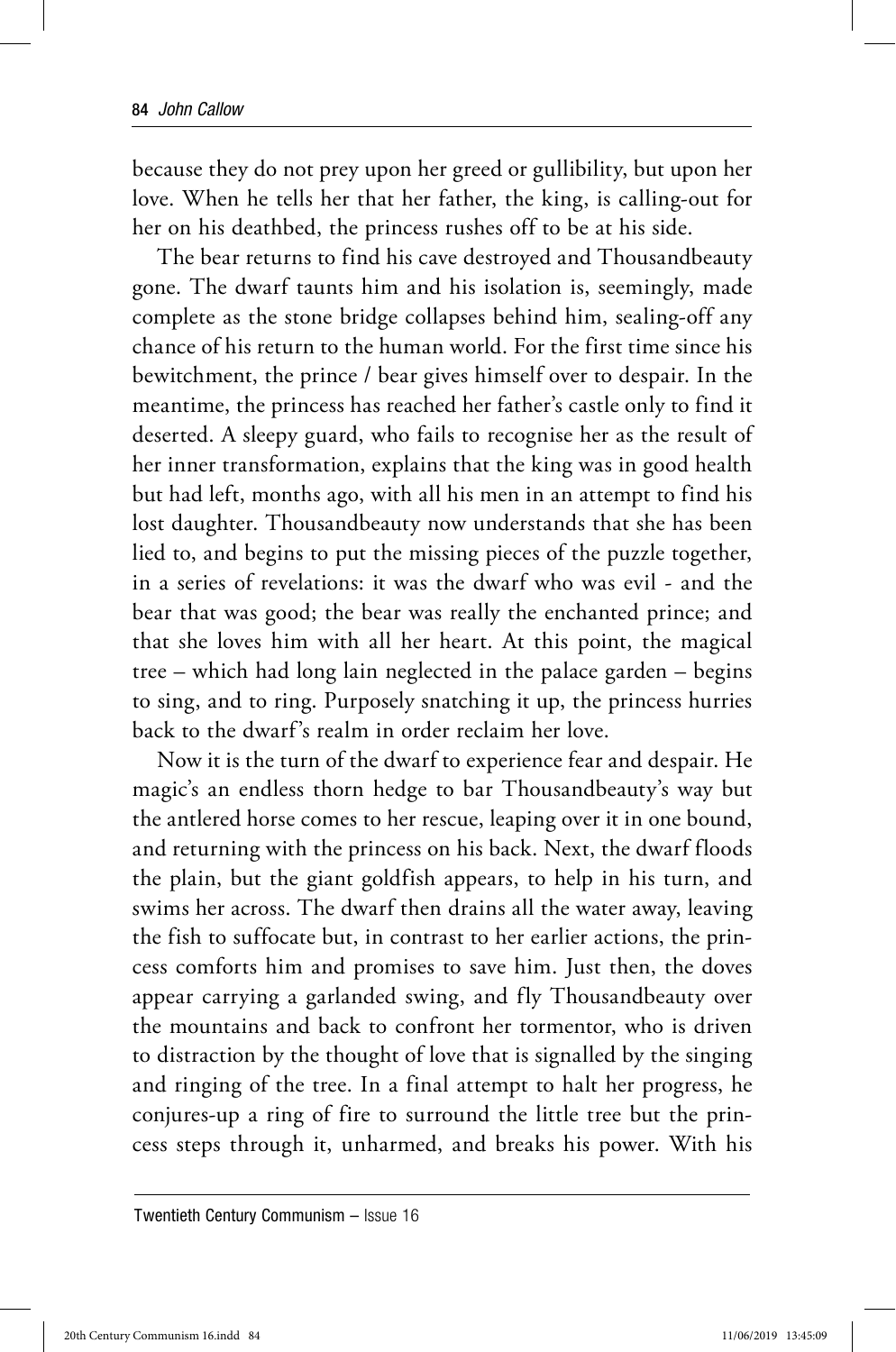magic gone, the dwarf – who had been circling in triumph above her – falls to the ground and is swallowed up by the earth, never to return. His enchantments are broken and the bear, reunited with the princess, is returned to human form, as the 'handsome prince'. His faithful horse (who had been turned to stone) is similarly restored to life and re-appears, in the final scene, to offer the lovers a swift means of returning home. As they turn to leave the valley for the last time, the prince suggests that they take the magical tree with them. Thousandbeauty thinks for a moment and then decides that it would be far better if it were to be left behind, to help others to love, in the way that it had helped them.

It is significant, and fitting, that the princess should have the last word. The story is, after all, largely seen from her perspective and it is her journey from a selfish childhood, to an altruistic maturity, that is key to both the tale's sense of drama and charm. Even the source of witchcraft is re-gendered, with the dwarf taking the place more usually occupied in traditional tales by the figure of the witch, the 'bad queen' or the 'wicked fairy'. His inability to love both fuels his malice and seals his doom. In this way, Anne Geelhaar's script is concerned with self-realisation and an adult acceptance of one's own sexuality, and sexual power over others. On this level, it is perfectly rational for Thousandbeauty to reject the prince as a suitor at the outset of the film. Subconsciously, she may be aware that she is not yet mature enough for any kind of sexual relationship and sending her would-be lover away on a quest might function as a sensible delaying tactic, postponing the moment of decision and sexual awakening until a time of her own choosing.40 Both her father and the prince should have been aware of this, and the inappropriateness of their own designs. That they were not is shown to have occasioned the initial chain of disasters that engulfed all concerned. As a consequence, we can choose to read Anne Geelhaar's fairy tale as an allegory about the shedding of childish and irrational impulses, and the realisation that sexual fulfilment stems as much from playing a full role within society and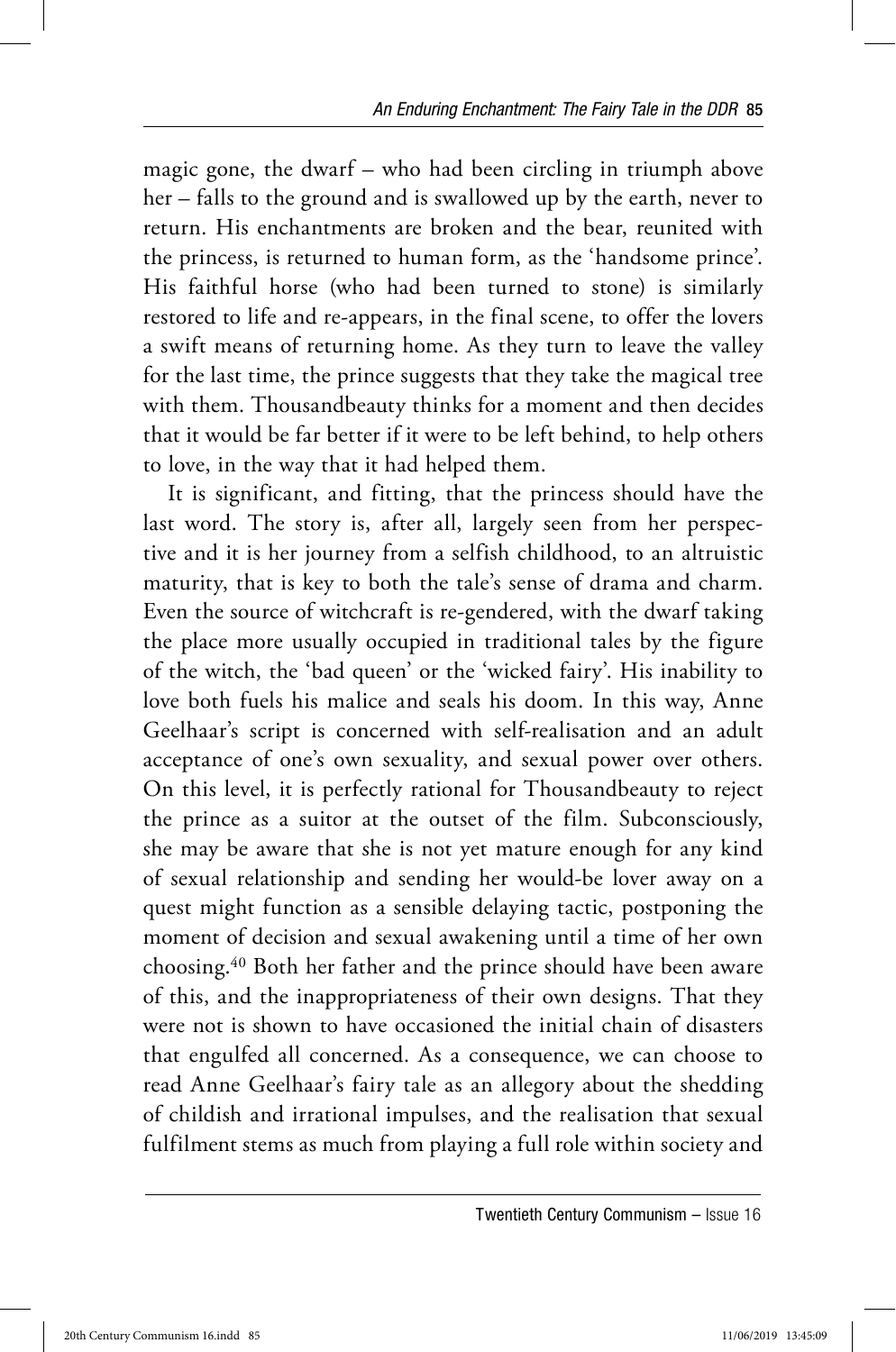finding a common cause with a partner, as it does from a sudden and purely superficial sense of attraction. Just like a later Angela Carter heroine, Thousandbeauty's sexuality is far from passive. She triumphs, despite lacking magical powers or other extraordinary properties, through her gradual adoption of moral principles – not least of which are a belief in co-operation over greed, and a kindness towards animals – and the rejection of the self, in favour of the liberating practice of reason. In stepping through the dwarf's fires, to claim the tree, she symbolically conquers her fears and arrives at an adult conception of her own sexuality, which makes possible the traditional happy ending of her union with the prince.

Released in time for Christmas, 1957, *The Singing, Ringing Tree*  was an immediate commercial success and through its screening at foreign film festivals and distribution throughout both Eastern and Western Europe the film brought much-needed hard currency to the DDR.41 However, the initial favourable reception accorded to the film by East German critics faded along with the Christmas good will and disappeared as rapidly as the New Year's snows. An initial salvo was launched by Charlotte Ewald in the pages of the January 1958 edition of *Deutsche Filmkunst,* claiming that the film was no more than 'a mendacious fairy tale romance which is not suitable for the character formation and development of our children'. Worse was soon to follow as over the course of the Second Film Congress of the DDR, held in July 1958, the *Singing, Ringing Tree* was criticised for both its 'idealism' and its 'flight into petit bourgeois idyll', while the most trenchant criticism – and certainly the most long-lasting – came from Hellmuth Hantzsche who re-iterated his opposition to the film's 'idealistic conception' and 'lack of socialist-realist interpretations' at regular points from the early 1960s through into the 1980s. As Qinna Shen has highlighted, his pedagogical background, position within officialdom made his conclusion that the film ought 'to be rejected' as a 'failed fairy tale' particularly damaging.42

At this point, we should ask ourselves what had gone wrong? The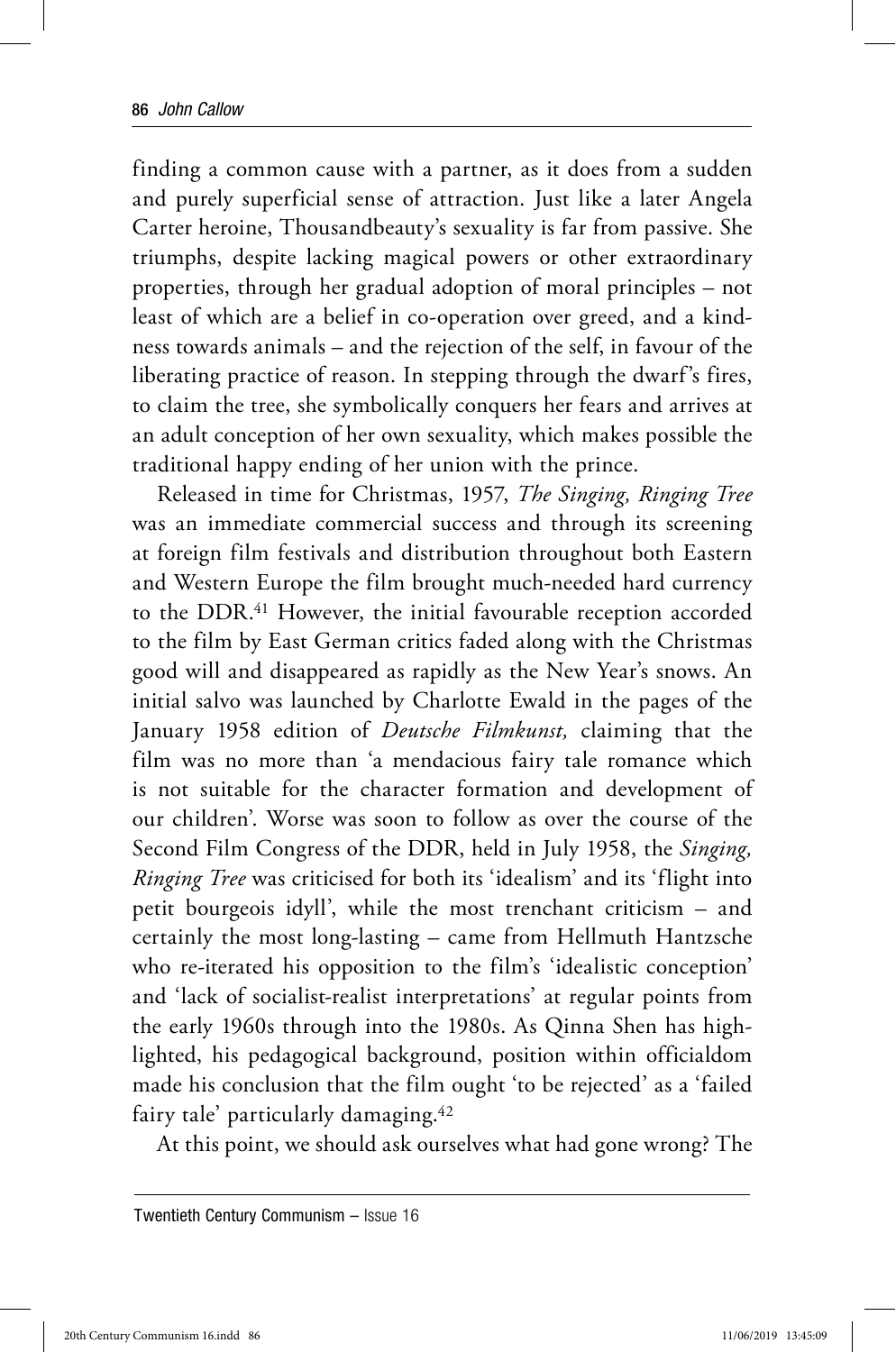studio and the SED's cultural supremoes had given their individual and collective approval to the script and signed-off the budgets. There had been no attempt to 'pull' the film from release, as was to happen in 1965 when a whole year's worth of production at DEFA was suddenly suspended. The initial press comments and reviews had been breathlessly favourable. Clearly, something had changed within 'official' cultural circles between the commissioning of the film, the approval of its script and initial release, in 1957, and its critical mauling by the SED functionaries in 1958. Three interconnected reasons present themselves, all of which relate to the shifts in the wider political and ideological landscape and the debate over 'formalism' in the arts.

This had raged at its most savage in the Soviet Union during the early 1930s with the assault upon 'bourgeois modernism' but had re-ignited in 1948-52, against the background of Stalin's final purges and the breakaway of Yugoslavia. Within a specifically East German context, it had been actuated by the declaration, in March 1951, of the Central Committee of the SED's stance in a paper entitled *The Struggle Against Formalism in Art and Literature* and by the publication of Georgy Lukacs' book, *The Struggle of Reason,*  in 1952, which combined visceral attacks upon his 'idealistic' opponents with a proscriptive version of that which constituted 'objective reality' and the function of art. It took time for these debates to filter down to the film industry and – counter-intuitively – they exploded at DEFA during the period of Khrushchev's thaw in the USSR, as opposed to Stalin's last terror. This, in itself, prevented the fall-out from being life-threatening but it still meant that, as far as the producers of the *Marchenfilmes* were concerned, that their careers could be destroyed if they were judged to have fashioned works that were 'idealistic', 'regressive' or 'kitsch', and which celebrated dangerously escapist or wholly irrational ideas and impulses.43

 The trouble was that, in the context of the fairy tale, 'formalism' could (if a critic was willing to be vicious) be taken to mean almost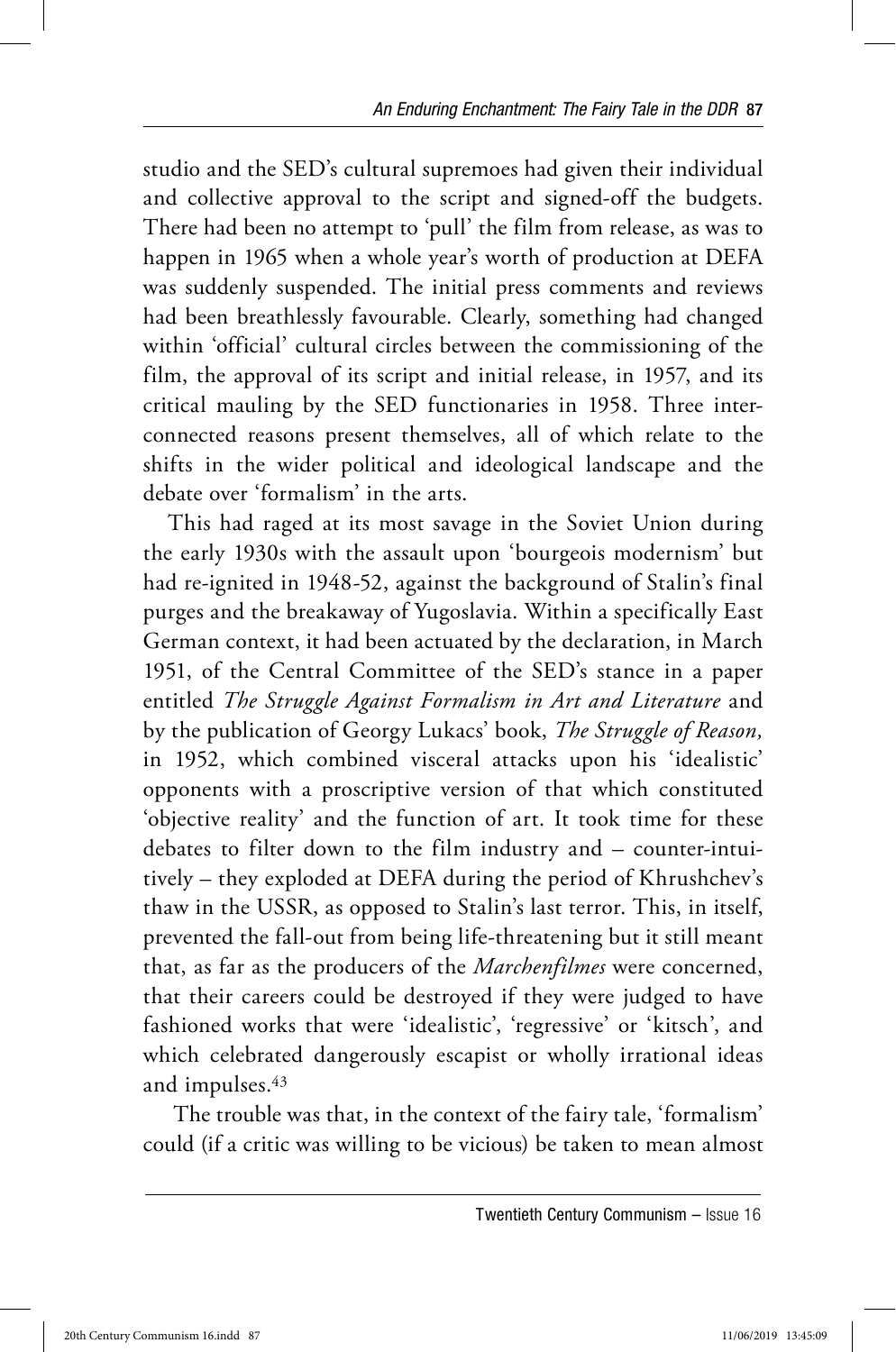any exercise in imagination or creativity. The fantastical with its potential to undermine the rational was, by its very nature, uncontrollable and unable to be neatly straightjacketed into a dominant schema of historical materialism, with its emphasis upon progress and change, as opposed to the variability of social conditions and essential continuity embedded within the seasonal rhythms of agrarian cultures. There were now 'genuine' folktales and there were 'false', inauthentic or, perhaps more accurately, politically incorrect ones. Even Vladimir Propp, the most significant and innovatory of Soviet folklorists, to deflect criticism and save his career, if not his life, had gone into print with the declaration that 'the context of folk poetry is always struggle'.44 This buzz-word effectively chimed with the government level pronouncements on the nature of art but it left the *Marchenfilmes* in general, and the *Singing, Ringing Tree* in particular, wide open to censure.

Consequently, the first problem with the film lay simply in the choice of Geelhaar's guiding motif. The story was about the realisation and redemptive power of love. It did not deal directly with questions of the possession of political power or of the 'struggle' to be waged by either classes or individuals. If the traditional fairy tale quest for wealth has been replaced by the heroine's coming to terms with adulthood and a self-realisation actuated by shared work – with shifts in social status, sexual awareness and the collective and individual consciousness signalled through physical transformations - then these themes appear to have been far too subtle or impressionistic for both *Deutsche Filmkunst* and DEFA's own departmental chiefs to grasp. Rather like the attempt to thread a snowflake upon a chain, that which you would seek to preserve and analyse melts away in an instant before the gaze and the iron touch. Indeed, the distancing of Geelhaar's voice as author and the complete absence of a mention of *The Singing, Ringing Tree* in her festschrift volume might well have been a calculated ploy to recast the film as a pre-existing Grimms' tale, thereby deferring some of the worst elements of personal criticism.45 If professional critics,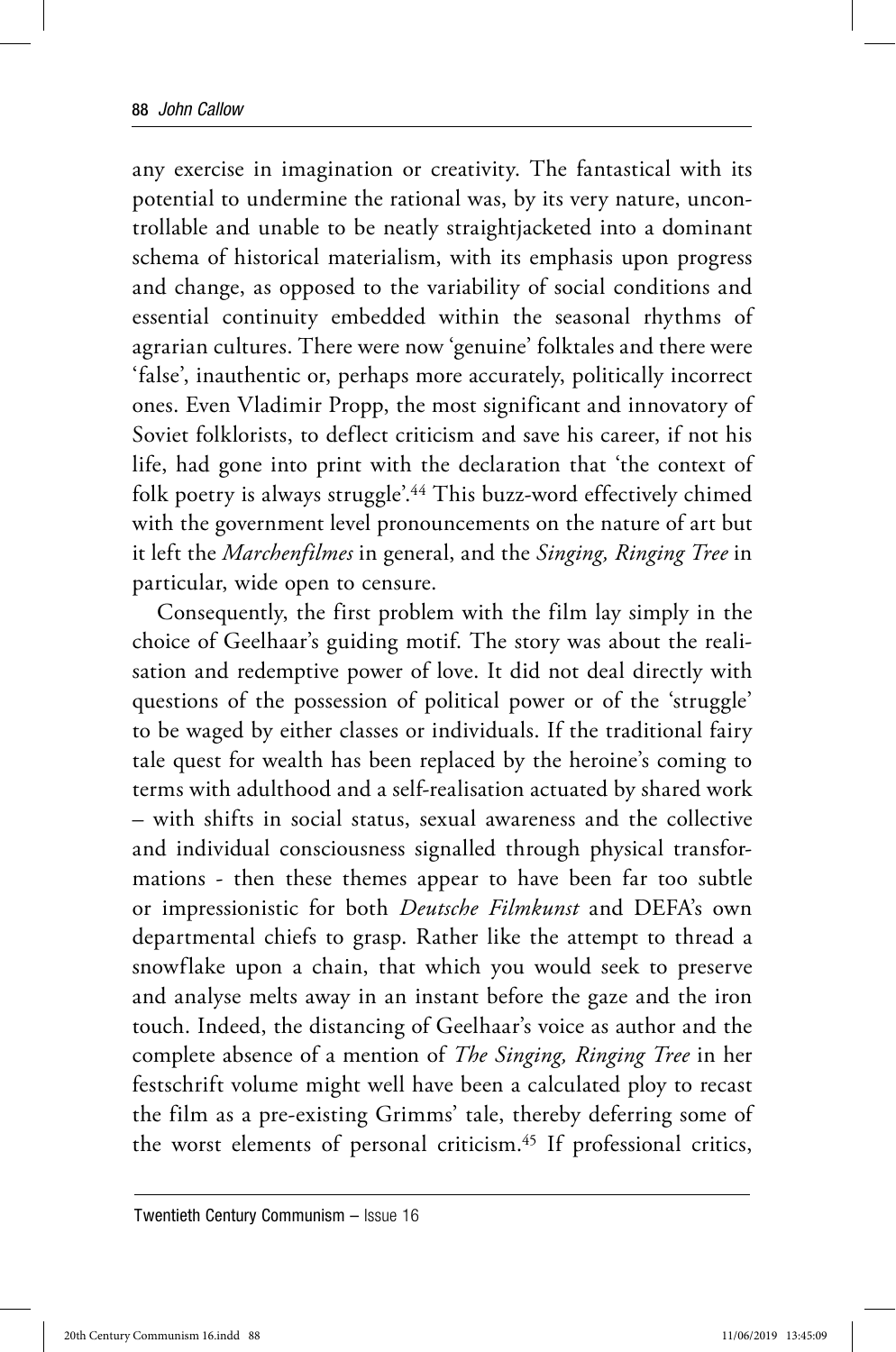film historians and academics have overlooked her authorship of the screenplay then it seems that, until the early 1990s, she preferred it that way.

The second problem concerned not the screenplay but the direction of the film, with criticism of the stylised set design and Francesco Stefani's rejection of naturalism in both the framing and the pacing of the narrative. As folktales concern and, indeed, depend upon preternatural occurrences – the actions of God, devils, the figure of Death, the appearance of mythical or talking animals, and the operation of magic – it had made sense to Stefani to abandon 'realism' and to translate the essence of a brightly coloured picture book onto the cinema screen. Action moves from one side of the screen to another, evoking the illustrated page, while scenes dissolve or blend into one another, and the boom of proto-synthesisers evokes the magical otherworld separated from the soothing acoustics of humanity. By translating the *Marchen*  from an oral to a literary tradition and then, in turn, reworking it as mass media through the lens of the film camera it might be argued that the space for naturalism had already been artificially collapsed by the change of idiom and technology. Certainly, Stefani considered that both the medium of film and the operation of magic were unnatural acts and, as such, might be better suited to the creation of stylised, storybook sets and modernist soundtracks rather than to dry attempts at capturing 'realism' within an entirely make-believe world.

Consequently, while the studio's *faux* tales from the Middle East passed muster (as presumably no one examined too closely the debts incurred to Korda, Justin and Sabu) both of DEFA's Grimms' inspired films were judged to be inadequate on ideological and educational grounds. Yet, while the force of the criticism was blanket, its' specifics were contradictory or, at their worst, incoherent. *The Little Tailor* was damned for having too great a socialist content – breaking with the spirit of the Grimms and their own specific historical context, thus 'vulgarising' Marxism – while *The* 

Twentieth Century Communism – Issue 16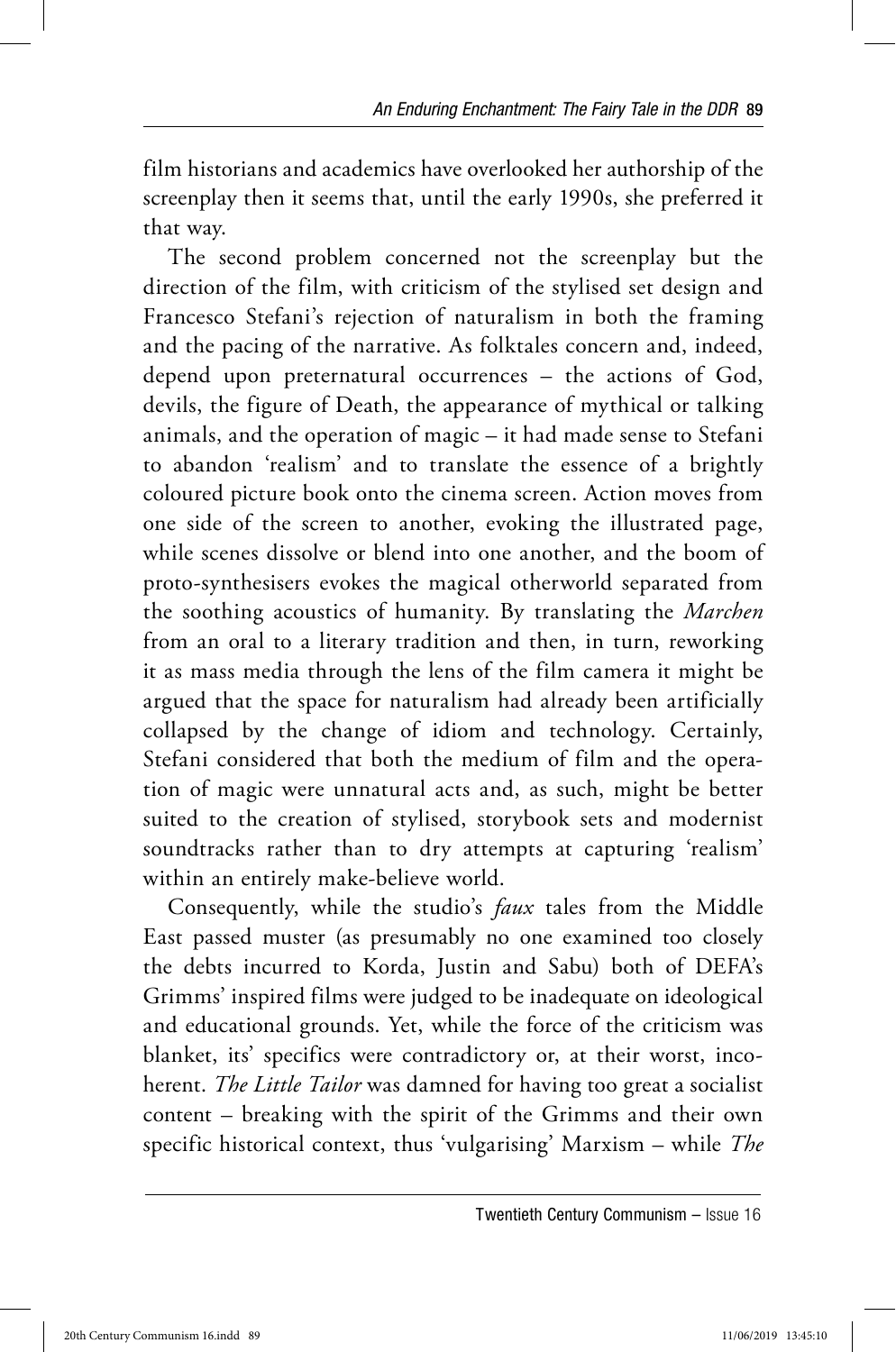*Singing Ring Tree* was felt to have failed precisely on account of its lack of explicit socialist content and avoidance of all consideration of the class struggle.46 There was a sense, here, of knowing what you did not wish to see in the dramatisation of the tale rather than what you would, and a more abiding sense that, in common with many professional critics (and not least Lukacs, himself) it is far easier to weigh and to judge the work of others than to actually create a work of art, that was capable of bringing pleasure, yourself. This, however, is to judge the reception of DEFA's *Marchen* by aesthetic standards as opposed to political imperatives.

At this point, it is worth unpacking Hantzsche's criticisms in a little more detail. His dislike of *The Singing, Ringing Tree* enabled him to project onto it plot devices that did not even exist, while his over-riding critique of Stefani's failure to develop 'a new form and content' once again seems to be at odds with the imagery projected onto the film screen.47 His criticisms, in their own terms, make very little sense. He is in effect criticising that which is not there. However, if instead we choose to view his criticisms of the film through the distorting lens of the Cold War, then we are on firmer ground. Consequently, the third and probably most compelling reason for Hantzsche to turn his ire upon *The Singing Ring Tree* was avowedly political and more than a little chauvinist. The film had, after all, been directed by a West rather than an East German and the cast and the crew bridged the divided city to an extent that was far more pronounced than in the rest of the studios current, or subsequent output. That Anne Geelhaar was an avowedly socialist writer, close to the SED, or that Christel Bodenstein possessed a textbook CV as a child and teenager growing-up in the DDR, combining studies at ballet school with membership of the Young Pioneers, the FDJ and the Society for Soviet-German friendship, seems to have counted for little.<sup>48</sup> What does seem to have mattered was that the deterioration in East-West relations in Germany expressed itself in an enduring criticism that was aimed full-square at Stefani. Certainly, the most stinging of Hantzsche's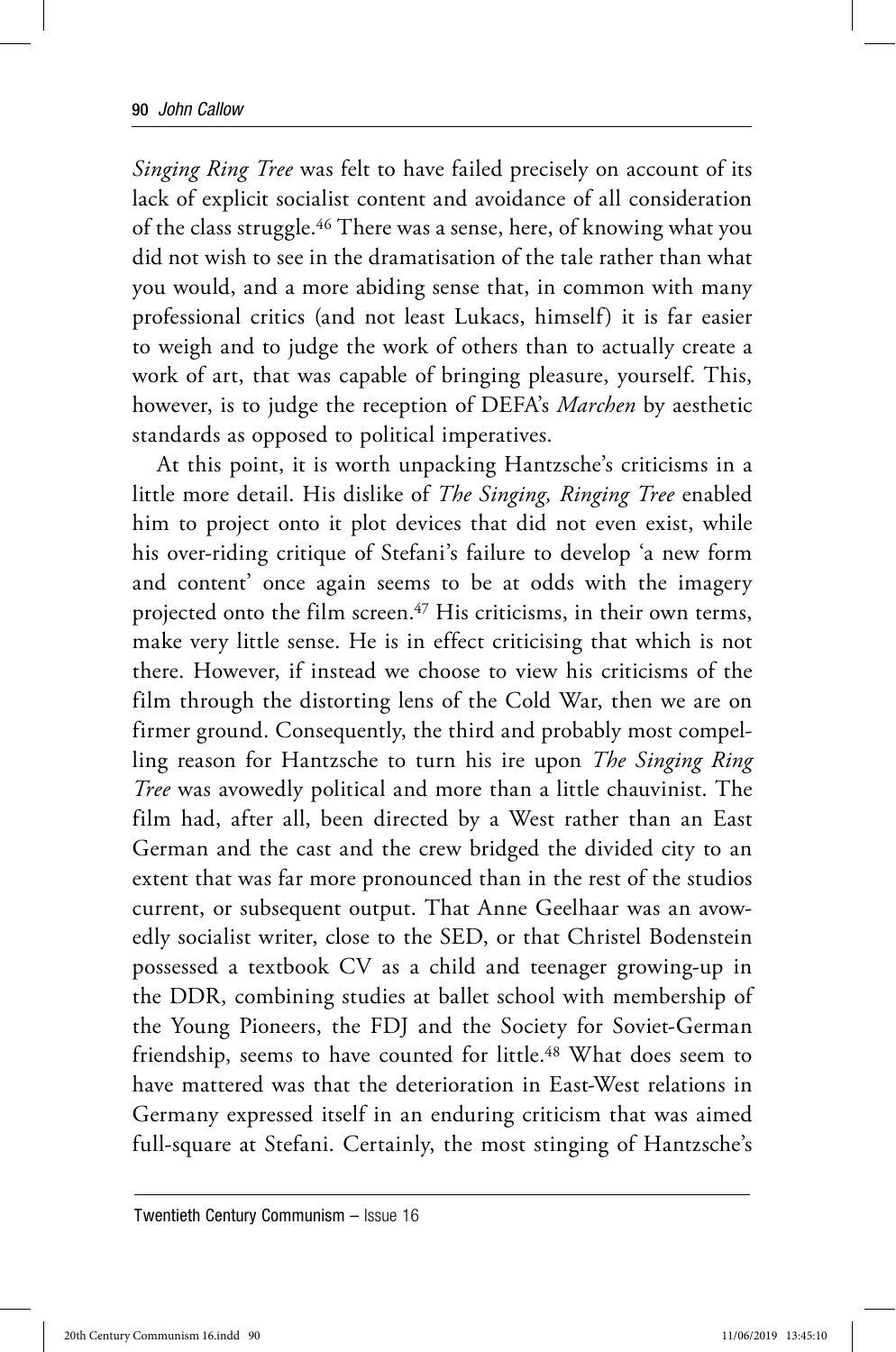invectives followed hard on the heels of the building of the Berlin Wall and would later resurface with President Reagan's bullish rearmament and the siting of cruise missiles in Western Europe. As it was, *The Singing Ringing Tree* appeared as a 'failed' *Marchen* purely because it was created from a common German cultural heritage that transcended borders and appeared to ignore the specificity of the genre to the confines of the DDR. As we have already seen, during the early years of the studio actors, directors and technicians from the FRG had been regularly utilised, through necessity as the studio simply did not have the artistic talent and technical ability to function self-sufficiently. The only stipulation seems to have been that these individuals had not been members of the Nazi Party. However, the numbers of West Germans employed at DEFA had begun to drop significantly by 1955 and between 1956-1958 seems to have been systematically reduced as a conscious act of policy. Francesco Stefani was, therefore, among the last 'guest' directors to be employed at DEFA and it is likely, as Qinna Shen has suggested, that the critical attack upon his film was a particularly blunt device by which 'West German elements' at the studio might be humbled, 'disciplined', and ultimately dispensed with.<sup>49</sup>

 Having said this, the effects of Hantzsche's personal animosity towards the little film and the impact of the debate on 'formalism' can be overstated. As even he was forced to admit, 'the film was liked by children'.50 Herein lay its success. Despite all the official carping, *The Singing, Ringing Tree* proved to be DEFA's greatest box office draw (in terms of the *Marchenfilme*) at film festivals across not just Eastern but also Western Europe and was rapidly syndicated throughout the Eastern bloc, with dubbed versions premiering in Romania, Bulgaria, the USSR, Czechoslovakia and, later, in Yugoslavia. Its reception at the Edinburgh Film Festival of 1958 also demonstrated that, at times, the Iron Curtain could be remarkably permeable when it came to cultural expressions and products, and it was this screening that set in train the series of events that – forty years later – would plant the sculpture of *The Singing, Ringing* 

Twentieth Century Communism – Issue 16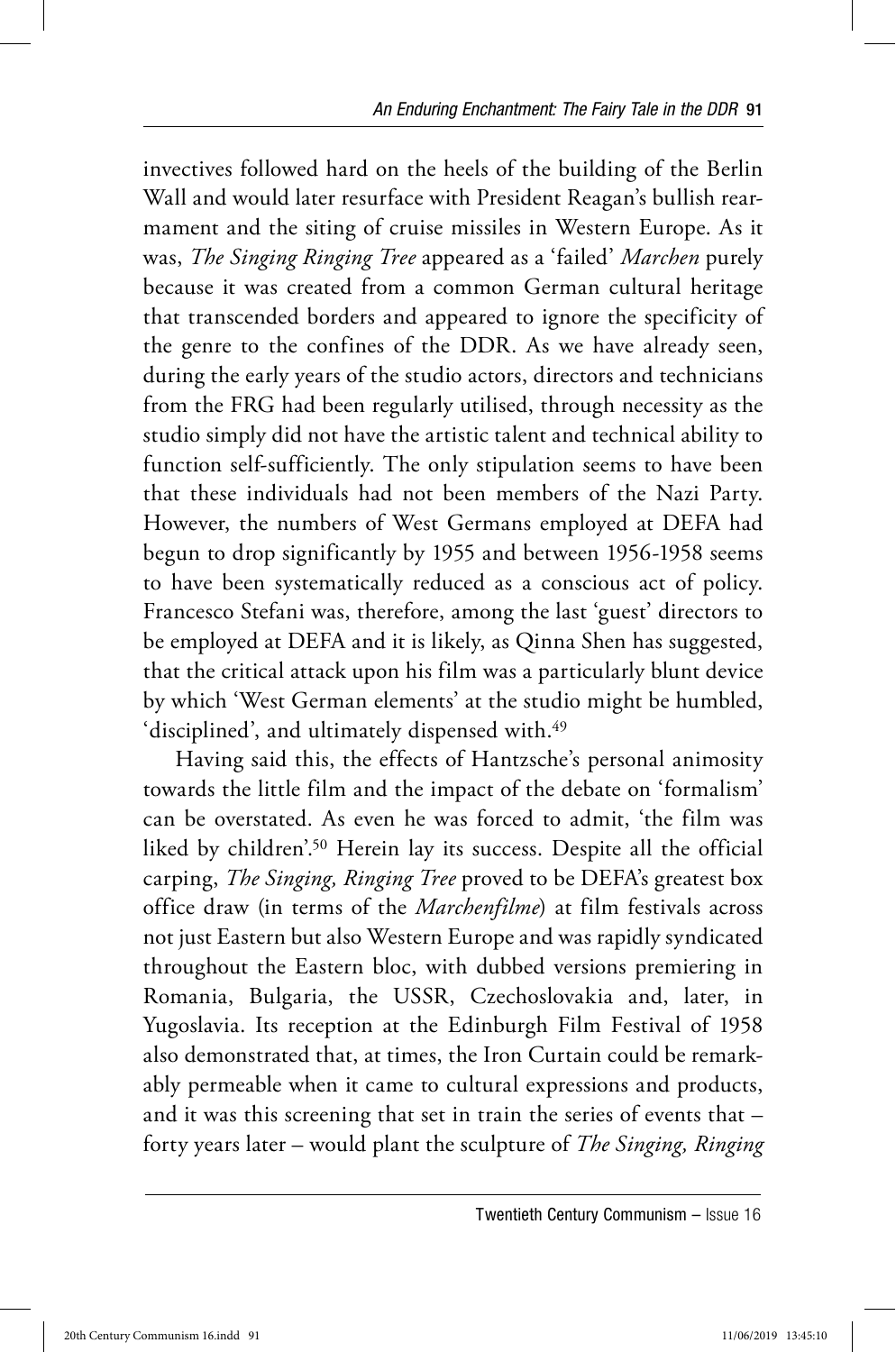*Tree* on the Darwen hillside. The film was never withdrawn from syndication or removed from official discussion and celebration of the *Marchenfilme.* No one was imprisoned, apparently 'blacklisted' or reviled as their result of their participation in the production and more careers appear to have flourished rather than stalled.<sup>51</sup> The renewed interest in *The Singing, Ringing Tree* after the fall of the Berlin Wall, the purchase of DEFA's archive by a US university and the re-issue of its filmstock by *Ice Storm,* a Canadian company, from the 1990s onwards, provided Anne Geelhaar with a measure of critical recognition and financial security in her final years and, in what amounted to an 'Indian Summer', she finally 'owned' the authorship of the story in book form 52.

In some respects, Anne Geelhaar found a mirror image, and a kindred sister, in Peggy Miller (1919-1993), a BBC producer of similar creative energy and talent. Miller was confronted at the BBC by the problems of a limited budget and the withdrawal of support for the commissioning of original, live action drama. At a time when the strength of the dollar and the balance of payment deficit effectively precluded the import of films and TV series' from Disney and other North American studios, the BBC was forced through a combination of necessity and a commitment to artistic standards to look towards its European neighbours for both content and inspiration. Miller, in particular, seems to have been committed to encouraging the development in children of a feeling for a pan-European culture that bridged Cold War divisions and propaganda, and which stood in conscious opposition to the consumerist ideals, rampant individualism and often subliminal violence that characterised the dominant cultural values and studio output of the United States. Fluent in French, Italian, German, Polish and Czech, and possessing the skills of the scriptwriter and adaptor, she was uniquely placed within the BBC to make good use of the plentiful, high quality and comparatively cheap films and TV drama series' being produced across Europe and behind the Iron Curtain.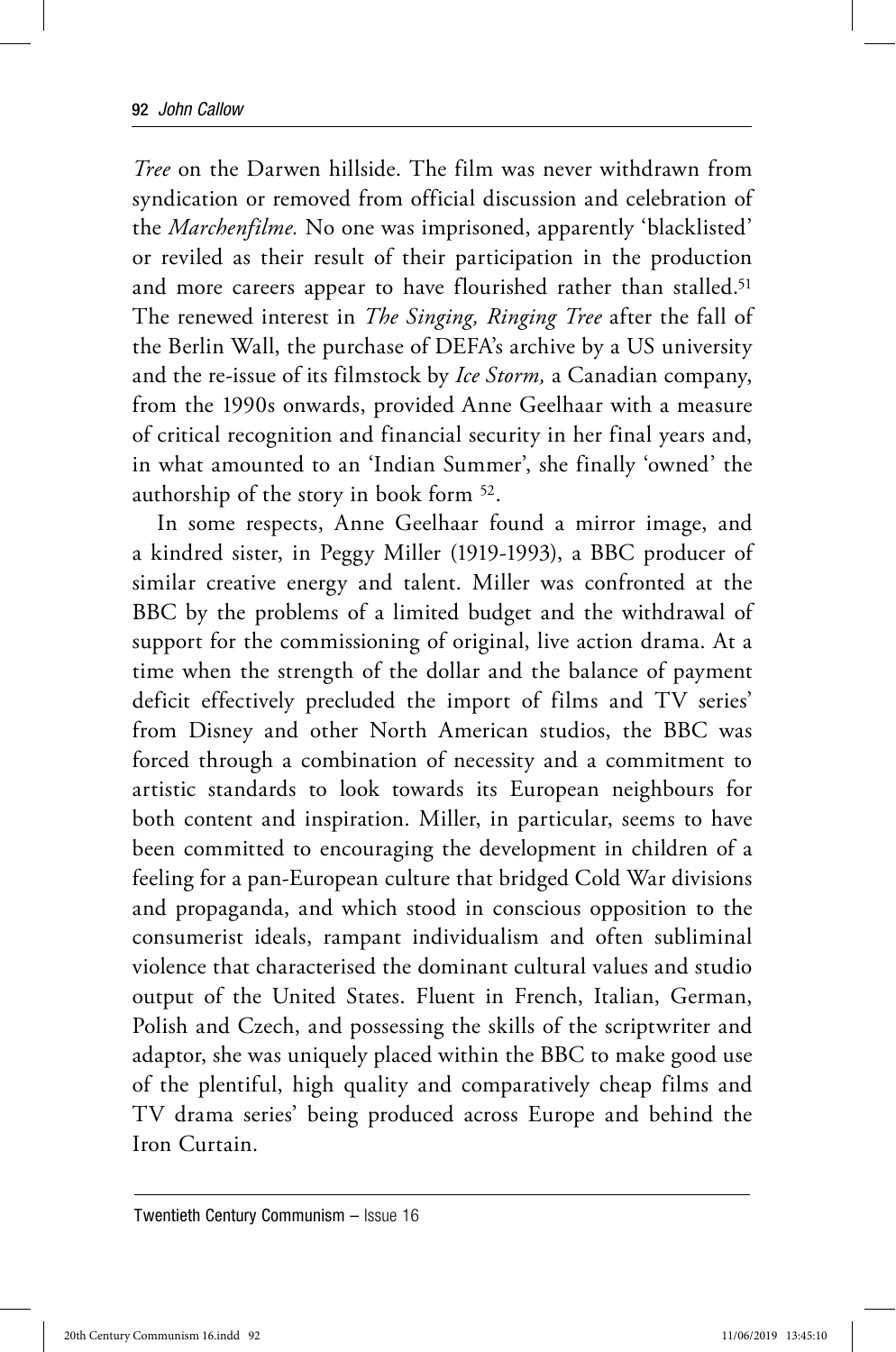While her official title of 'Assistant Foreign Films, Children's Programmes' did not sound particularly exciting or exalted, she was given considerable artistic freedom to source and create material for the national broadcaster, and there was hardly a major children's series aired on the BBC from the late 1950s to the mid-1970s that did not bear her direct imprint.<sup>53</sup> However, it was in the adaption of Eastern European, as opposed to home-grown, fairy tales that Peggy Miller excelled and is, probably, best remembered for. Between October and December 1964, BBC1 broadcast four individual folk tales under the collective title of *Tales from Europe,* that were dubbed and re-scripted under her direction. The series was prominently scheduled, filling a tea-time slot each Thursday between the station's 'flagship' programmes for children and adults (*Blue Peter*  and the *Six O' Clock News,* respectively) and quickly gained a large and appreciative audience. Frequent repeats – together with the addition of two more films to the series in December 1966 – helped to keep *Tales from Europe* in the consciousness of a generation of children and their parents, with its rotation ensuring that younger sisters and brothers were introduced to the stories, just at the point that their older siblings were beginning to grow out of them. From the point of view of the corporation, it was an extremely cost effective way of programming, which continued on into the late 1970s, with *Three Wishes for Cinderella / Drei Haselnusse fur Aschenbrodel,*  (released in 1973 as a DDR/CSSR co-production and periodically repeated by the BBC for almost a decade) providing a last flourish and a fitting coda to the project. On a wider level, *Tales from Europe* succeeded in embedding a vision of the European folk tale within British cultural life that, for almost two decades, had the power to challenge and supersede the pervasive commercialisation and cloying Disneyfication of the genre.

Of these six tales broadcast between 1964-1966, one – *The Boy and the Pelican* – was made in the USSR, one – *The Proud Princess*  – hailed from Czechoslovakia, and the other four – *Snow White, Rumpelstiltskin, The Tinder Box* and *The Singing Ringing Tree* –

Twentieth Century Communism – Issue 16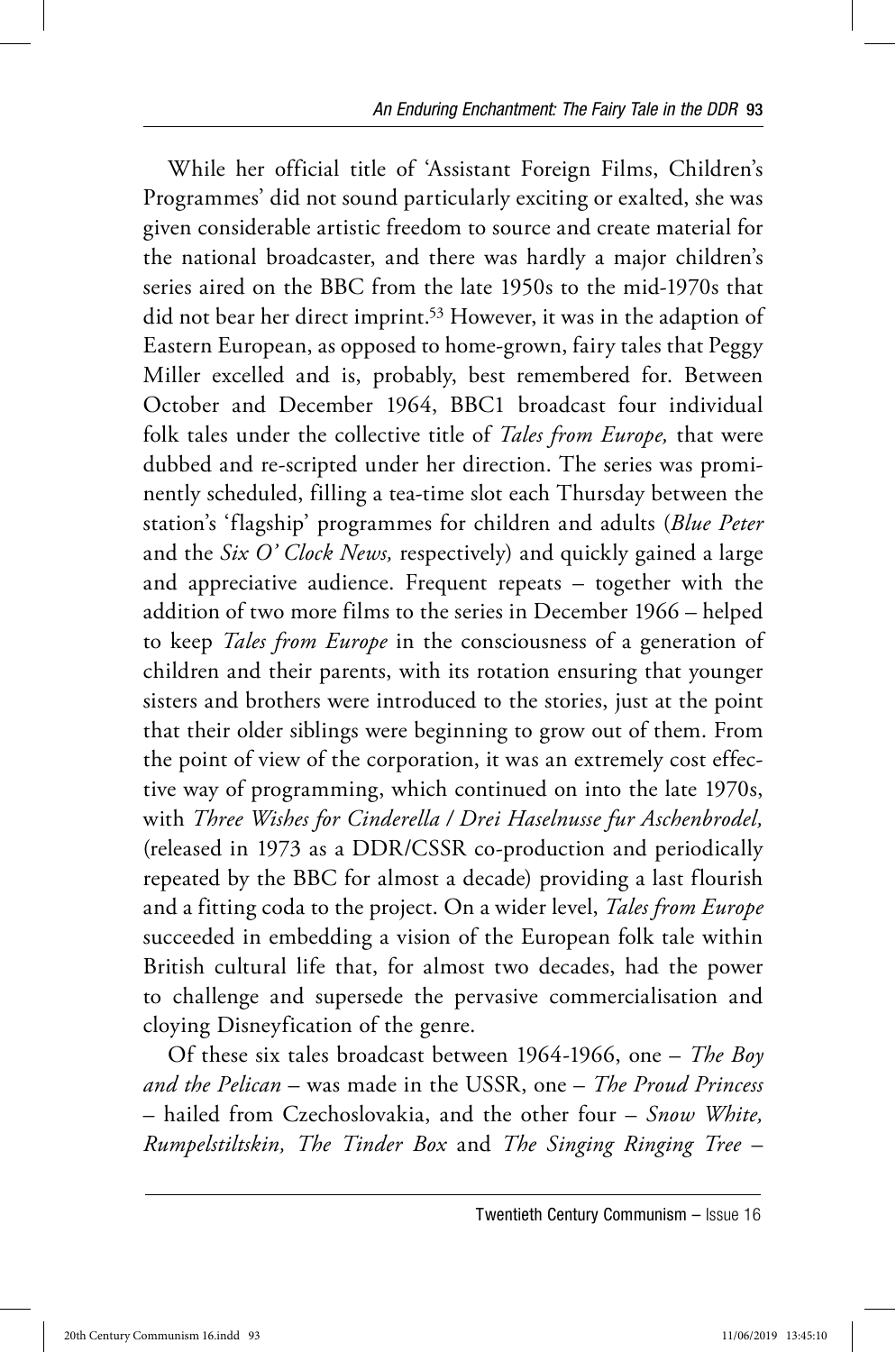were all filmed in East Germany by DEFA. Of these, *The Singing, Ringing Tree* seems to have proved the most popular and enduring, being repeated as a 'stand-alone' mini-series on Sunday mornings, having been divided by Miller into three separate episodes that were more suited to the brief programming slots available for children on the BBC. A lack of money led to a simply dubbed, narrative, soundtrack being overlaid on the existing German language soundtrack and this, together with the stripping away of the film's magnificent colours – as the BBC initially screened it only in black and white – undoubtedly lost some of the impact of the original. Yet, at the same time, it also benefited from Peggy Miller's sympathetic script editing which tended to speed up the action, iron-out any apparent ambiguities and downplay the violence towards animals. Even the transference to monochrome led, curiously enough, to a heightened sense of atmosphere, with the exaggerated play of light and shade inducing a heightened sense of fear and foreboding.54 In this manner, the dwarf's ice storms that in the original coloured version are shown to be quickly dispelled, appear – in black and white - to hold the valley in their grip until the final scenes and the breaking of his bewitchment by the princess. Only then could the flowers bloom again, and the waterfall run free.

Therefore, for British audiences *The Singing, Ringing Tree* was a tale mediated by Peggy Miller's subtle and sympathetic reshaping of the narrative, and the Lancashire monument stands as much in tribute to her inspiration as to that of Geelhaar and Stefani. Yet, this – within the context of the *Marchen* – is strangely appropriate. If the folktale is indeed 'the result of a story being shaped and reshaped' by constant retelling, then the East-West partnership wrought by the words of Anne Geelhaar and Peggy Miller, and the imagery of Francesco Stefani confirmed *The Singing, Ringing Tree* as being within both Bruno Bettelheim's definition of a 'true' fairy story, as 'a unique work of art'; and J.R.R. Tolkien's criteria which synthesises 'Fantasy, Recovery, Escape, [and] Consolation'.<sup>55</sup> Its innovations within the genre (and extremely stylised, storybook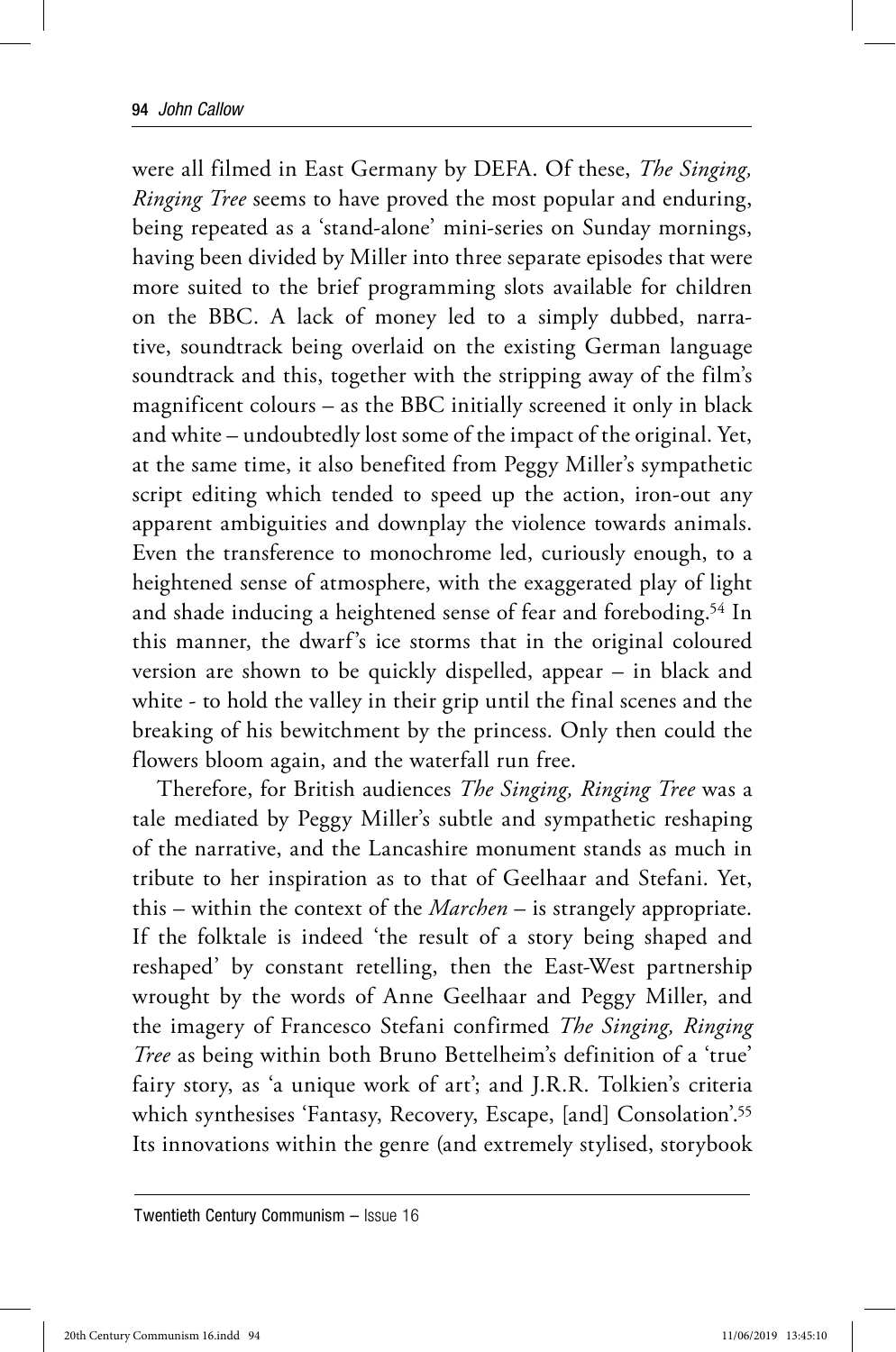format) seem, paradoxically, to place it outside a strict periodisation and to imbue the film with a tremendous feeling of weight, and authenticity. It is true to the Grimms' vision, not least because – like their work – it represents a highly creative mediation of popular themes, fears and thoughts, via the imagination of an educated and highly literate interpreter. 'Looser, less fettered than legend', argued Jacob Grimm, 'the Fairy-tale lacks that local habitation, which hampers legend, but makes it the more home-like. The Fairy-tale flies, the legend walks, knocks at your door; the one can draw freely out of the fullness of poetry, the other has almost the authority of history'.<sup>56</sup> Despite bouts of official criticism and frequent condescension, this remarkable collective work and shared vision fulfilled all these qualities and shone a sharp light upon attempts to bend the genre, and the workings of the human imagination, to the dictates of ideological imperatives. In this way, *The Singing, Ringing Tree* marked the apogee of DEFA's popular and artistic success, and created a point at which the fissures of a divided Berlin, and a divided Europe, might be transcended for a brief and enlightening hour, through the images projected upon a cinema screen, and through the words which encouraged each individual to find the means to realise her, or his, own potential: not by the barrel of gun or through the acquisition of property, but through the gift of imagination and by the call of the heart.

## Notes

- 1. R. Fasold & B. Lauer (eds.), *Ideologie und Phantasie. Grimms Marchen in der DDR,* Brothers Grimm Museum & the Theodor Storm Literary Museum, Kassel & Heiligenstadt, 2012, p25; C. Kamenetsky, *Children's Literature in Hitler's Germany. The Cultural Policy of National Socialism,* Ohio, Ohio University Press, 1984, pp92-93, 194.
- 2. S. Naithani, *Folklore Theory in Postwar Germany,* Jackson, University Press of Mississippi, Jackson, 2014, p35.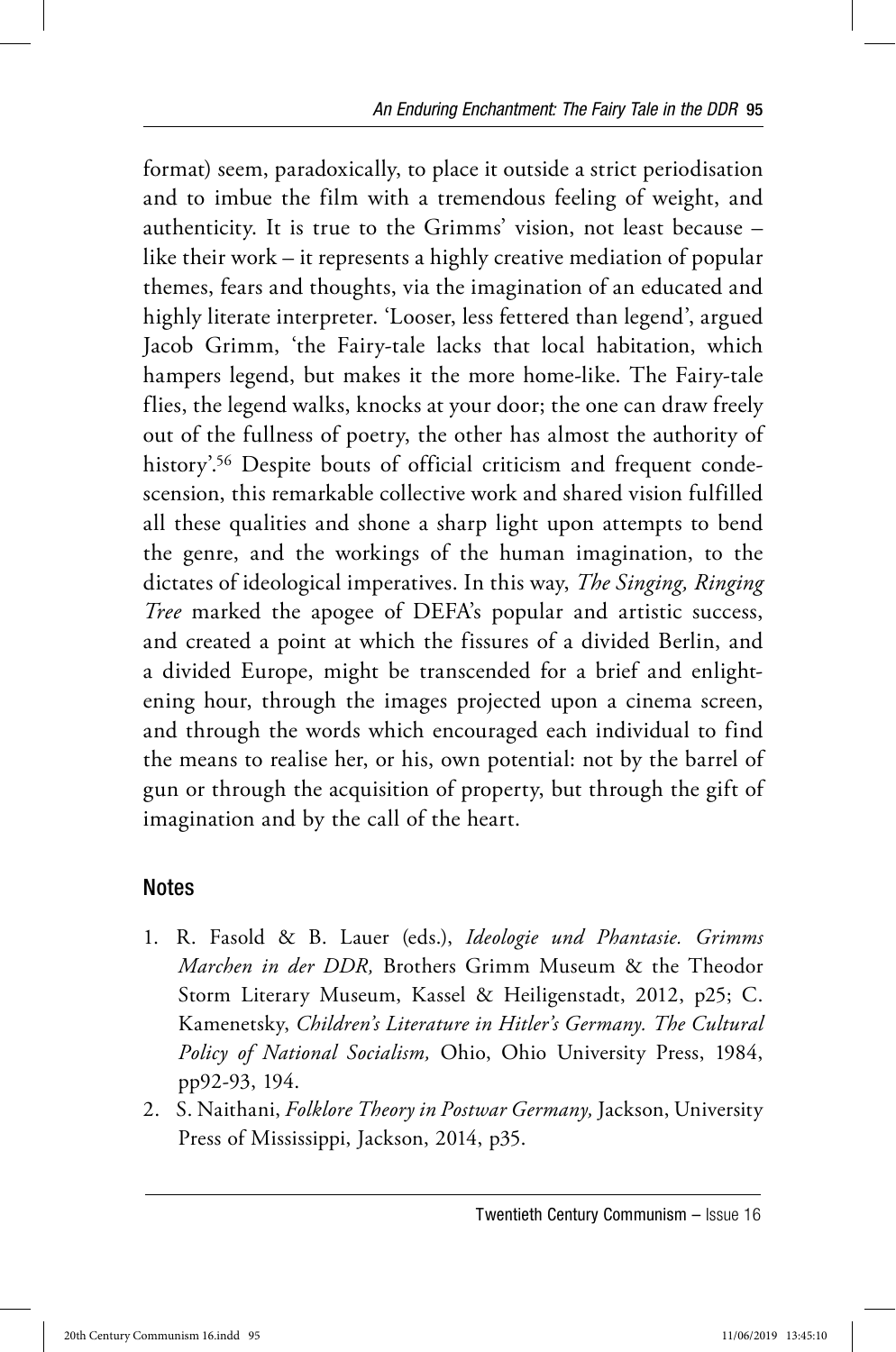- 3. Kamenetsky, *Children's Literature in Hitler's Germany*, pp70-74; M. Tatar, *The Hard Facts of the Grimms' Fairy Tales,* Princeton, New Jersey, Princeton University Press, 1987, p15; J. Zipes, *The Enchanted Screen: The Unknown History of Fairy Tale Films,* London, Taylor & Francis Ltd., 2011*,* p341; & J. Zipes, *The Brothers Grimm. From Enchanted Forests to the Modern World,* Basingstoke, Palgrave/ Macmillan, 2002, pp231-232. Ironically, the stories had also been banned almost a century earlier in the Austro-Hungarian Empire, where it was feared that they would foster superstition and threaten the progress of the Enlightenment. See: M.E. Hammond, *Jacob and Wilhelm Grimm. The Fairy Tale Brothers,* London, Dennis Dobson, 1968, p101.
- 4. Naithani, *Folklore Theory in Postwar Germany,* p35.
- 5. Tartar, *Hard Facts of the Grimms' Fairy Tales,* p15.
- 6. Zipes, *The Brothers Grimm,* pp114-115, 122.
- 7. Bathrick, 'From UFA to DEFA', pp170, 172.
- 8. M.J. Moore-Rinvolucri, *Education in East Germany,* Newton Abbot, David & Charles, & Archon Books, Hamden, Connecticut, 1973, pp20-21; D. Haase (ed.), *The Reception of Grimms' Fairy Tales. Responses, Reactions, Revisions,* Detroit, Wayne State University Press, 1993, p190; K. Vanovitch, *Female Roles in East German Drama, 1949-1977. A Selective History of Drama in the GDR,*  Frankfurt am Main & Bern, Peter Lang, 1982, pp17, 19; Fasold & Lauer (eds.), *Ideologie und Phantasie,* pp25-26.
- 9. Q, Shen, *The Politics of Fairy Tales. DEFA Fairy-Tale Films,* Detroit, Wayne State University Press, Detroit, 2015, pp7-8; V. Propp, *Theory and History of Folklore,* ed. A. Liberman, Manchester, Manchester University Press, 1984, pp. xliv-xlv, 157-158.
- 10. W. Pollatschek & H. Siebert (eds.), *Der Kinder- und Hausmarchen der Bruder Grimm,* 2 vols., East Berlin, Der Kinderbuch Verlag, 1952).
- 11. D. Bathrick, *The Powers of Speech. The Politics of Culture in the DDR,* London, University of Nebraska Press, 1995, p168; J. Zipes, 'The Struggle for the Grimms' Throne: The Legacy of the Grimms' Tales in the FRG and the GDR since 1945', in Haase (ed.), *Reception*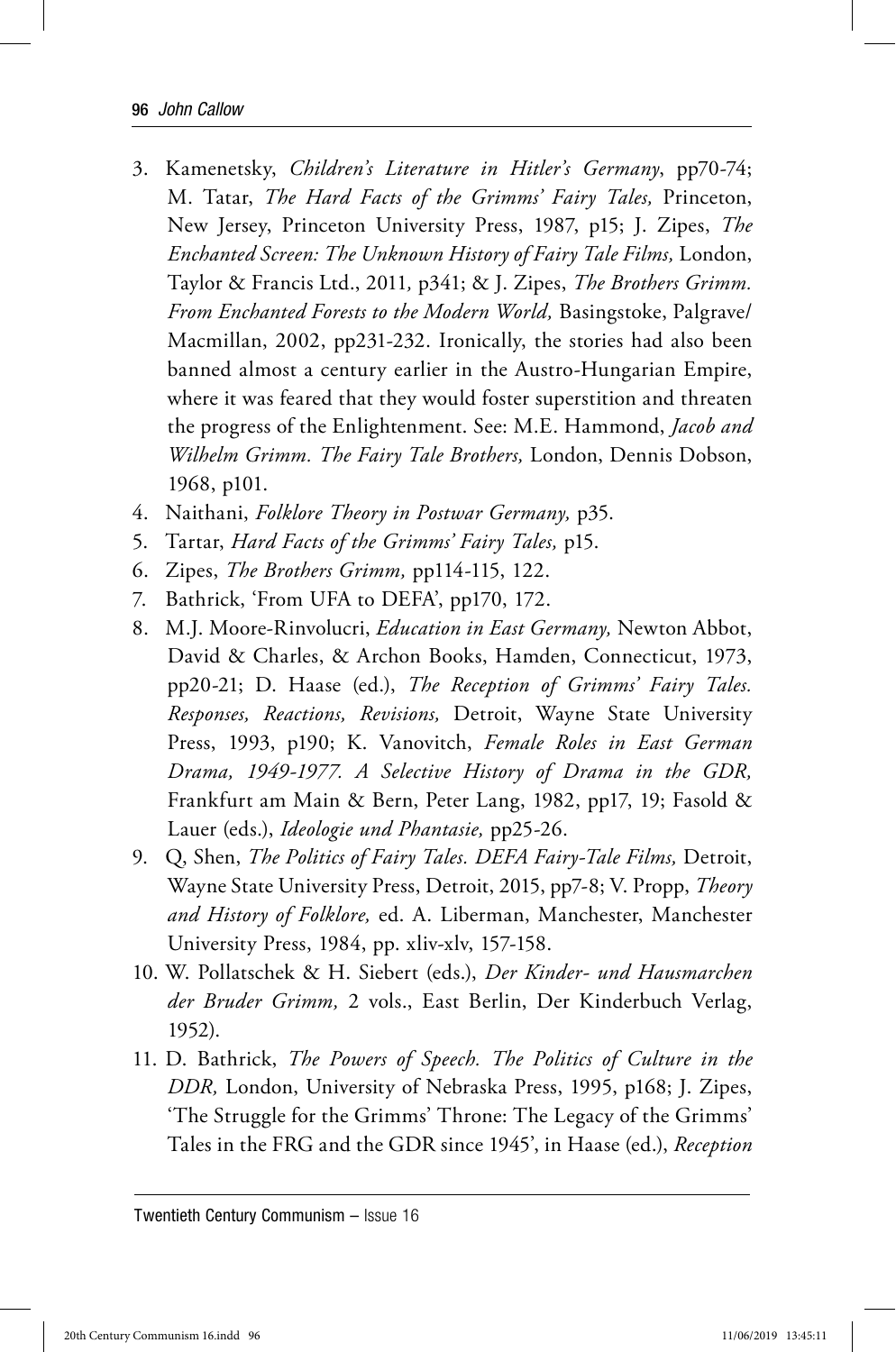*of Grimms' Fairy Tales,* p.191; Fasold & Lauer (eds.), *Ideologie und Phantasie,* pp.12-14, 17; G Kahlo, *Die Wahrheit des Marchens, Halle,* Niemeyer, 1954; W. Woeller, *Der Soziale Gehalt und die Soziale Funktion*. *Deutschen Volksmarchen der,* Berlin, Humboldt University, 1955; Fasold & Lauer (eds.), *Ideologie und Phantasie,*  pp18-19, 30.

- 12. D. Bathrick, *The Powers of Speech. The Politics of Culture in the GDR,* Lincoln and London, University of Nebraska Press, 1995, p173.
- 13. Fasold & Lauer (eds.), *Ideologie und Phantasie,* pp25-26.
- 14. D. Bathrick, 'From UFA to DEFA: Past as Present in Early GDR Films', in: J. Hermand & M. Silberman (eds.), *Contentious Memories. Looking back at the GDR,* New York*,* Peter Lang, 1998, p169; Bathrick, *Powers of Speech*, p168.
- 15. B. Blessing, 'Defining Socialist Children's Films, Defining Socialist Childhoods', in: S. Allan & S. Heiduschke (eds.), *Re-Imagining DEFA. East German Cinema in its National and Transnational Contexts,* New York and Oxford*,* Berghahn, 2016, pp250-251.
- 16. Bathrick, 'From UFA to DEFA', p173.
- 17. Bathrick, 'From UFA to DEFA', pp171, 181.
- 18. S. Allan & J. Sandford (eds.), *DEFA. East German Cinema, 1946- 1992,* New York and Oxford, Berghahn Books, 1999, p.119.
- 19. S. Fritzsche, '"Keep the Home Fires Burning". Fairy Tale Heroes in an East German Heimat', *German Politics and Society,* Vol.30 no.4, Winter, 2012, pp46, 56; Blessing, 'Defining Socialist Children's Film', p250, M. Silberman, 'First DEFA Fairy Tales: Cold War Fantasies of the 1950s' in: J.E. Davidson & S. Hake, *Take Two. Fifties Cinema in Divided Germany,* New York and Oxford, Berghahn Books, 2007, pp106, 109; Heiduschke, *East German Cinema,* pp41, 45-51.
- 20. J. Zipes, *The Enchanted Screen. The Unknown History of Fairy-Tale Films,* Abingdon and New York, Routledge, 2011, p1.
- 21. Anon., 'Das Singende, Klingende Baumchen', *Film Spiegel,* Vol.IV no. 13, 1957, p12
- 22. Silberman, 'First DEFA Fairy Tales', pp108-109.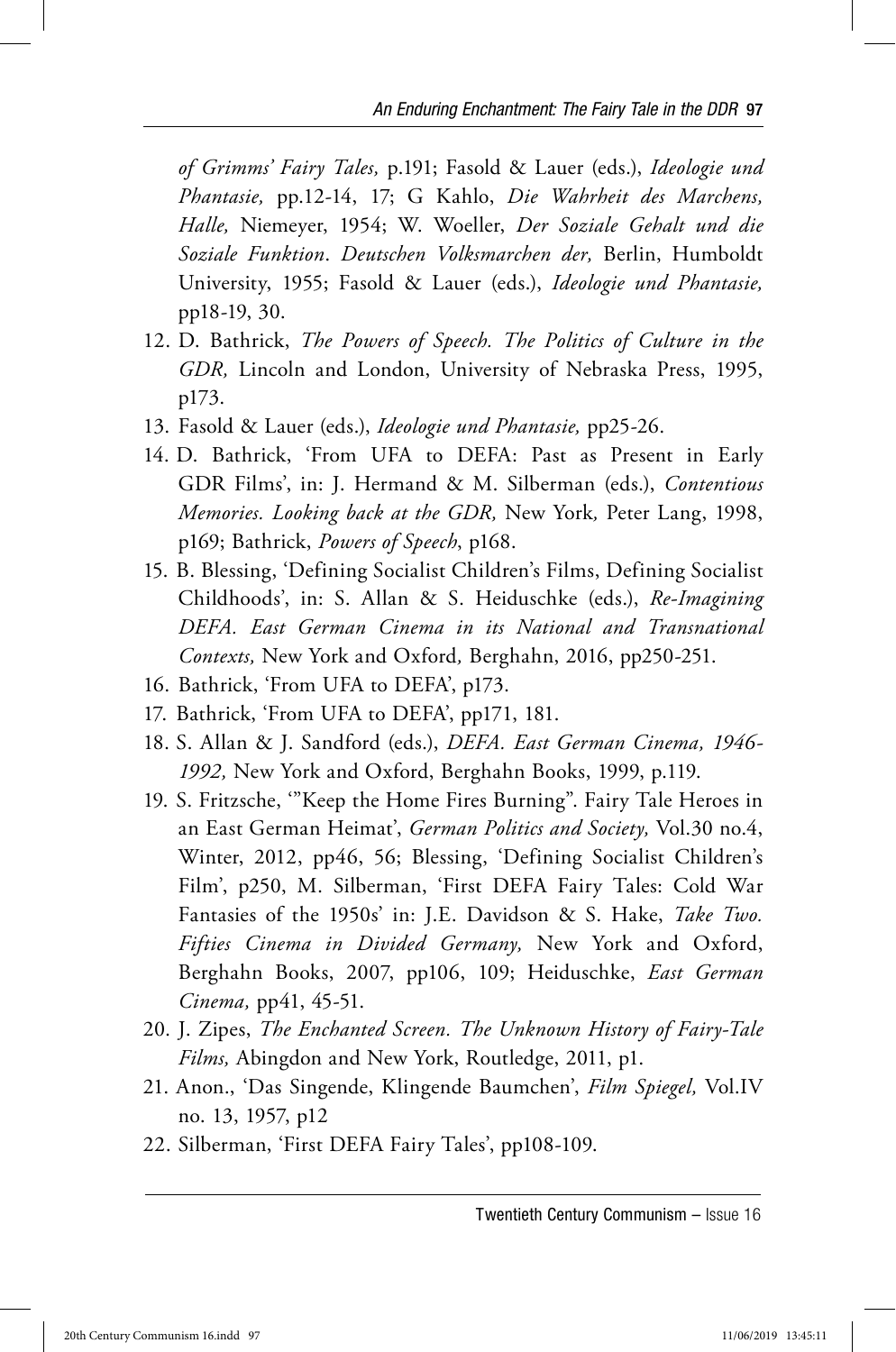- 23. Silberman, 'First DEFA Fairy Tales', p107; Zipes, *The Enchanted Screen,* p39.
- 24. P. Hames, *Czech and Slovak Cinema. Theme and Tradition,*  Edinburgh, (Edinburgh University Press, 2009 rpt. 2010), pp190- 191, 194-195, 201; Silberman, 'First DEFA Fairy Tales', p107; Allan & Sandford (eds.), *DEFA,* pp31-33.
- 25. The identification of the puppet show and film with Nazi educational programmes which, unlike the experience in Czechoslovakia, had destroyed progressive currents and appropriated and monopolised what was left of the genre may have been another contributory factor. See: Kamenetsky, *Children's Literature in Nazi Germany,*  pp205, 208, 210, 213, 215; Fasold & Lauer (eds.), *Ideologie und Phantasie,* pp62-64.
- 26. Fritzsche, '"Keep the Home Fires Burning"' p48; Zipes, *Enchanted Screen,* pp324-325, Silberman, 'First DEFA Fairy Tales', p109.
- 27. Bathrick, *Powers of Speech,* p173; Kamenetsky, *Brothers Grimm and their Critics,* p27.
- 28. Heiduschke, *East German Cinema,* pp.53-54, 58; Koenig, Wiedemann & Wolf, *Marchen,* pp.21-27; Wiedemann (ed.), *Die DEFA Marchenfilme,* pp.24-29, 50-53, 62-67, 82-83.
- 29. H. Christian Andersen, *Hans Andersen's Fairy Tales,* London, Ward & Lock Ltd, n/d c.1930), pp78-85; Munz, *Die DEFA Marchenfilme,*  pp56-59; J. Zipes, *Fairy Tales and the Art of Subversion. The Classical Genre for Children and the Process of Civilization,* (London, Heinemann, 1983), pp81-82. See also the splendid re-issue of the *Tinderbox* in DVD format by Ice Storm in: *Tales from Europe – The Singing Ringing Tree and the Tinderbox,* (Box Set 7952096, Ice Storm / Network, 1957 & 1959, reissued 2003). It is notable that in re-issuing the films for the UK market, Ice Storm retained Peggy Miller's 'Tales from Europe' collective title.
- 30. J. Andersen, *Hans Christian Andersen, A New Life,* (trans.) T. Nunnally, New York, Overlook Duckworth, 2005, pp243-244 & 246-247. Significantly, when a British author of teenage fiction attempted a novelisation of *The Tinderbox,* he divorced the story entirely from Christian Andersen's imagination and claimed,

Twentieth Century Communism – Issue 16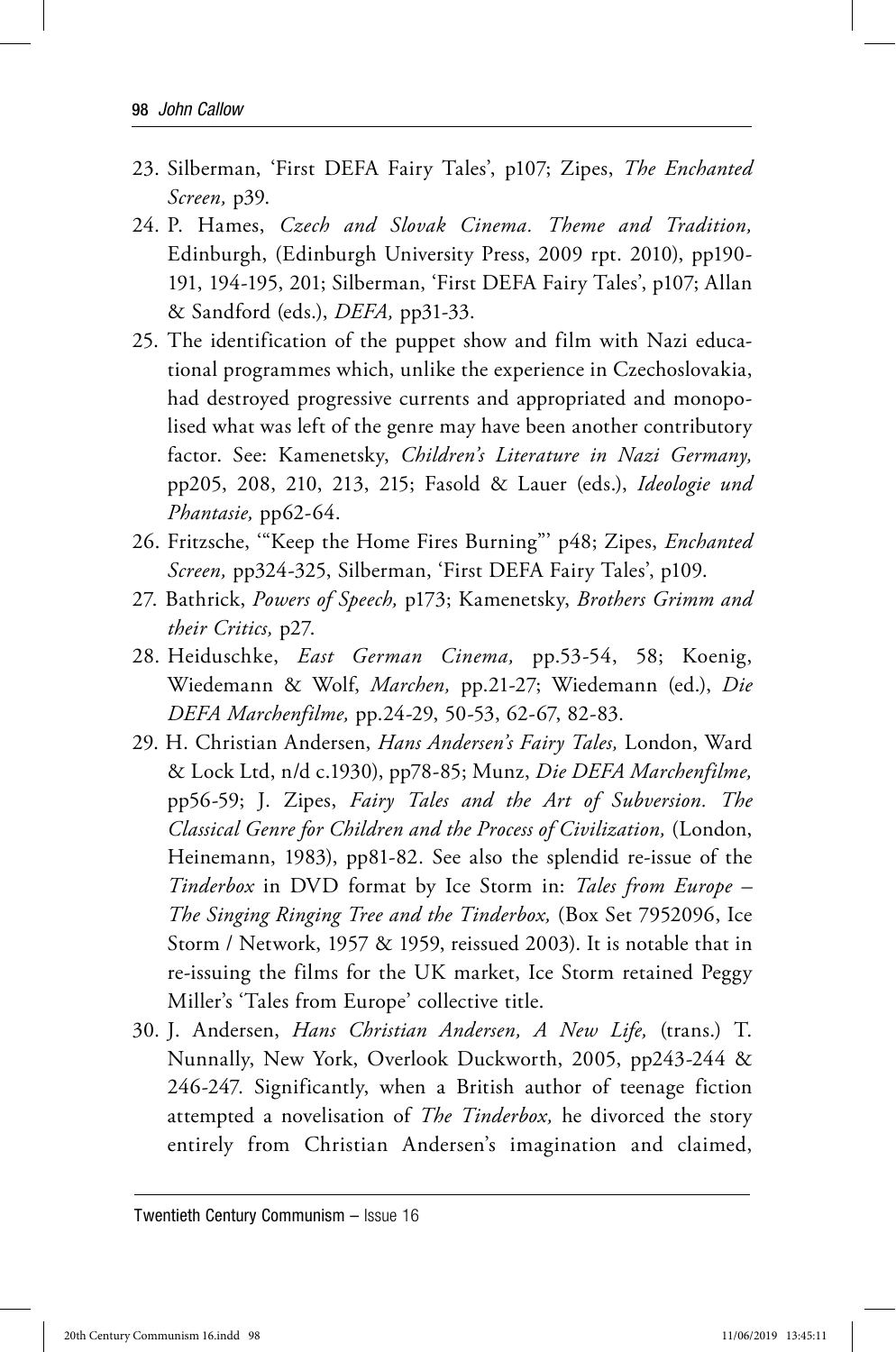instead, that it was based upon an, earthier, Grimms' tale. See: J. Reeves, *The Cold Flame,* Harmondsworth. Penguin Books, 1967 rpt. 1970, p.i and back cover.

- 31. F. Munz, *Die DEFA Marchenfilme,* DEFA-Stiftung und Zweitausendeins, Frankfurt on Main, 2012, pp.76-79, 92-95: Petrie (ed.), *Cinema and the Realms of Enchantment,* p.122; A. Graham, 'The Truth is Out There', *Radio Times,* (10-16 May, 2008), p.136. See also: A. Smith, 'Fast Forward to Fear', *The Scotsman,* 24 May 1999, for an article that entirely missed the point, and thoroughly trivialised the genre.
- 32. Anon., 'Das Singende, Klingende Baumchen', p.12; & A. Geelhaar & K.-H. Appelmann, *Das Singende Klingende Baumchen,* Berlin, Kiro-Verlag, 993, passim. Selina Hastings has tracked-down other sources drawn from Slavic folklore and Sorbian stories. She notes that: 'A Story called *The Little Singing Ringing Tree* was published in 1801 in a book of fairy tales collected in Braunschweig, a city in Lower Saxony. A reference to the story and the collection appears in the 1812 edition of Jabob and Wilhelm Grimm's book *Kinderund Hausmarchen (Children's and Household Tales)* in a note to the tale *Hurleburlebutz*'. See: S. Hastings & L. Brierley, *The Singing Ringing Tree,* New York, New York, Henry Holt & Company, 1988, p.ii.
- 33. Shen, *Politics of Magic,* p135.
- 34. Haase (ed.), *Reception of the Grimms' Fairy Tales,* pp19-20; Zipes, *Irresistible Fairy Tale,* p143; Paradiz, *Clever Maids,* p189; Kamenetsky, *Brothers Grimm and their Critics,* pp279-287.
- 35. A. Geelhaar (ed.), *Fortunat und Seine Sohne,* Kinderbuchverlag, Berlin, 1963; A. Geelhaar, *Der Brief aus Odessa,* Kinderbuchverlag, Berlin, 1971; A. Geelhaar & G. Zucker, *Der Kleine Kommandeur,*  Kinderbuchverlag, Berlin, 1976; A. Geelhaar, *Der Prinz von Hovinka,* Kinderbuchverlag, Berlin, 1977; D.I. Meyer-Rey (ed.), *Anne Geelhaar – Zum 70 Geburtstag,* Kinderbuchverlag, Berlin, 1984, pp.25-28.
- 36. A. Geelhaar, *Till Eulenspiegel. Abenteuer und Erlebnisse eines Bauernsohnes,* Kinderbuchverlag, Berlin, 1953; A. Geelhaar, *Der*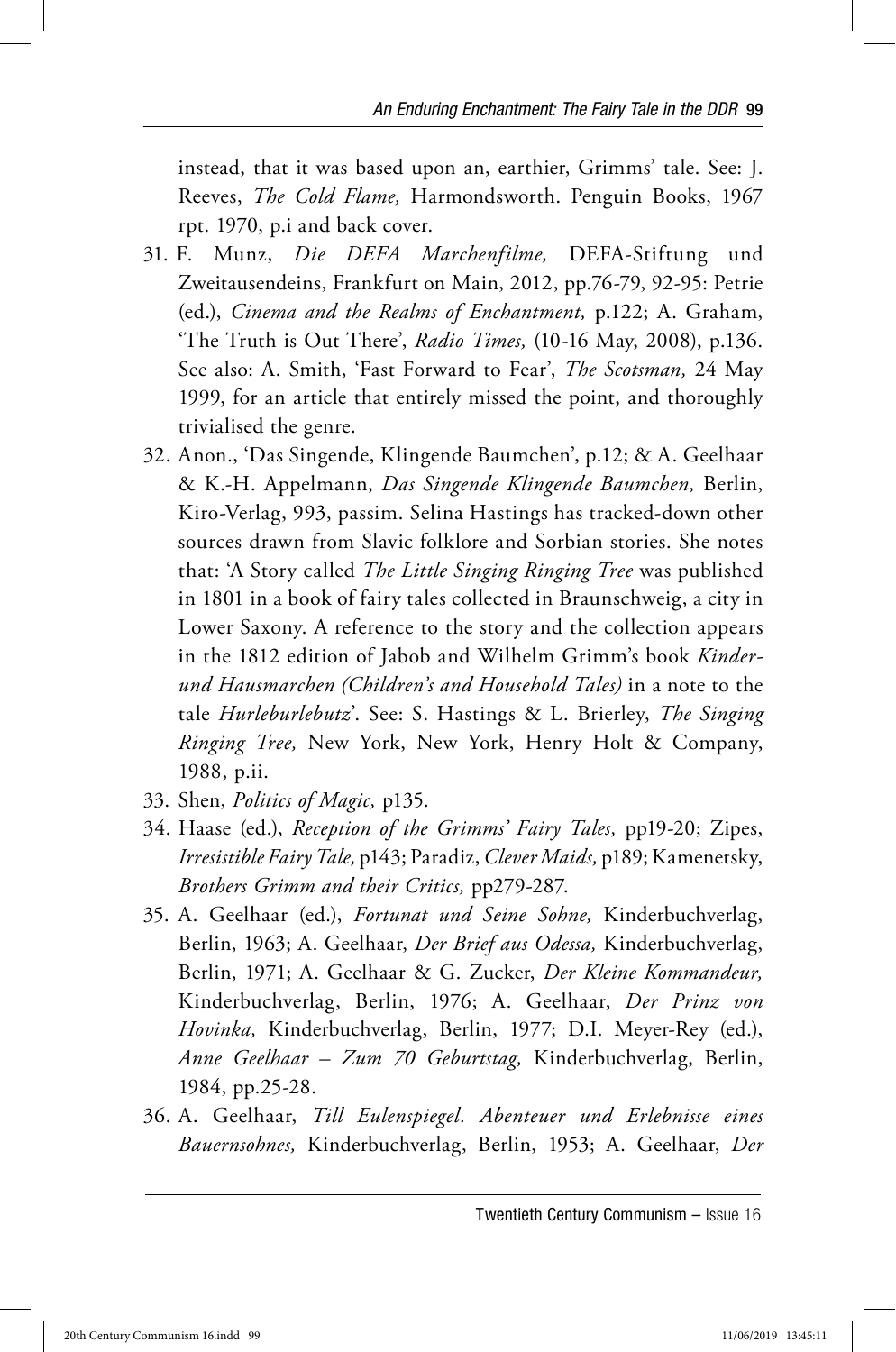*Gehornte Siegfried und Andere Volksbucher,* (Kinderbuchverlag, Berlin, 1956); A. Geelhaar, *Die Stolze Gigaka,* (Kinderbuchverlag, Berlin, 1956).

- 37. S. Heiduschke, *East German Cinema. DEFA and Film History,*  (Palgrave Macmillan, New York, 2013), pp.53-54; Munz, *Die DEFA Marchenfilme,* pp.24-29; & I. Konig, D. Wiedemann & L. Wolf, *Marchen. Arbeiten mit DEFA-Kinderfilmen,* (KoPad, Munich, 1998), pp.21-27.
- 38. S. Bergemann, *Gesichter der DEFA / Faces of DEFA,* (Edition, Braus, Heidelberg, 2008), pp.30, 179; Munz, *Die DEFA Marchenfilme,*  pp.44-47.
- 39. Certainly, it is a scene that has stayed in the consciousness of the present author since he first saw the film as a 5-year-old child.
- 40. M. Warner, *From the Beast to the Blonde, On Fairytales and their Tellers,*London, Chatto & Windus, 1994, p297; & Petrie (ed.), *Cinema and the Realms of Enchantment,* pp9-10.
- 41. Heiduschke, *East German Cinema,* pp22, 25-26.
- 42. Shen, *The Politics of Magic,* pp.131-132, H. Hantzsche (ed.), *Und ich Grusse die Schwalben. Der Kinderfilme in Europaischen Socialistischen Landern,* (Henschelverlag Kunst und Gestellschaft, East Berlin, 1985), p.253.
- 43. Allan & Sandford (eds.), *DEFA,* pp.7-9, 95, 121, G. Lukacs, *The Destruction of Reason,* trans. P. Palmer, (Merlin Press, London, 1980); Fritzsche, '"Keep the Home Fires Burning"', pp.48-49, Bathrick, *Powers of Speech,* pp.174, 176-177; E. Bahr & R.G. Kunzer, *Georg Lukacs,* New York*,* Frederick Ungar Publishing Company, 1972, pp44, 54, 85, 89-91, 105.
- 44. Propp, *Theory and History of Folklore,* p157.
- 45. Meyer-Rey (ed.), *Anne Geelhaar,* passim.
- 46. Shen, *The Politics of Magic,* pp92-95, 97; Hantzsche (ed.), *Und ich Grusse die Schwalben,* pp.253-254.
- 47. Hantzsche & Stock, *Eine Dokumentation Kinder- und Jugendfilm,*  Berlin, Herausgegeben von der Hochschule fur Film und Fernsehen der DDR, 1976)*,* pp51-52.
- 48. Bodenstein, *Einmal Prinzessin,* p14.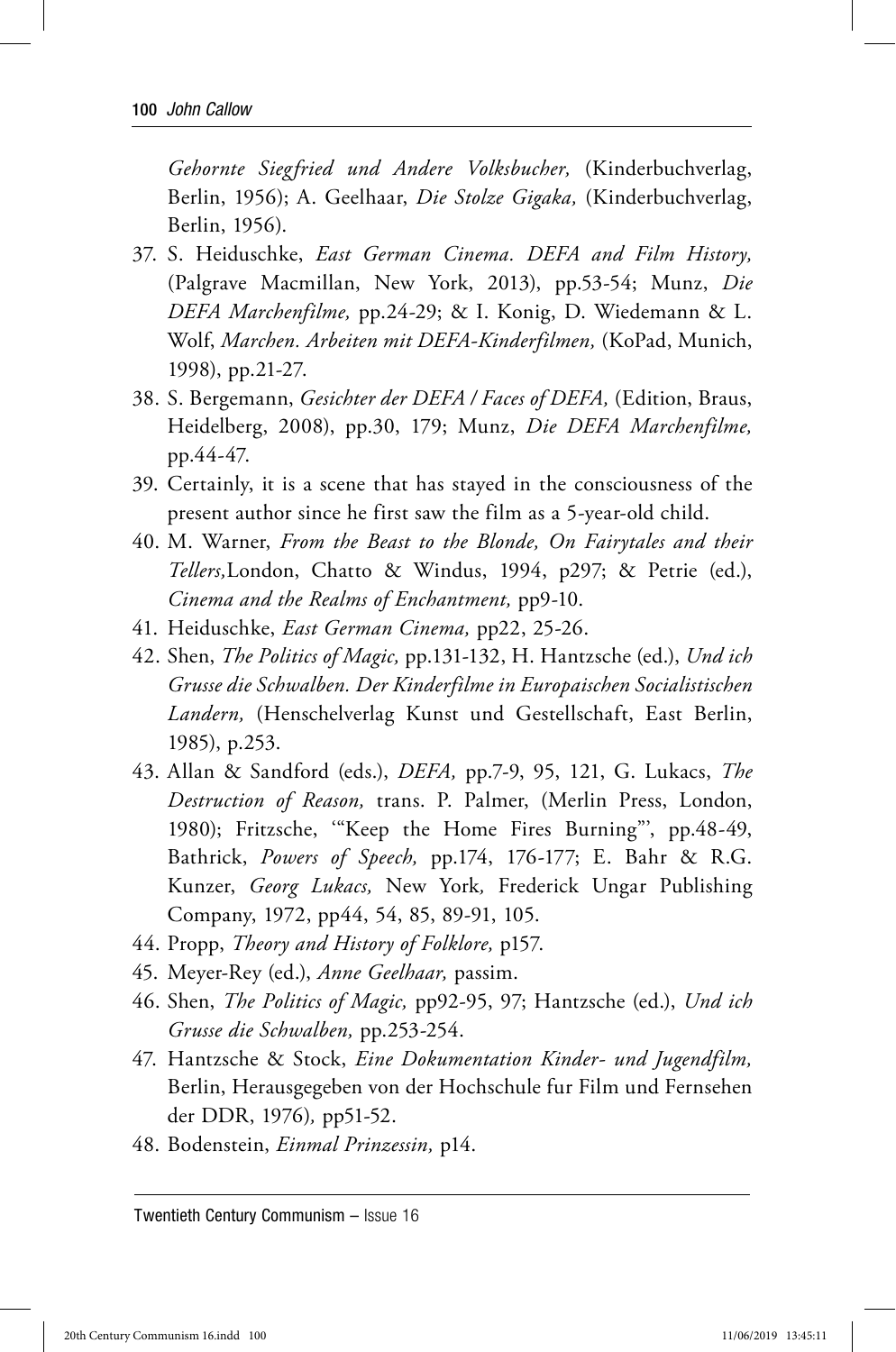- 49. Shen, *The Politics of Magic,* pp136-137.
- 50. Hantzsche & Stock, *Eine Dokumentation Kinder- und Jugendfilm,*  p.52.
- 51. A. Geelhaar, *Kjambaki. Afrikanische Marchen,* Berlin, Verlag Junge Velt, 1970; A. Geelhaar, *Vogel Titiako. Africanische Tier-Fabeln,*  Berlin, Kinderbuchverlag, 1982.
- 52. Geelhaar, *Das Singende, Klingende Baumchen;* A. Geelhaar & K.-H. Appelmann, *Das Singende, Klingende Baumchen,* Berlin, Kiro-Verlag, 1993.
- 53. BBC Written Archives Centre, Reading: G. del Strother to C.F.G. Max-Muller, (5 December 1955); J.H. Mewett to C.F.G. Max-Muller, (21 December 1955); & C.F.C. Max-Muller to J.H. Mewett, (23 December 1955); P. Miller, *Belle and Sebastian,*  London, BBC Books, 1967.

 See also: BBC Written Archives Centre: C.M. Tatham to Peggy Miller, (17 July 1959); A.G. Finch to Peggy Miller, (15 August 1960); A.G. Finch to P. Miller, (11 May 1961); A.G. Finch to P. Miller, (6 June 1961); J.B. Gray to Peggy Miller, (9 November 1961); C.S. Mortimer to Peggy Miller, (14 December 1961); & C.S. Mortimer to P. Miller, (1 May 1962).

54. A more pronounced example of Peggy Miller's skill as a film and script editor can be seen in her treatment of *Three Wishes for Cinderella,* which was also broken into three parts by the BBC. She cut scenes that impeded the flow of the narrative, and which showed the suffering of a fox caught by the huntsmen's hounds. This turned an ambiguous statement by the Czech director, into a forceful example of Cinderella's humanity and concern for the rights of animals; as an earlier scene in which she prevents the prince and his laddish companions from killing a young deer was retained, by Miss Miller, and celebrated.

 See also: M. Hudson, 'Return of the Teatime Terror', *The Daily Telegraph,* 30 March 2002, Arts & Books Supplement. The long term impact made by *The Singing Ringing Tree* was registered, in 1988, by the production of a children's book by a British author and illustrator that reproduced the script of Geelhaar and Miller;

Twentieth Century Communism – Issue 16